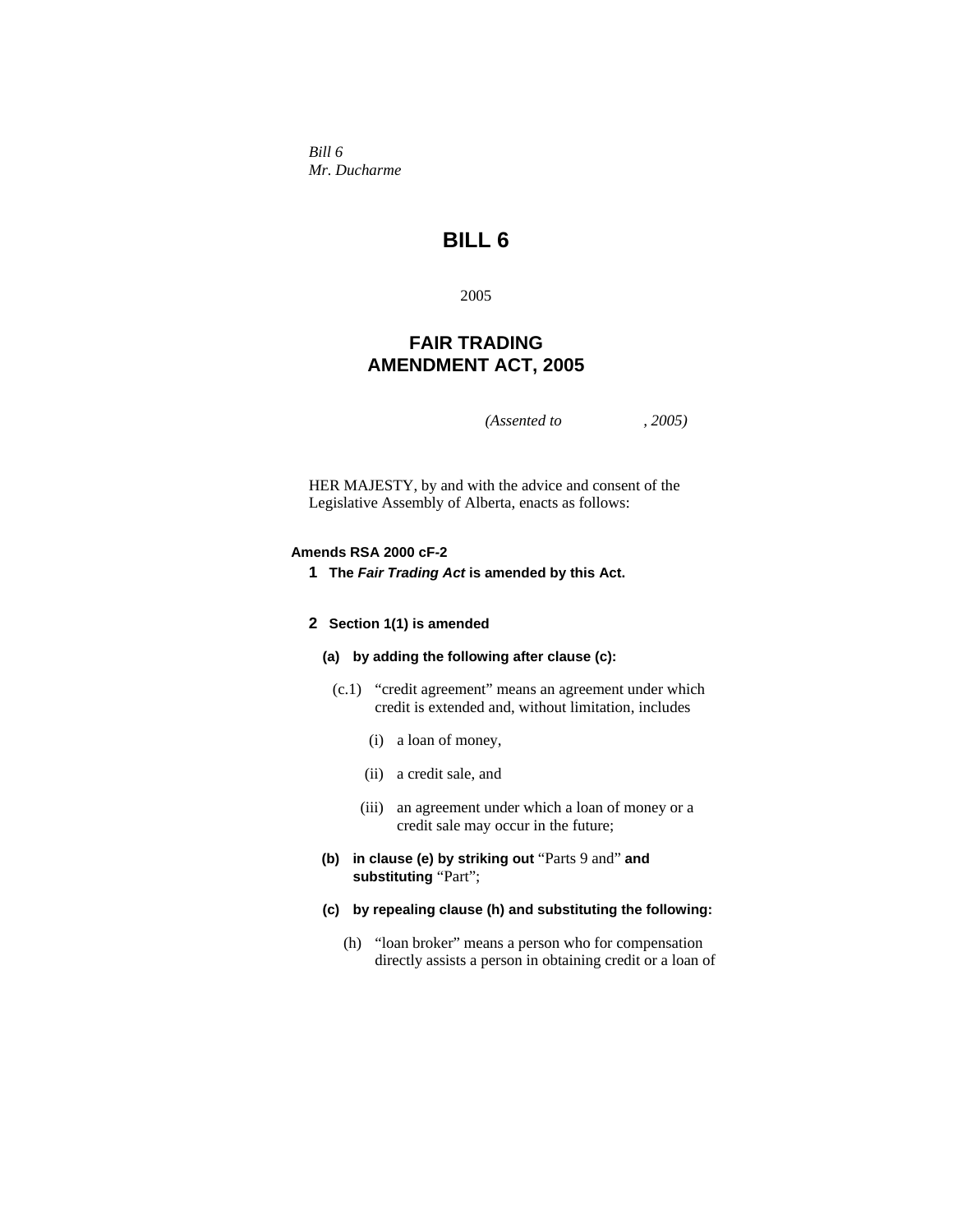money for business or personal use, including credit or a loan made from the loan broker's own funds;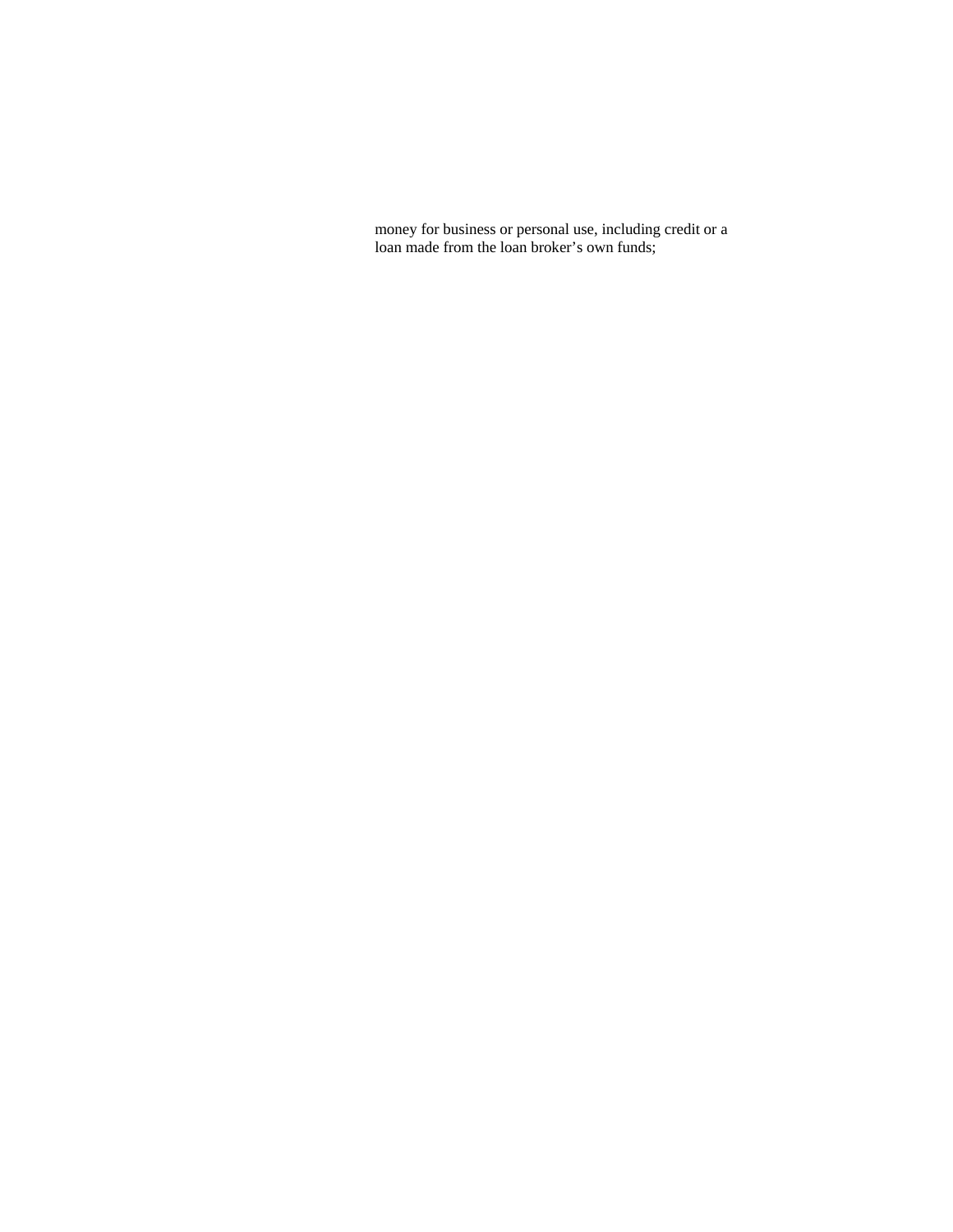### **(d) in clause (k)**

- **(i) by striking out** ", except in Part 9,";
- **(ii) by striking out** "and" **at the end of subclause (ii), adding** ", and" **at the end of subclause (iii) and adding the following after subclause (iii):** 
	- (iv) any credit agreement;
- **(e) in clause (l) by striking out** ", but does not include an advertiser";
- **(f) in clause (m) by striking out** "the right to use any type of real or personal property that can be used as accommodation" **and substituting** "the right to use, occupy or possess real or personal property".
- **3 The following is added after section 2:**

# **Application of Act**

**2.1** In determining whether this Act applies to an entity or a transaction, a court or an appeal board must consider the real substance of the entity or the transaction and in doing so may disregard the outward form.

**4 The following is added after section 4:**

#### **Regulations**

**4.1** The Minister may make regulations respecting the establishment of minimum standards for specific types of business that are subject to this Act, without requiring them to be licensed.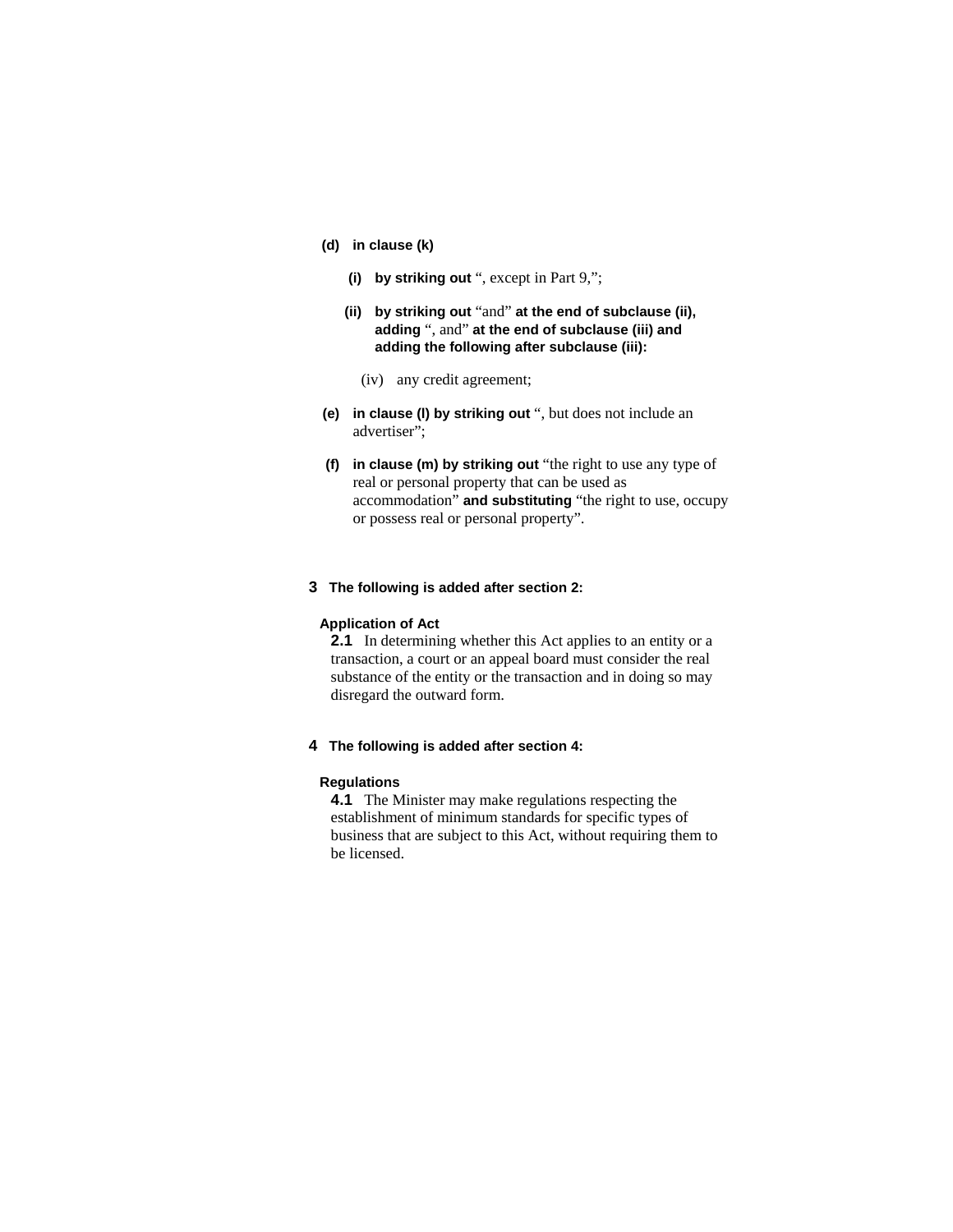### **5 Section 6 is amended**

#### **(a) by adding the following after subsection (1):**

**(1.1)** It is an offence for a supplier to engage in an unfair practice.

#### **(b) by repealing subsection (2)(e) and substituting the following:**

- (e) to charge a price for goods or services that is more than 10%, to a maximum of \$100, higher than the estimate given for those goods or services unless
	- (i) the consumer has expressly consented to the higher price before the goods or services are supplied, or
	- (ii) if the consumer requires additional or different goods and services, the consumer and the supplier agree to amend the estimate in a consumer agreement;
- (f) to charge a fee for an estimate for goods or services unless the consumer
	- (i) is informed in advance that a fee will be charged and informed of the amount of the fee, and
	- (ii) has expressly consented to be charged the fee.

### **(c) in subsection (4) by adding the following after clause (t):**

 (t.1) a supplier's representation regarding an agreement for continuing provision of services if the supplier fails to provide prominent and full disclosure of the details of the agreement, including duration, changes in price, renewals, extensions or amendments, or if the supplier fails to obtain the consumer's express consent to renewals, extensions or amendments of the agreement;

### **6 Section 7 is repealed and the following is substituted:**

#### **Cancelling agreement**

**7(1)** A consumer may cancel at no cost or penalty to the consumer a consumer transaction, whether written or oral, that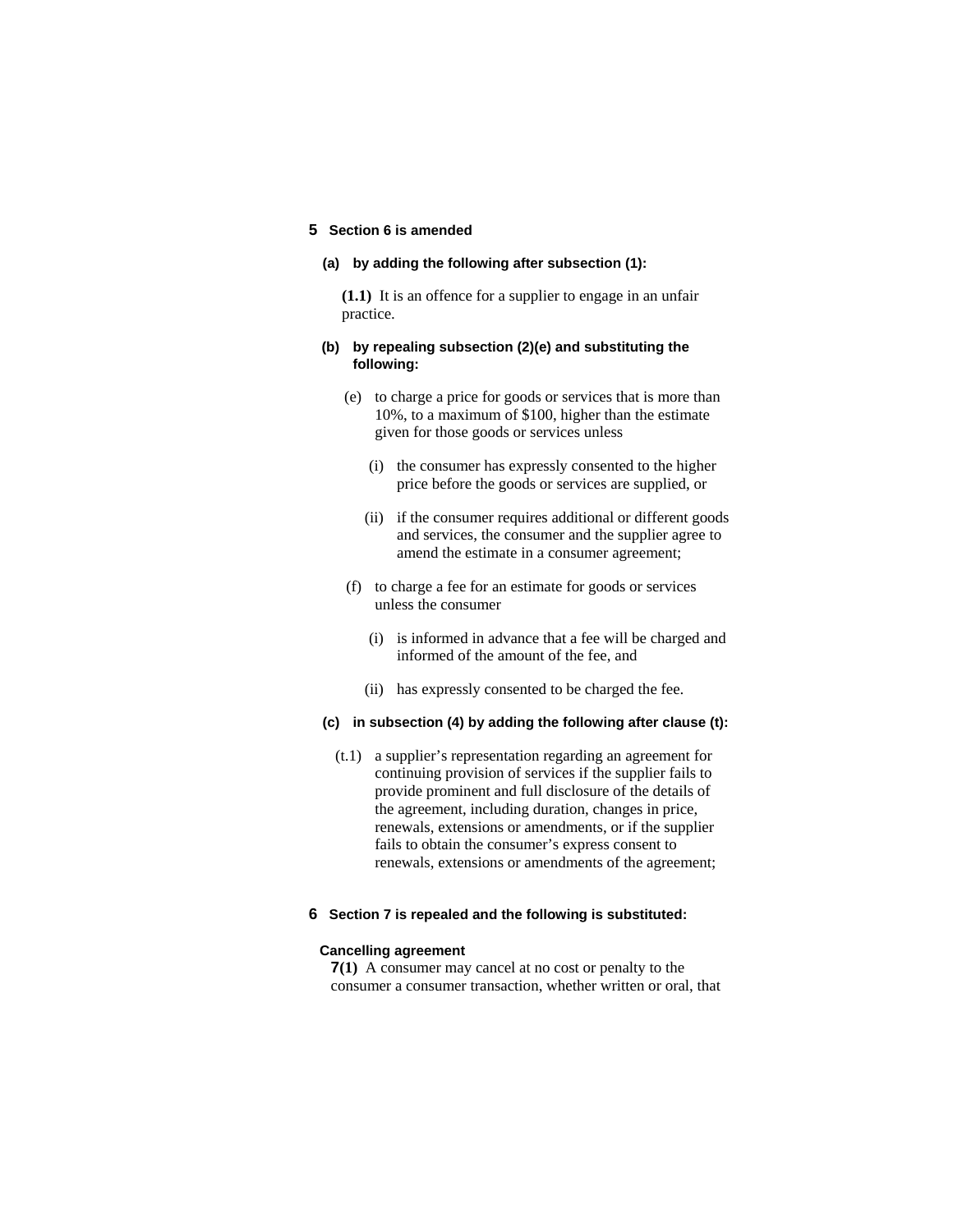was entered into by the consumer and a supplier who engaged in an unfair practice regarding the consumer transaction, whether the unfair practice occurred before, during or after the time when the consumer transaction was entered into, and in addition the consumer is entitled to any remedy that is available at law, including damages.

**(2)** Where a supplier has been found to have engaged in an unfair practice, any consumer who entered into a consumer transaction that was subject to the unfair practice with the supplier who engaged in the unfair practice may cancel the consumer transaction at no cost or penalty to the consumer.

**(3)** A consumer is entitled to recover the amount by which the consumer's payment under the consumer transaction exceeds the value of the goods or services to the consumer, or to recover damages, or both, if cancellation of the consumer transaction under subsection (1) or (2) is not possible because

- (a) the return or restitution of the goods or cancellation of the services is no longer possible, or
- (b) cancellation would deprive a third party of a right in the subject-matter of the consumer transaction that the third party has acquired in good faith and for value.

**(4)** When a consumer cancels a consumer transaction under subsection (1) or (2), the cancellation operates to cancel, as if they never existed,

- (a) the consumer transaction,
- (b) all related consumer transactions,
- (c) all guarantees given in respect of money payable under the consumer transaction,
- (d) all security given by the consumer or a guarantor in respect of money payable under the consumer transaction, and
- (e) all credit agreements and other payment instruments, including promissory notes,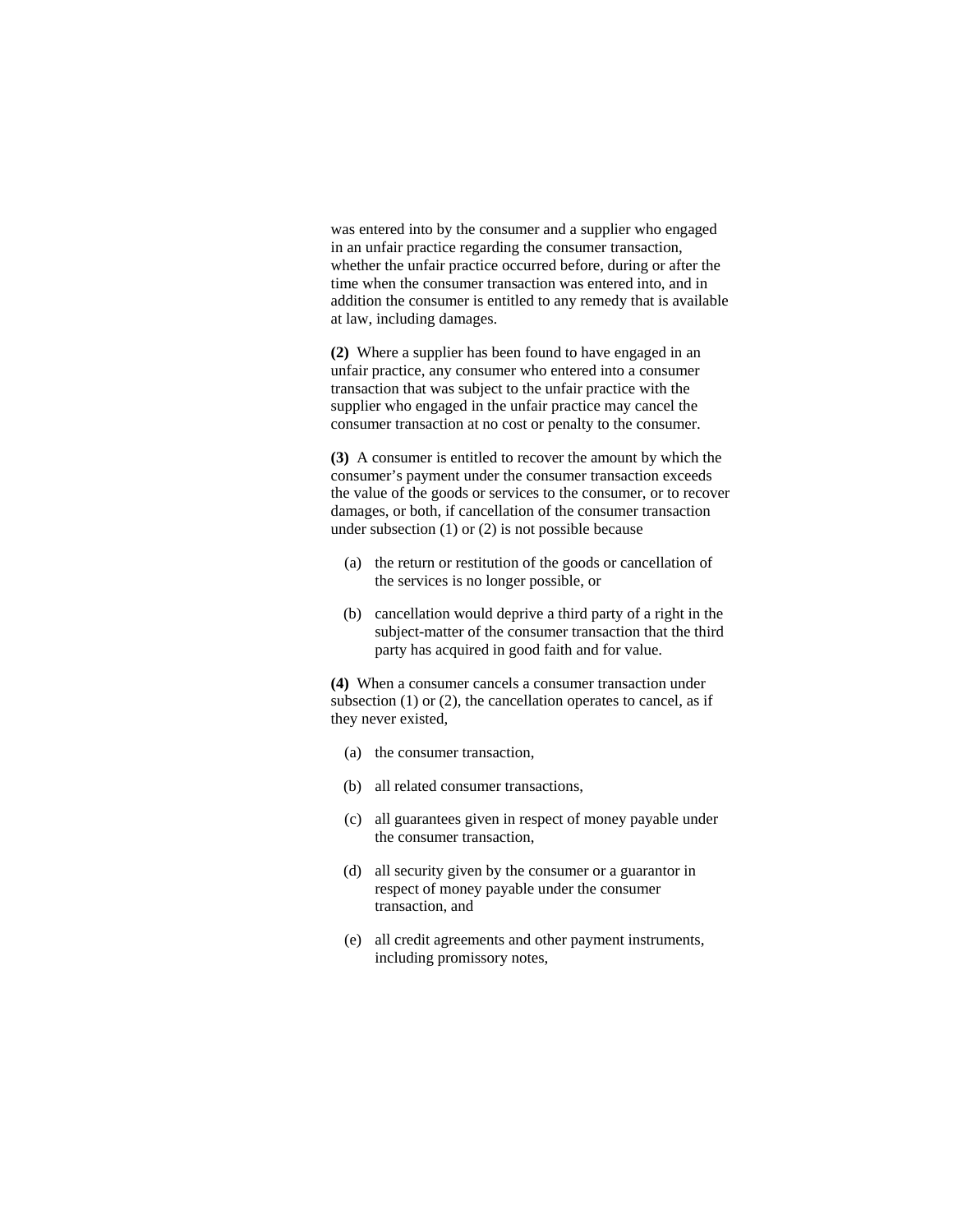- (i) extended, arranged or facilitated by the supplier with whom the consumer made the consumer transaction, or
- (ii) otherwise related to the consumer transaction.

### **Notice**

**7.1(1)** A consumer must give notice within one year of a supplier having been found to have engaged in an unfair practice related to a consumer transaction if

- (a) the consumer wishes to cancel the consumer transaction under section 7(1) or (2), or
- (b) the consumer seeks recovery under section  $7(3)$ , if cancellation is not possible.

**(2)** A consumer may give notice in any manner as long as the notice indicates

- (a) the consumer's intention
	- (i) to cancel the consumer transaction, or
	- (ii) to seek recovery if cancellation is not possible,

and

 (b) the consumer's reasons for taking the actions set out in clause (a),

and meets any requirements that may be prescribed.

**(3)** Notice may be delivered by any means, but if notice is delivered other than by personal service it is deemed to have been given when sent.

**(4)** The consumer may send or deliver the notice to the supplier with whom the consumer entered into the consumer transaction at the address set out in an agreement under the consumer transaction or, if the consumer did not receive a written copy of the agreement or if the address of the supplier was not set out in the agreement, the consumer may send or deliver the notice

 (a) to any address of the supplier on record with the Government of Alberta, or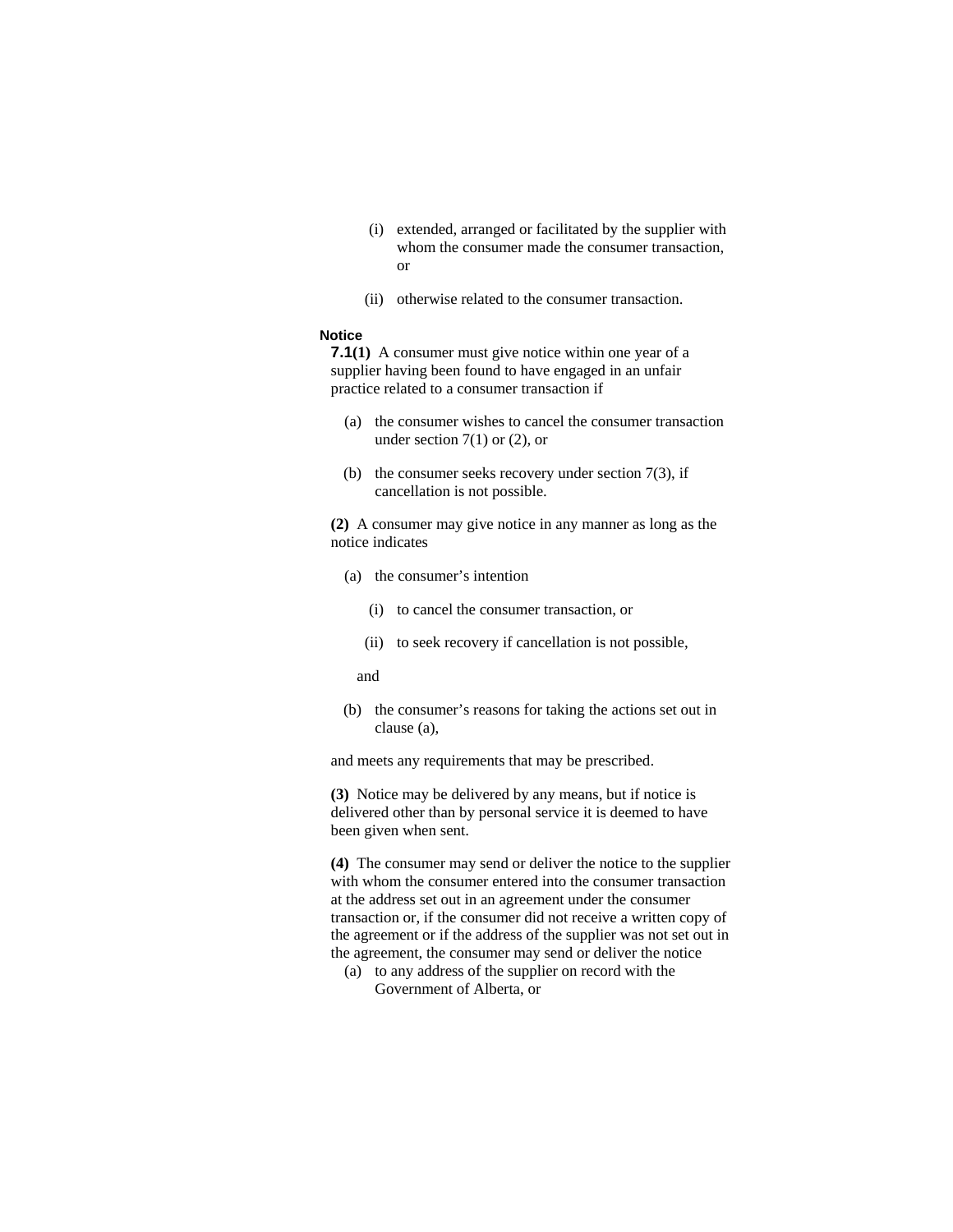(b) to an address of the supplier known to the consumer.

**(5)** If a consumer has delivered notice and has not received a satisfactory response within the prescribed period, the consumer may commence an action in the Court of Queen's Bench.

# **Powers of Court**

**7.2(1)** In an action commenced under this Division, the Court of Queen's Bench may award exemplary or punitive damages in addition to any other remedy the Court considers proper.

**(2)** In the trial of an issue under this Division, oral evidence respecting an unfair practice is admissible despite the existence of a written agreement under the consumer transaction and despite the fact that the oral evidence pertains to a representation in respect of a term, condition or undertaking that is not provided for in the agreement.

**(3)** The Court of Queen's Bench may disregard the requirement that the consumer give notice under section 7.1 or any requirement relating to the notice if the Court considers that it is in the interest of justice to do so.

### **Liability**

**7.3(1)** Each person who engages in an unfair practice is jointly and severally liable with the supplier who entered into a consumer transaction that was subject to the unfair practice with a consumer for any amount to which the consumer is entitled under section 7 or 7.2.

**(2)** If an agreement under a consumer transaction to which section 7 applies has been assigned, or if any right to payment under such a consumer transaction has been assigned, the liability of the person to whom it has been assigned is limited to the amount paid to that person by the consumer.

#### **Provincial Court**

**7.4(1)** Subject to the jurisdiction of the Provincial Court, an action under section 7.1(5) may be commenced under Part 4 of the *Provincial Court Act*.

**(2)** Section 18 does not apply to an action commenced under this section.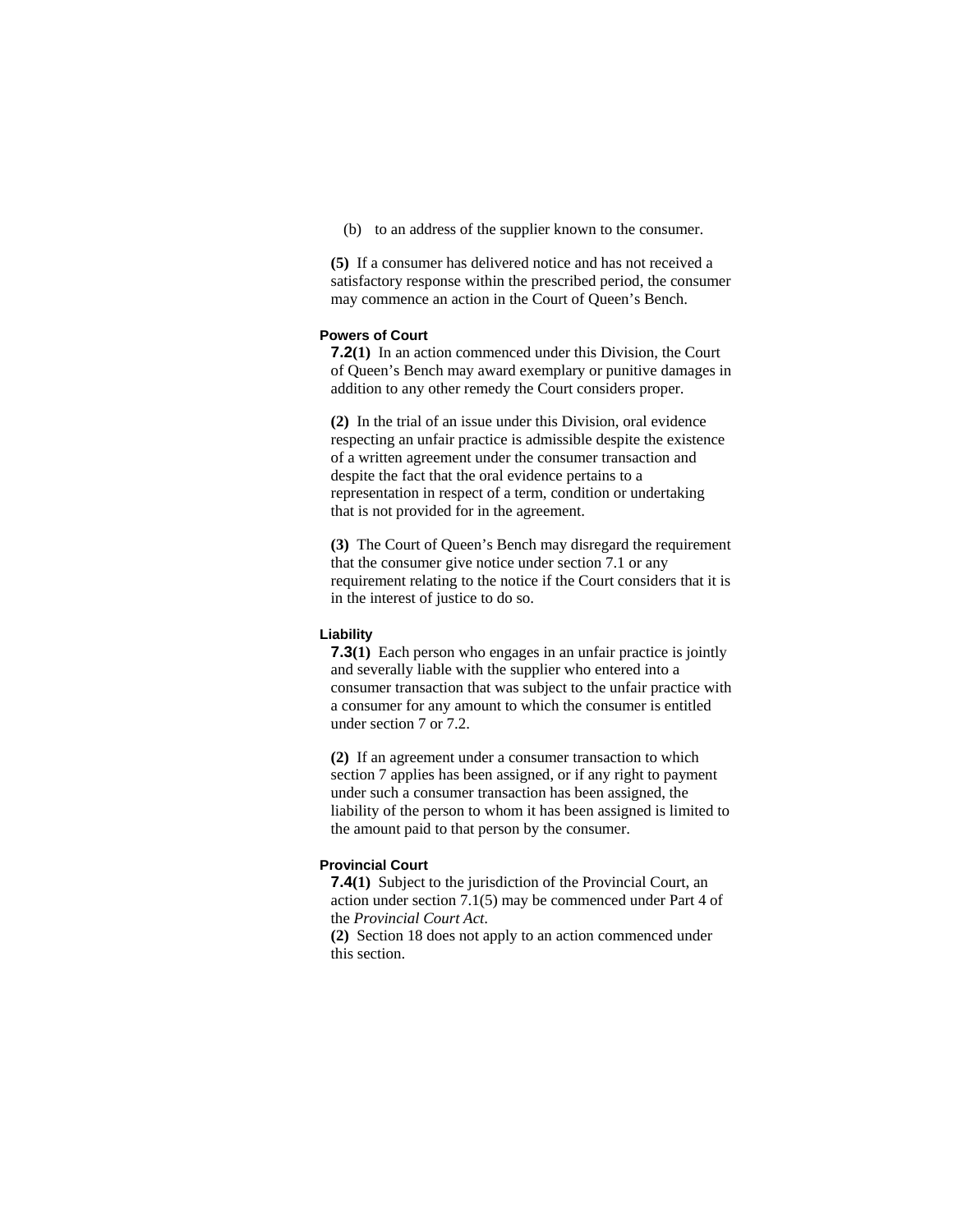# **7 Section 12 is amended by adding the following after clause (d):**

- (e) prescribing requirements for notice that must be given by a consumer for the purpose of cancelling a consumer transaction or seeking recovery under section 7;
- (f) prescribing the period for a supplier to respond to notice given by a consumer under section 7.1.

**8 Section 13(1) is amended by adding** "or any principal, director, manager, employee or agent of a supplier" **after** "any supplier".

# **9 Section 17 is amended**

- **(a) in subsection (1) by adding** "or any principal, director, manager, employee or agent of a supplier" **after** "supplier";
- **(b) in subsection (2)(b) by adding** "or any principal, director, manager, employee or agent of the supplier" **after**  "supplier".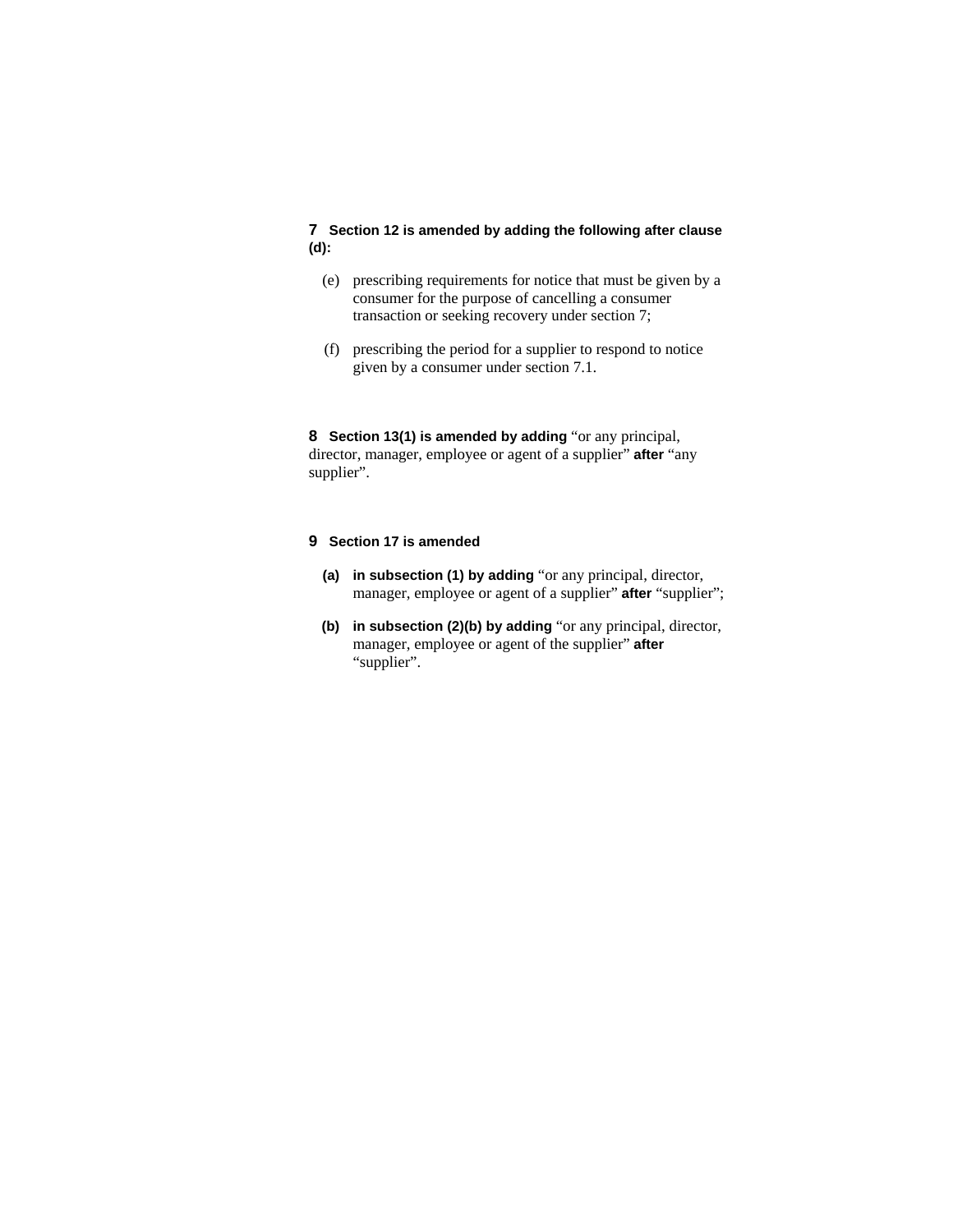**10 Section 22 is amended by striking out "unless the consumer** agrees in writing to pay for the goods or services".

### **11 Section 24 is amended by renumbering clause (a) as clause (a.1) and by adding the following before clause (a.1):**

 (a) "commencement date" means the date a supplier of a prepaid or direct sales contract begins tangible or identifiable service at the location specified in the contract;

**12 Section 25(2) is amended by striking out** "specified" **and substituting** "exempted".

**13 Section 29(6) is amended by striking out** "Housing and Consumer Affairs Division of the Department of Municipal Affairs" **and substituting** "consumer services division of the department whose Minister is responsible for this Act".

**14 Section 35(j) is amended by striking out** "start date" **and substituting** "commencement date".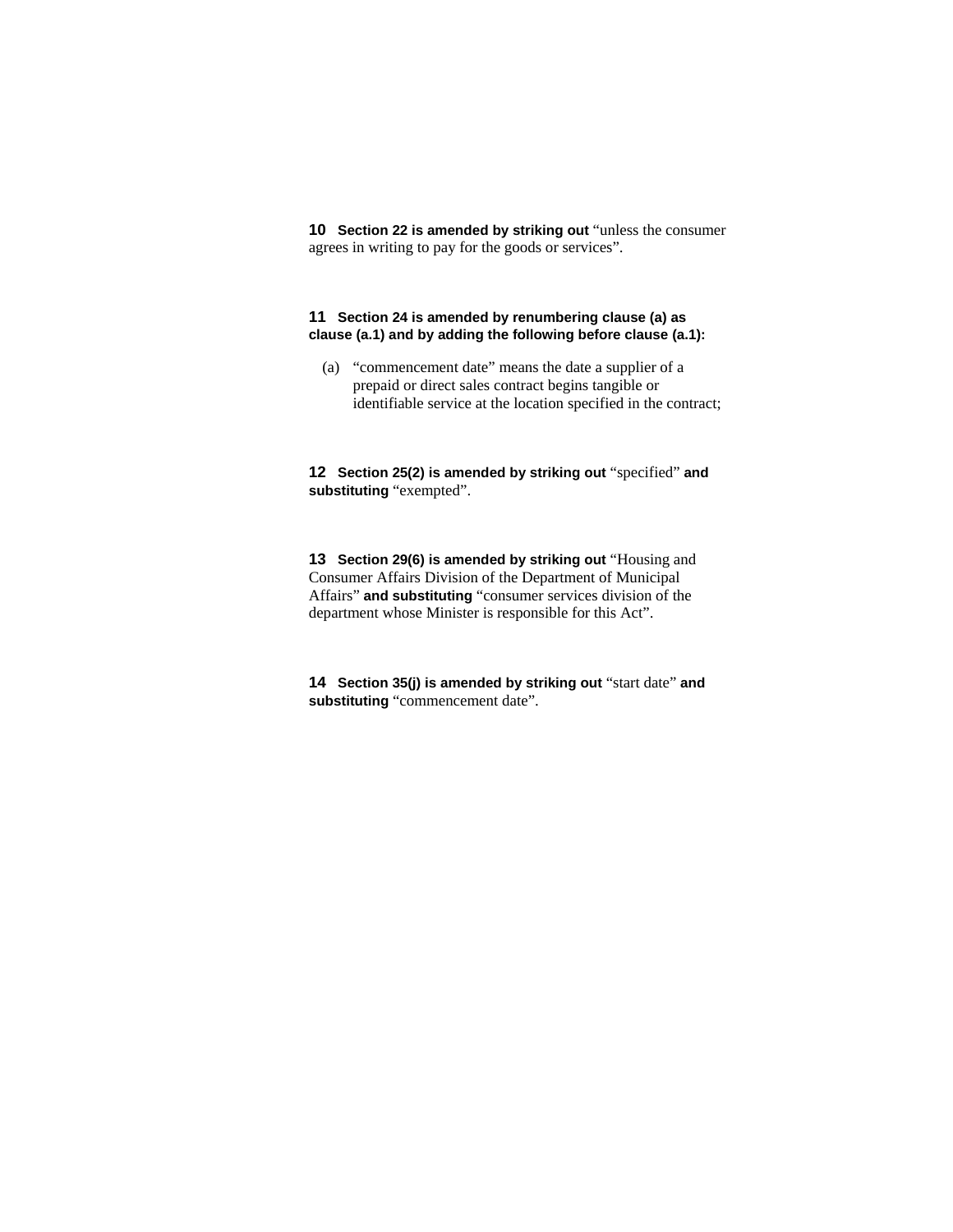**15 Section 36(a) is amended by striking out** "24(a)(i)" **and substituting** "24(a.1)(i)".

**16 Section 37(1) is amended by striking out** "7 days" **and substituting** "10 days".

**17 Section 42(1) is amended by adding** ", fax, e-mail" **after**  "television".

#### **18 Section 43 is amended**

# **(a) by repealing clause (a) and substituting the following:**

 (a) "credit information" means information about an individual's name, age and place of residence and other information prescribed in the regulations;

### **(b) by repealing clause (d) and substituting the following:**

 (d) "report" means a written, oral or other communication of credit or personal information of a type, or made in a manner, specified in the regulations;

# **(c) by repealing clause (e) and substituting the following:**

 (e) "reporting agency" means a person who carries on the activity of furnishing reports as prescribed in the regulations.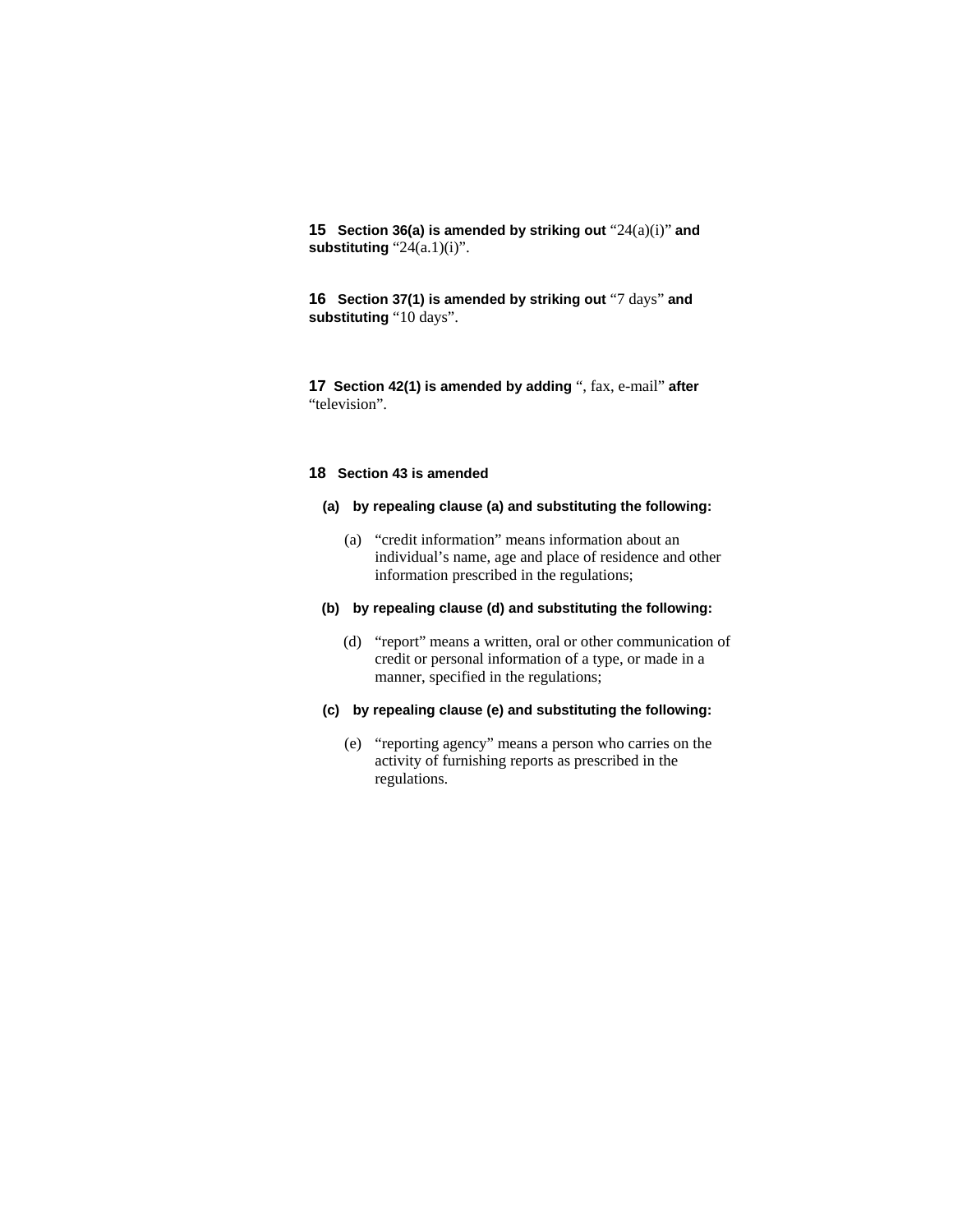### **19 Section 44 is amended**

#### **(a) in subsection (1)**

- **(i) by adding** ", agent" **after** "officer";
- **(ii) by repealing clause (a)(i) and substituting the following:**
	- (i) in connection with the extension of credit to the individual to whom the report pertains, with the individual's express consent,
	- (i.1) in connection with the collection of a debt from the individual to whom the report pertains,
- **(iii) in clause (a)(ii) by adding** "with the individual's express consent," after "pertains,";
- **(iv) in clause (a)(iii) by adding** "with the express consent of the individual to whom the report pertains," **after**  "purposes,";
- **(v) in clause (a)(iv) by adding** "with the individual's express consent," **after** "pertains,";
- **(vi) in clause (b) by adding** ", with the individual's express consent" **after** "pertains";
- **(vii) in clause (d) by striking out** "written" **and substituting**  "express";
- **(viii) by adding the following after clause (e):**
	- (f) in circumstances specified in the regulations.

### **(b) by adding the following after subsection (2):**

**(2.1)** The express consent of an individual referred to in subsection (1) must be in a verifiable form, including but not limited to writing and audio recordings.

### **20 Section 45(2) and (3) are repealed and the following is substituted:**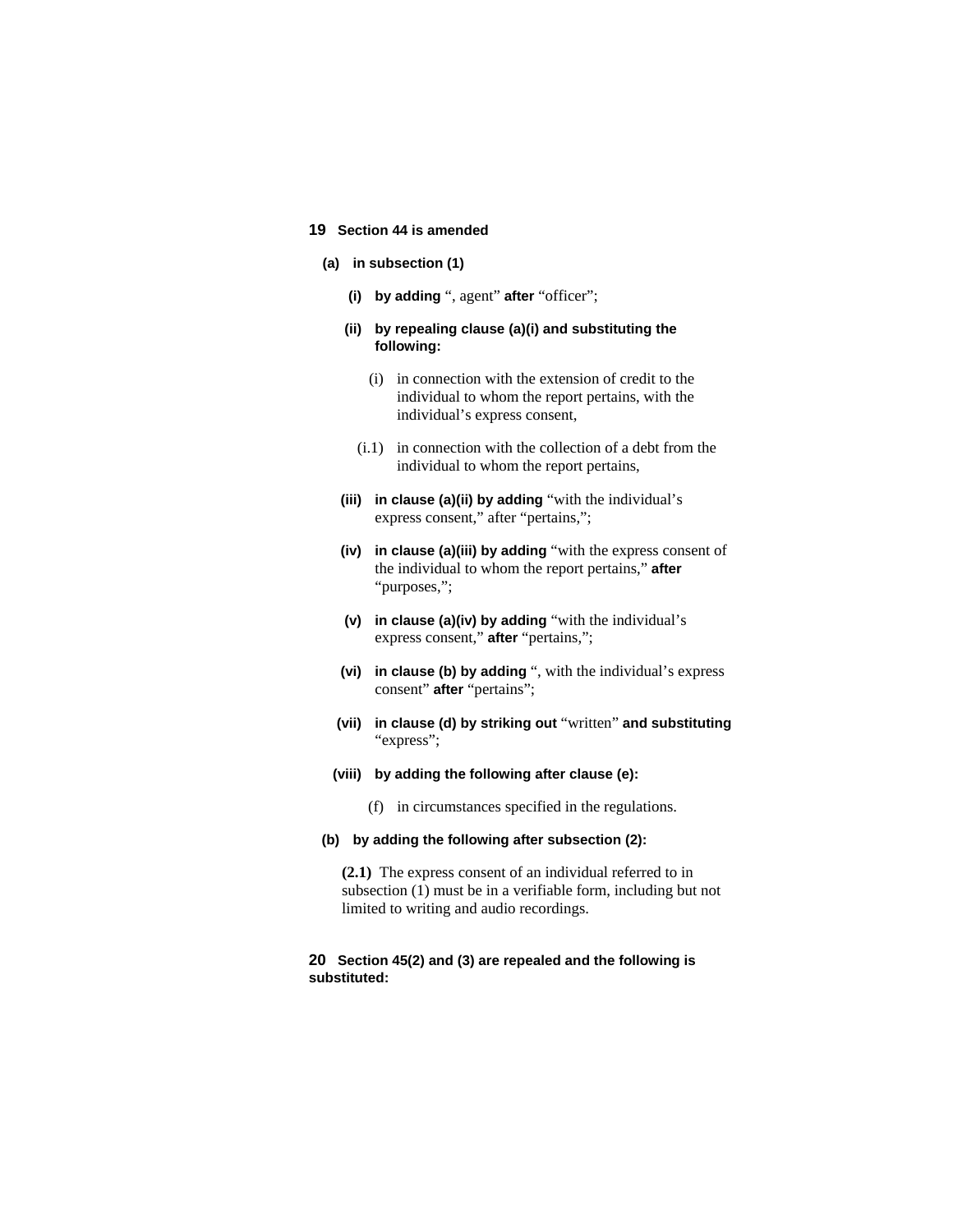**(2)** A reporting agency must meet the requirements respecting the contents of reports that are prescribed in the regulations.

# **21 Section 46 is repealed.**

#### **22 Section 47 is amended**

- **(a) by renumbering it as section 47(1);**
- **(b) in subsection (1) by striking out** ", in writing of not more than 500 words, an explanation, or additional information" **and substituting** "an explanation or additional information, in writing as prescribed in the regulations";

# **(c) by adding the following after subsection (1):**

**(2)** An individual who has delivered an explanation or additional information written by the individual to a reporting agency may have the explanation or additional information removed from the individual's file by delivering a written request for removal to the reporting agency.

**(3)** A reporting agency must remove the explanation or additional information from an individual's file within 45 days of receiving a request under subsection (2).

# **23 Section 48 is repealed.**

#### **24 Section 51 is amended**

# **(a) by adding the following after clause (b):**

- (b.1) respecting security measures for the protection of the books, accounts and records kept and maintained by reporting agencies and for the disposal of the books, accounts and records when they are no longer required;
- **(b) in clause (d) by striking out** "under section 46";
- **(c) by adding the following after clause (d):**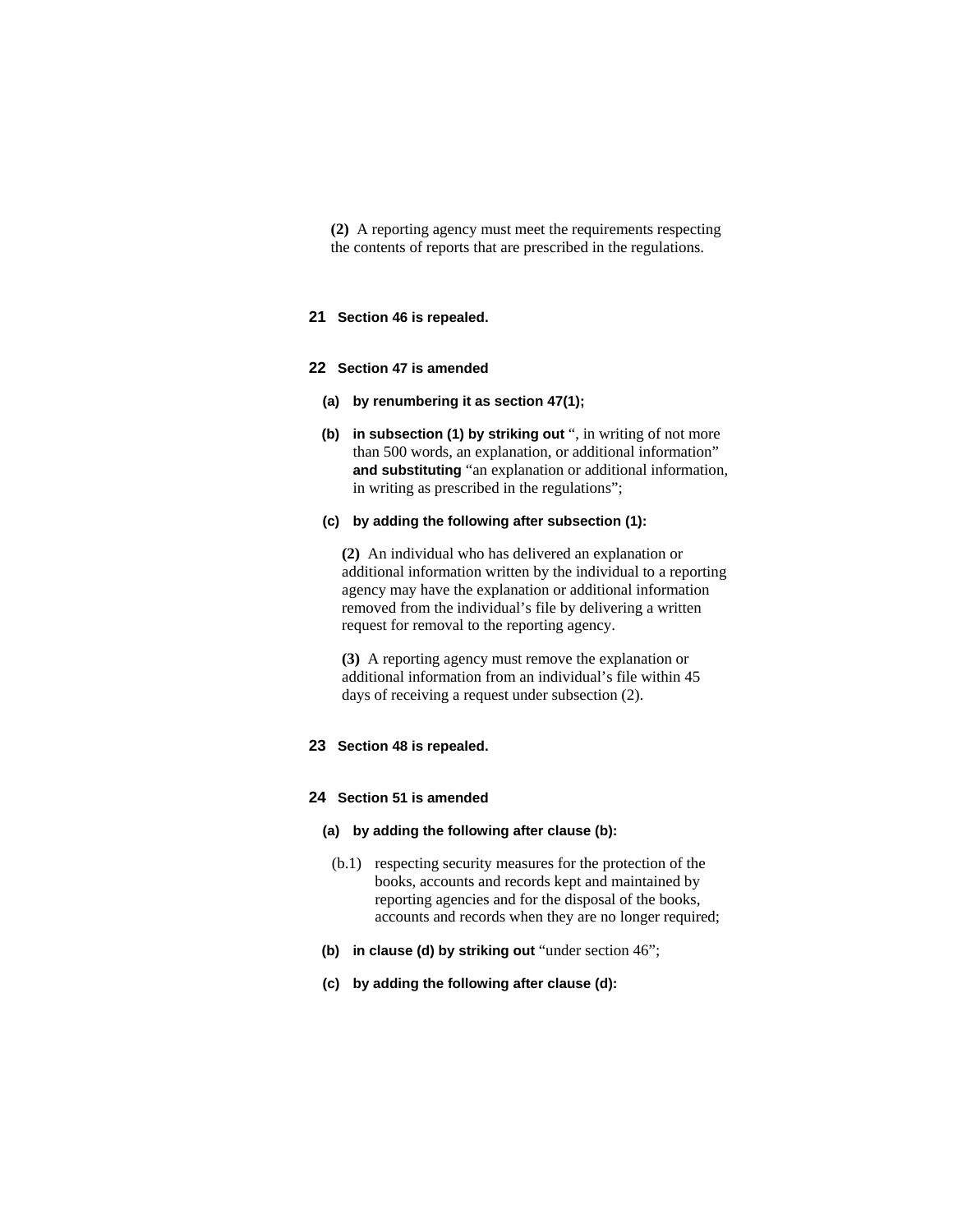- (e) respecting consumer credit repair services, including but not limited to
	- (i) defining "consumer credit repair services" and other words or expressions applicable to the activity of providing consumer credit repair services,
	- (ii) prescribing fees that may be charged for consumer credit repair services,
	- (iii) prohibiting the requirement of advance payment for consumer credit repair services,
	- (iv) prescribing requirements for consumer credit repair service agreements,
	- (v) determining the grounds for cancellation of provisions of consumer credit repair service agreements, and
	- (vi) determining what constitutes prohibited representations in consumer credit repair service agreements;
- (f) respecting those persons or individuals to whom a report may or must be furnished;
- (g) respecting requirements for the contents of reports, including the kinds of information that reports may contain and the kinds of information they must not contain;
- (h) specifying the requirements for an explanation or additional information to be provided by an individual under section 47;
- (i) respecting the procedures for the correction of errors in an individual's file maintained by a reporting agency, including the requirement to distribute the corrected information to persons who were given reports based on the uncorrected file;
- (j) respecting the requirements for disclosure of information to an individual;
- (k) respecting alternative dispute resolution processes;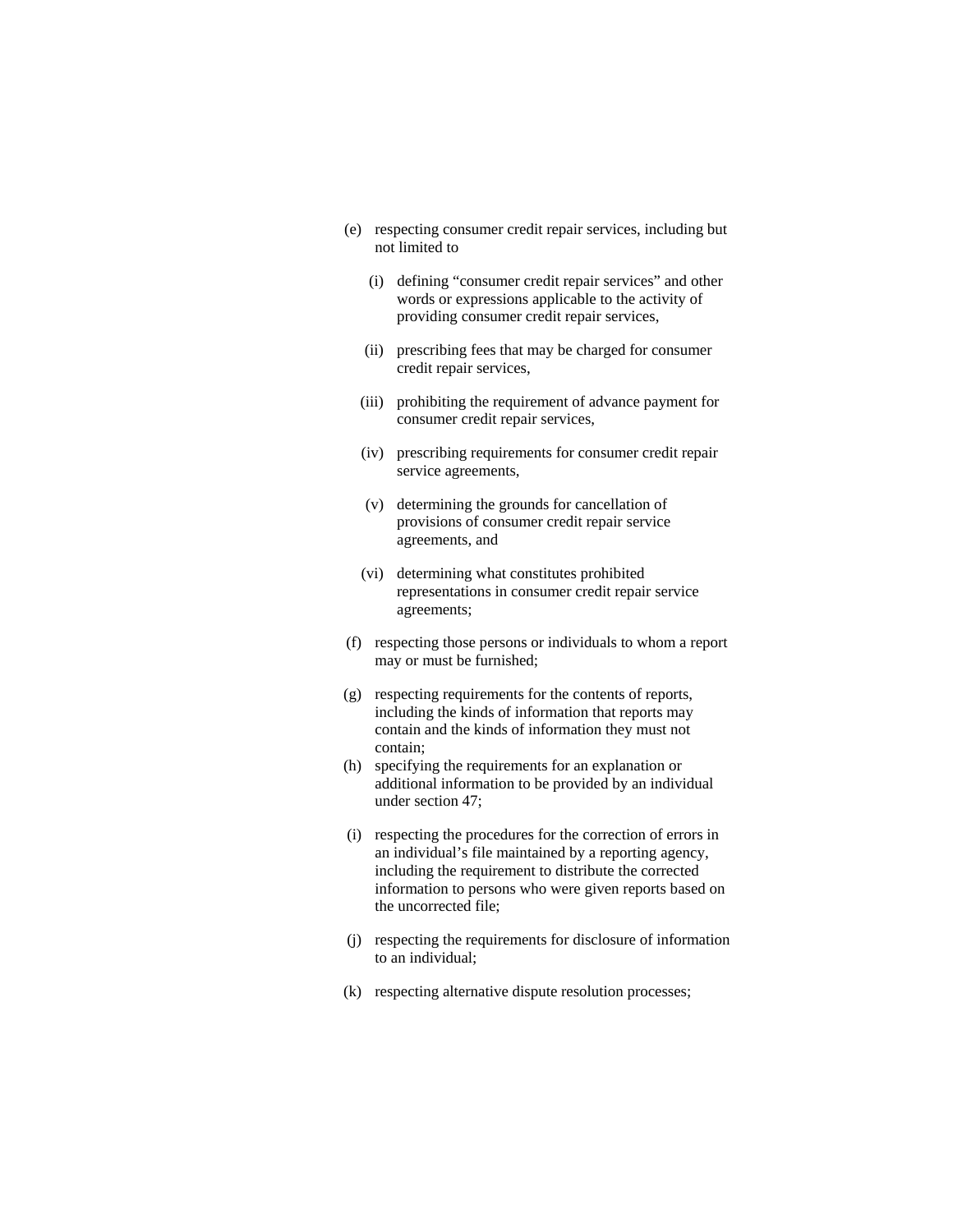- (l) defining words or terms, including restricting or broadening the definitions set out in section 43;
- (m) respecting identity theft, including but not limited to regulations respecting
	- (i) definitions,
	- (ii) procedures to improve the accuracy and security of consumer records,
	- (iii) consumer access to credit information,
	- (iv) consumer rights and remedies,
	- (v) procedures to be undertaken by suppliers and credit reporting agencies,
	- (vi) regulation and prohibition of disclosure of information,
	- (vii) measures to assist investigations regarding identity theft, and
	- (viii) fees and costs associated with corrections, notifications and registration of warning notices by reporting agencies on the files of individuals.

#### **25 Section 52 is amended**

- **(a) by striking out** "In this Part," **and substituting** "In this Part and Part 7,";
- **(b) by repealing clause (a) and substituting the following:**
	- (a) "lender" means a supplier who engages in the activity of lending money or extending credit or who undertakes the activity through assignment or purchase of the lender's interest, but does not include an employer who makes an advance on wages to an employee;

# **26 Section 53 is amended**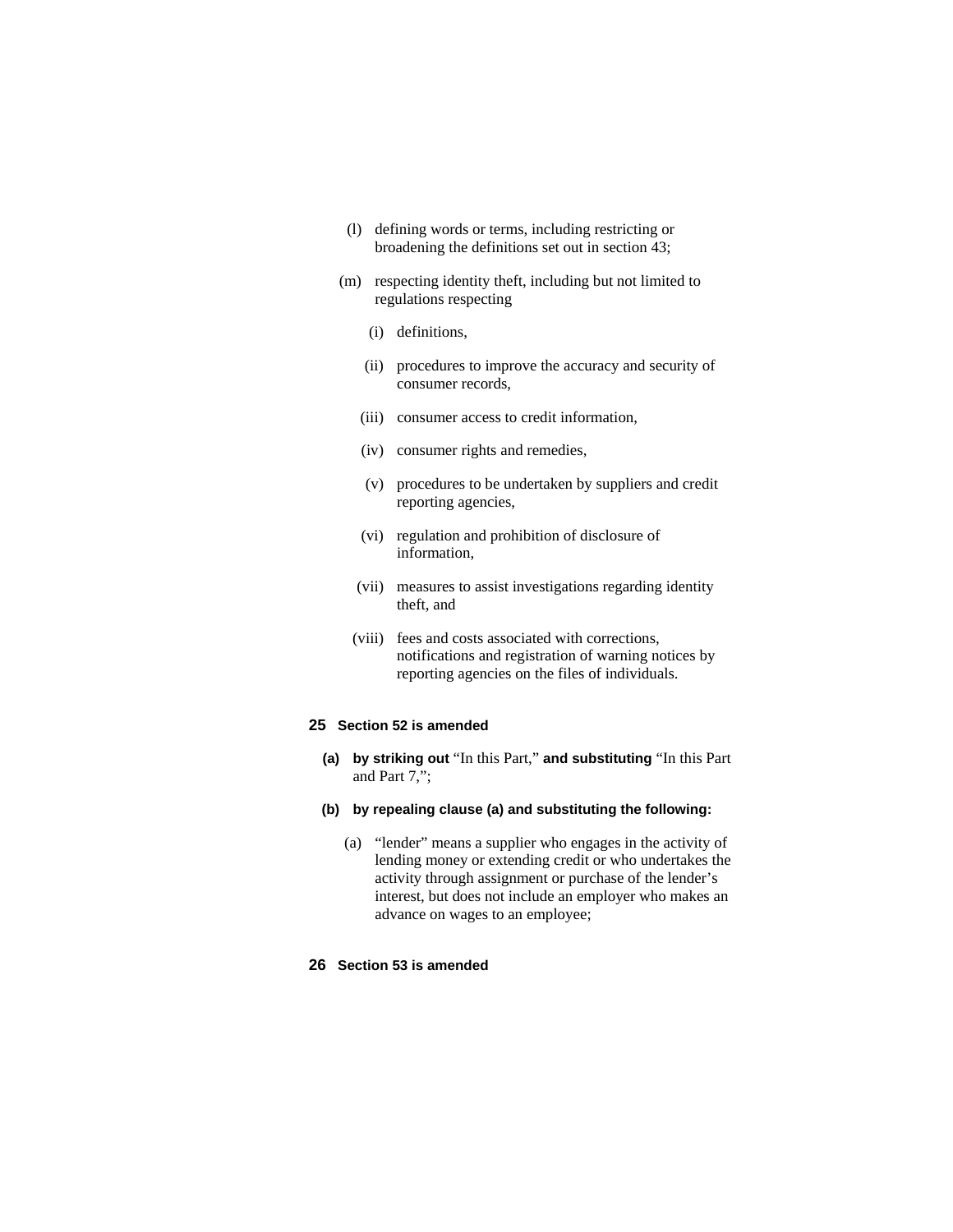- **(a) by renumbering it as section 53(1);**
- **(b) in subsection (1) by striking out** "lending institution" **wherever it occurs and substituting** "lender";

#### **(c) by adding the following after subsection (1):**

**(2)** A lender or an officer, director, employee or agent of a lender shall not attempt to induce a person to assign wages in favour of the lender in contravention of subsection (1) or to enforce what purports to be an assignment of wages in favour of or acquired by the lender.

# **27 Section 54 is repealed and the following is substituted:**

### **Charging and collecting fees**

**54(1)** No loan broker may charge or collect a fee for assisting a person to obtain personal or business credit until the person has obtained the credit, unless the fee

- (a) is paid directly to the loan broker by a credit grantor or lender for a referral of business, or
- (b) is for the purpose of obtaining a lease or leasing arrangements.
- **(2)** This section does not apply to fees charged by
	- (a) a loan broker who is authorized to deal as a mortgage broker under the *Real Estate Act* if the loan is part of a mortgage as defined in the *Real Estate Act*,
	- (b) a federal or provincial lender by virtue of the legislation governing the lender, or
	- (c) a loan broker for performing other services for a person, such as preparing or analysing business plans, budgets or financial statements, if
		- (i) the fee or fees for the services are charged under a separate contract from any services in connection with a loan,
		- (ii) the separate contract contains a disclosure statement about the fee or fees, and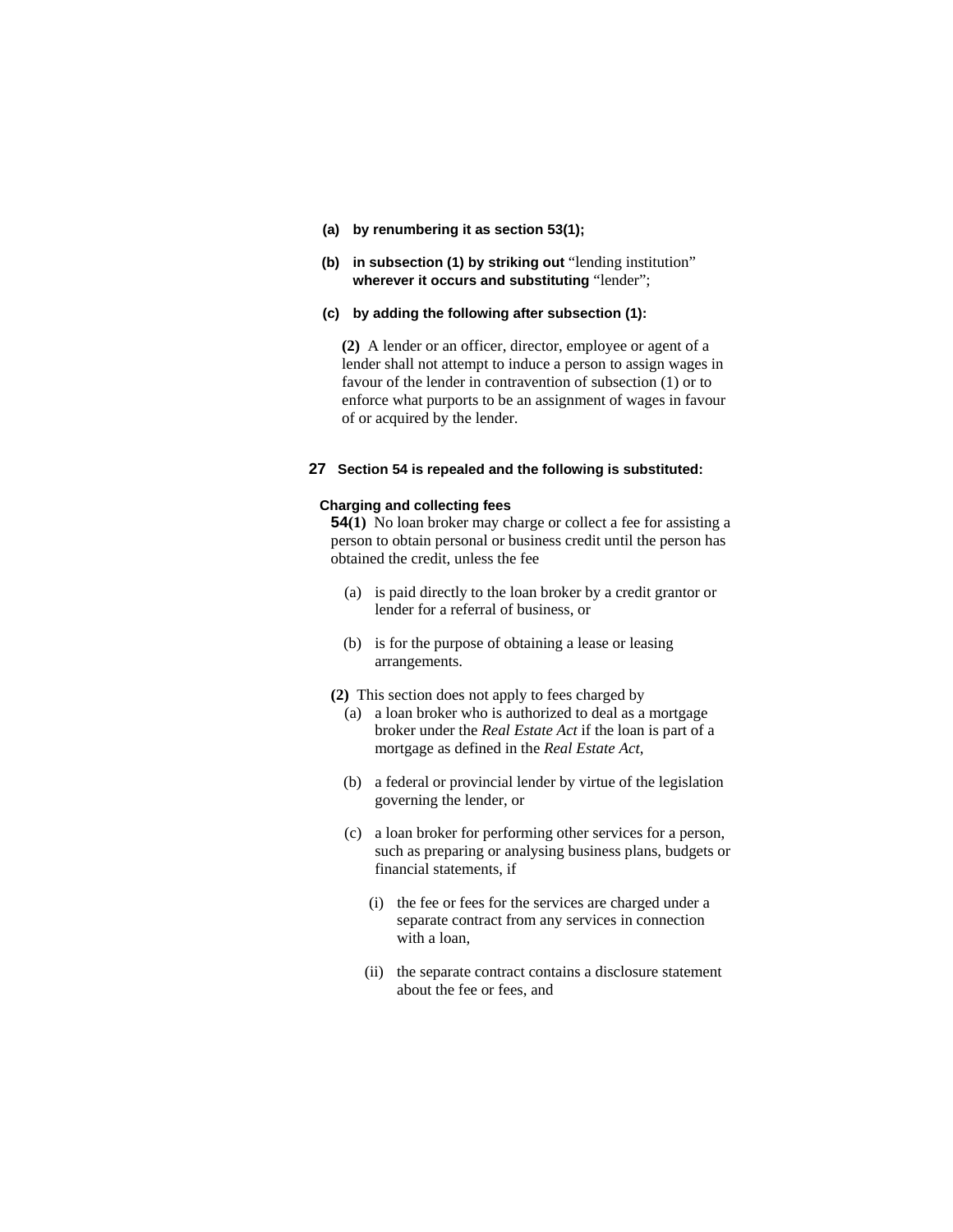(iii) the separate contract is provided to the person in writing before payment of the fee is demanded.

### **Regulations**

**54.1** The Minister may make regulations respecting the brokering of loans, including but not limited to regulations respecting

- (a) the requirements for contracts for the brokering of loans;
- (b) prohibited practices in the brokering of loans;
- (c) the size of loans to which this Part applies.

# **28 Section 58(k) is repealed.**

# **29 Section 63(1) is amended by repealing clause (a) and substituting the following:**

 (a) must be in writing and prepared in duplicate or, with the borrower's consent, in any similar form that will allow the borrower to retain a copy of the disclosure statement for future reference, and

**30 Section 70 is amended by striking out** "unpaid amount" **wherever it occurs and substituting** "amount of the deferred payment".

### **31 Section 85 is amended by adding the following after subsection (4):**

**(5)** A credit grantor who, pursuant to the agreement, changes the interest rate under the agreement shall deliver a disclosure statement to the borrower disclosing the change

 (a) in the next statement of account after the change, in the case of a credit agreement that is not for a credit card, and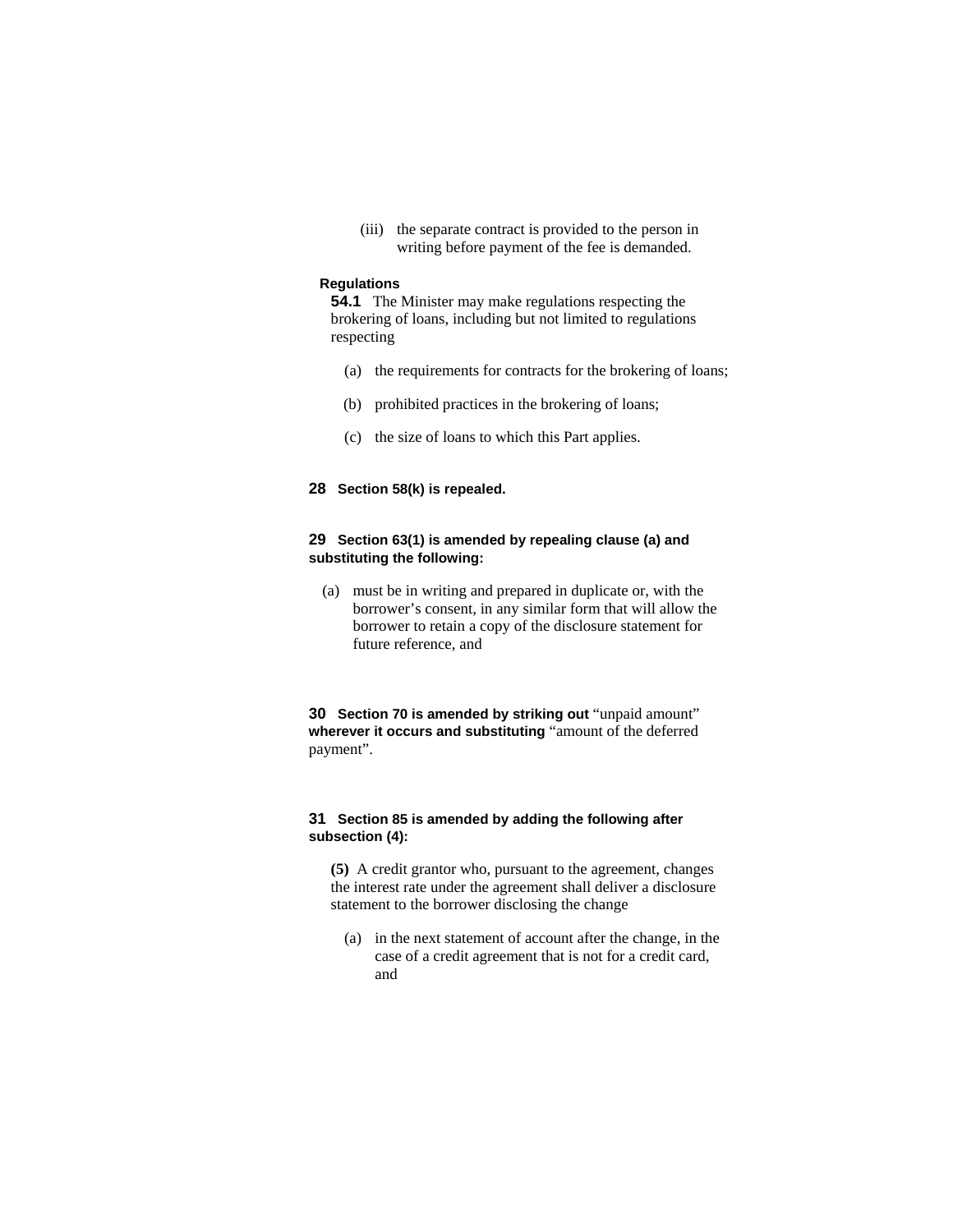(b) at least 30 days before the change, in the case of a credit agreement that is for a credit card where the interest rate is not a floating rate.

**(6)** A credit grantor who, pursuant to the agreement, changes any of the information prescribed under section 84 other than the interest rate under the agreement shall deliver a disclosure statement to the borrower disclosing the change

- (a) in the next statement of account after the change if the change is not a material change, as prescribed, and
- (b) at least 30 days before the change if the change is a material change, as prescribed.

# **32 Section 101(1) is amended**

- **(a) in clause (a) by striking out** "index rate" **and substituting**  "interest rate":
- **(b) in clause (k) by adding** "and (6)" **after** "85(4)";

# **(c) by adding the following after clause (p):**

 (q) respecting the terms and conditions applicable to reverse mortgages.

# **33 Section 104(2) is repealed and the following is substituted:**

**(2)** If required to do so by the applicable regulation, a person who engages in a designated business at more than one location must hold a separate licence issued under this Act for each location that authorizes the person to engage in that business.

#### **34 Section 109 is repealed and the following is substituted:**

#### **Definitions**

**109** In this Part,

 (a) "collection agency" means a person, other than a collector, who carries on the activities prescribed by regulation;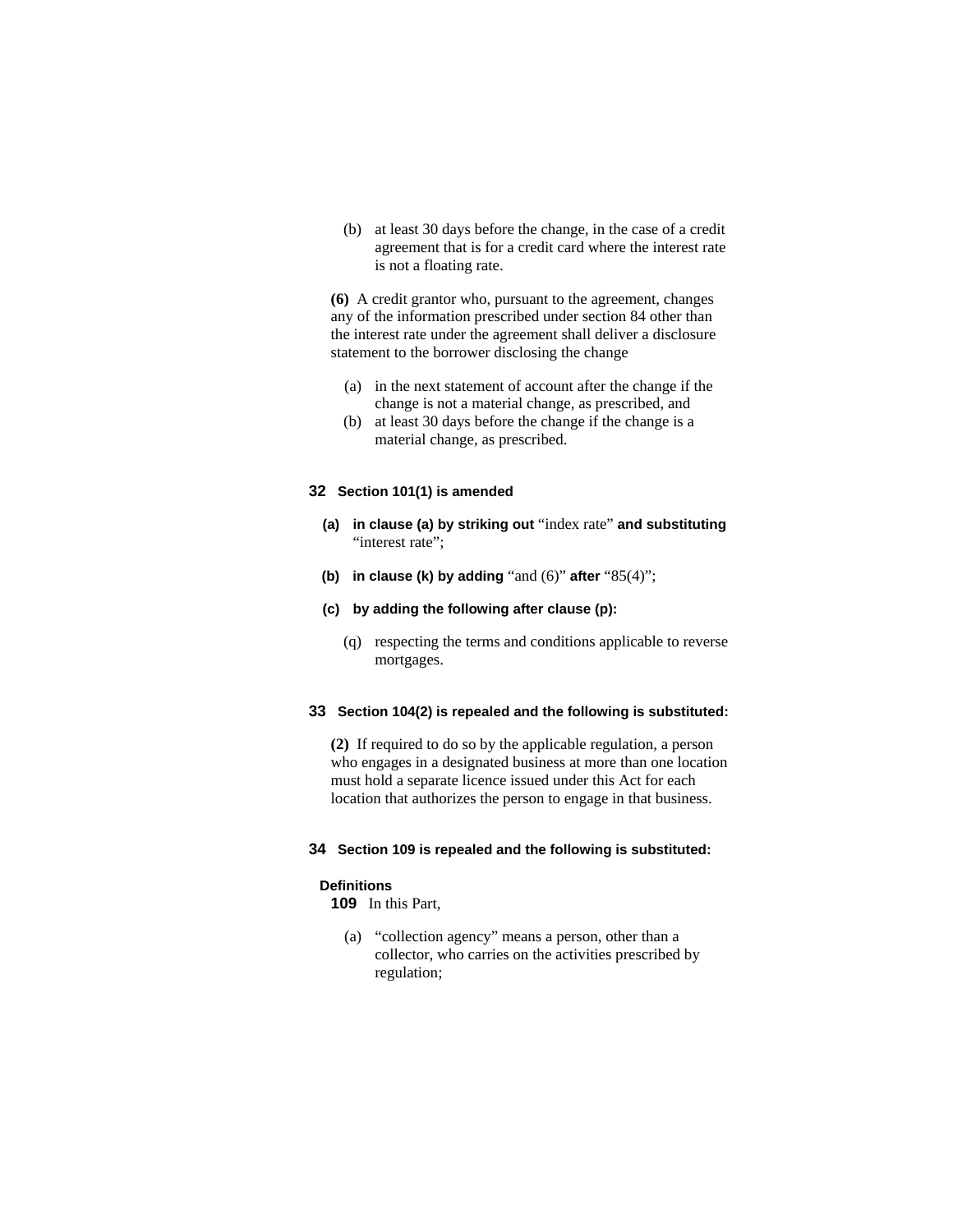(b) "collector" means an individual employed or authorized by a collection agency to carry on the activities prescribed by regulation on behalf of the collection agency.

### **35 Section 111 is amended**

- **(a) in subsection (1) by striking out** "engage in the business" **and substituting** "carry on the activities";
- **(b)** in subsection (4) by striking out "carries on the business" **and substituting** "carries on the activities".
- **36 Section 113 is repealed.**
- **37 Sections 115 and 116 are repealed.**

### **38 Section 118 is amended**

- **(a) in clause (b) by striking out** "activities that constitute engaging in the business" **and substituting** "what constitutes carrying on the activities";
- **(b) in clause (c) by striking out** "under section 113" **and substituting** "under this Part";
- **(c) by repealing clause (d) and substituting the following:**
	- (d) respecting the creation, maintenance and providing of audits, records or reports;

# **(d) by adding the following after clause (g):**

 (h) respecting the activities that may be carried on by a collection agency or a collector;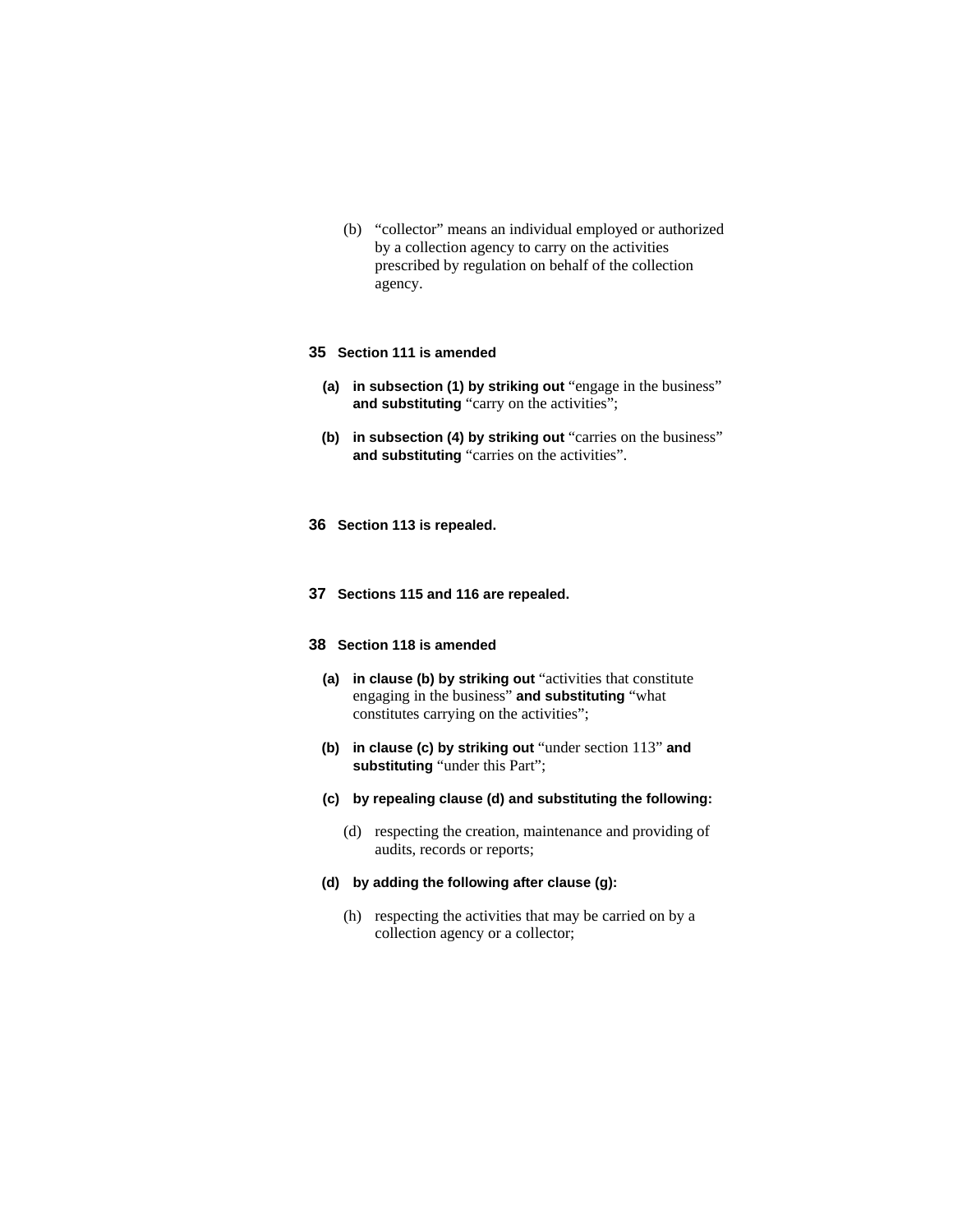(i) defining words or terms, including regulations restricting or broadening the definitions of collection agency and collector.

**39 Section 119(a) is amended by striking out** "engages in" **and substituting** "carries on".

**40 Section 121(1)(a) is amended by striking out** "engage in the business" **and substituting** "carry on the activities".

**41 Section 122 is repealed.**

### **42 Section 124 is amended**

- **(a) in clause (b) by striking out** "engaging in the business" and substituting "carrying on the activities";
- **(b) by adding the following after clause (e):**
	- (f) respecting the conditions of sale by public auction, including the requirement to communicate those conditions to bidders;
	- (g) respecting the contents of statements made by auction sales businesses or auctioneers or any employee or agent of an auction sales business or an auctioneer concerning goods intended for sale by public auction, terms of sale or the policies or services of the auction sales business or auctioneer.

#### **43 Section 126 is amended**

- **(a) in subsection (1)**
	- **(i) in clause (b) by adding** "including a criminal record check or authorization to obtain a criminal record check," **after** "Director,";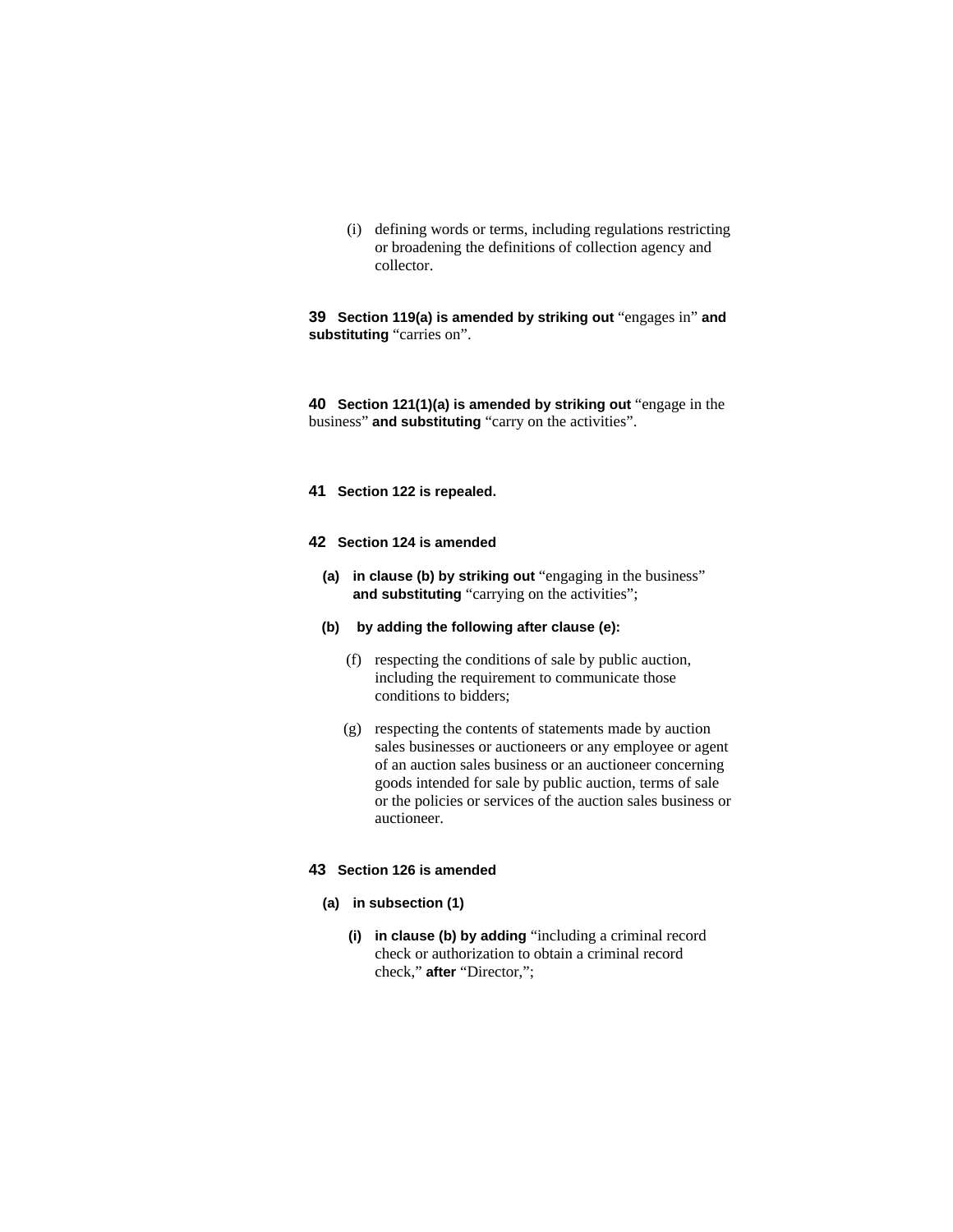# **(ii) by repealing clause (d) and substituting the following:**

 (d) if the regulations require a security or payment into an assurance fund approved by the Director to be submitted in respect of the class of licence applied for, a security or proof of payment into the assurance fund that meets the requirements of the regulations.

# **(b) by adding the following after subsection (2):**

**(3)** A person who makes a false statement of fact or misrepresents any fact or circumstance in any application or document submitted to the Director under this Act commits an offence.

### **44 Section 127(b) is amended**

- **(a) in subclause (i) by striking out** "115,";
- **(b) by adding the following after subclause (v):**
	- (v.1) fails to comply with any other legislation that may be applicable,

# **45 Section 130 is amended by adding the following after subsection (2):**

**(3)** Where a licensee who is required under the regulations to be covered by an assurance fund approved by the Director is no longer covered by that assurance fund, the licence is suspended.

**46 Section 132(1) is amended by adding** "create and" **before**  "maintain".

### **47 Section 134 is repealed and the following is substituted:**

#### **Notification of changes**

**134(1)** Every licensee must notify the Director in writing within 15 days of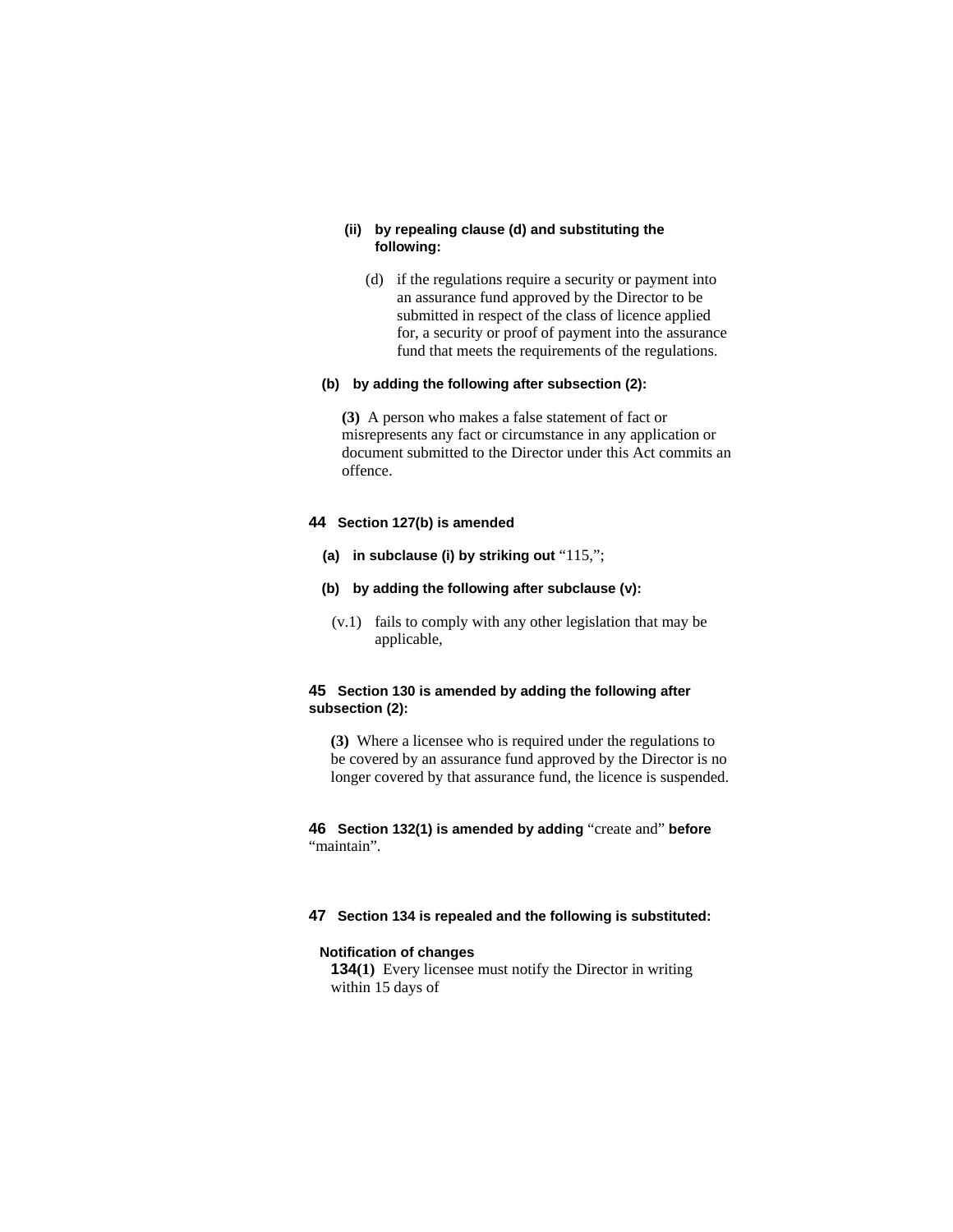- (a) a change in the address of the licensee's business office,
- (b) a change in the partners of the business if the licence is issued to a partnership, or
- (c) a change in the officers or directors of the corporation if the licence is issued to a corporation.

**(2)** A person issued a licence who ceases to carry on the activities for which the licence was issued must notify the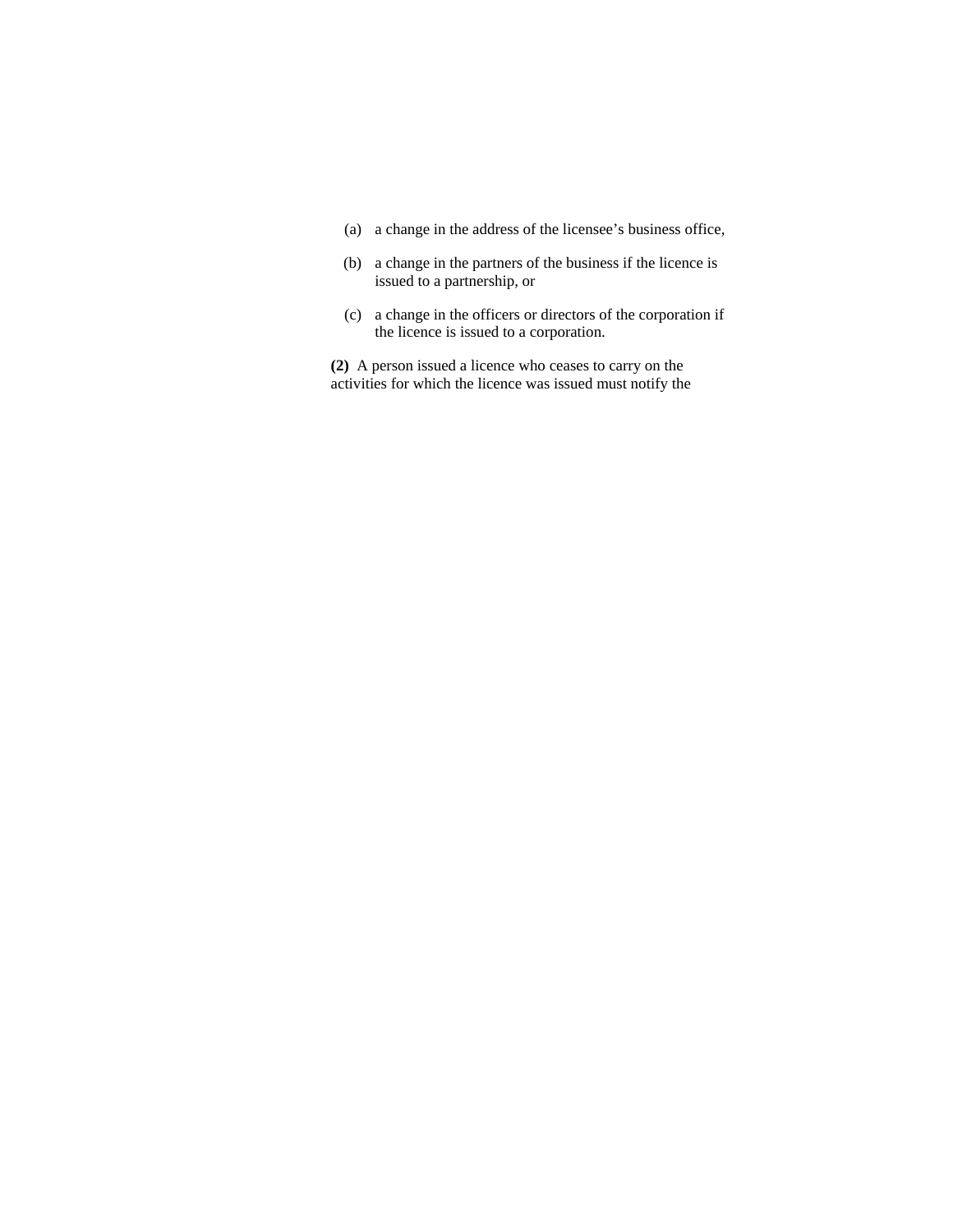Director within 15 days of the cessation of the activities and return the licence with the notification.

# **48 Section 136 is amended by adding the following after subsection (9):**

**(10)** No action or other proceeding for damages may be commenced against a regulatory board, a member or employee of the board or a person appointed or engaged to perform a duty or exercise a power for the board

- (a) for any act done in good faith in the performance or intended performance of any duty or the exercise or intended exercise of any power under this Act, the regulations or the bylaws, or
- (b) for any neglect or default in the performance of the duty or exercise of the power in good faith.

### **49 Section 139 is amended**

- **(a) by adding the following after clause (a):**
	- (a.1) establishing standard conditions that will apply to all licences while they are in force;
- **(b) in clause (f) by adding** "or that apply during the term of the licence" **after** "renewed".

### **50 Section 146 is amended**

#### **(a) in subsection (1)**

- **(i) in clause (a) by striking out** "and requiring the regulated person, employee or agent to produce for the inspector's examination books, records, documents or other things relevant to the inspection";
- **(ii) by adding the following after clause (a):**
- (a.1) requiring a regulated person, employee or agent to produce for the inspector's examination books,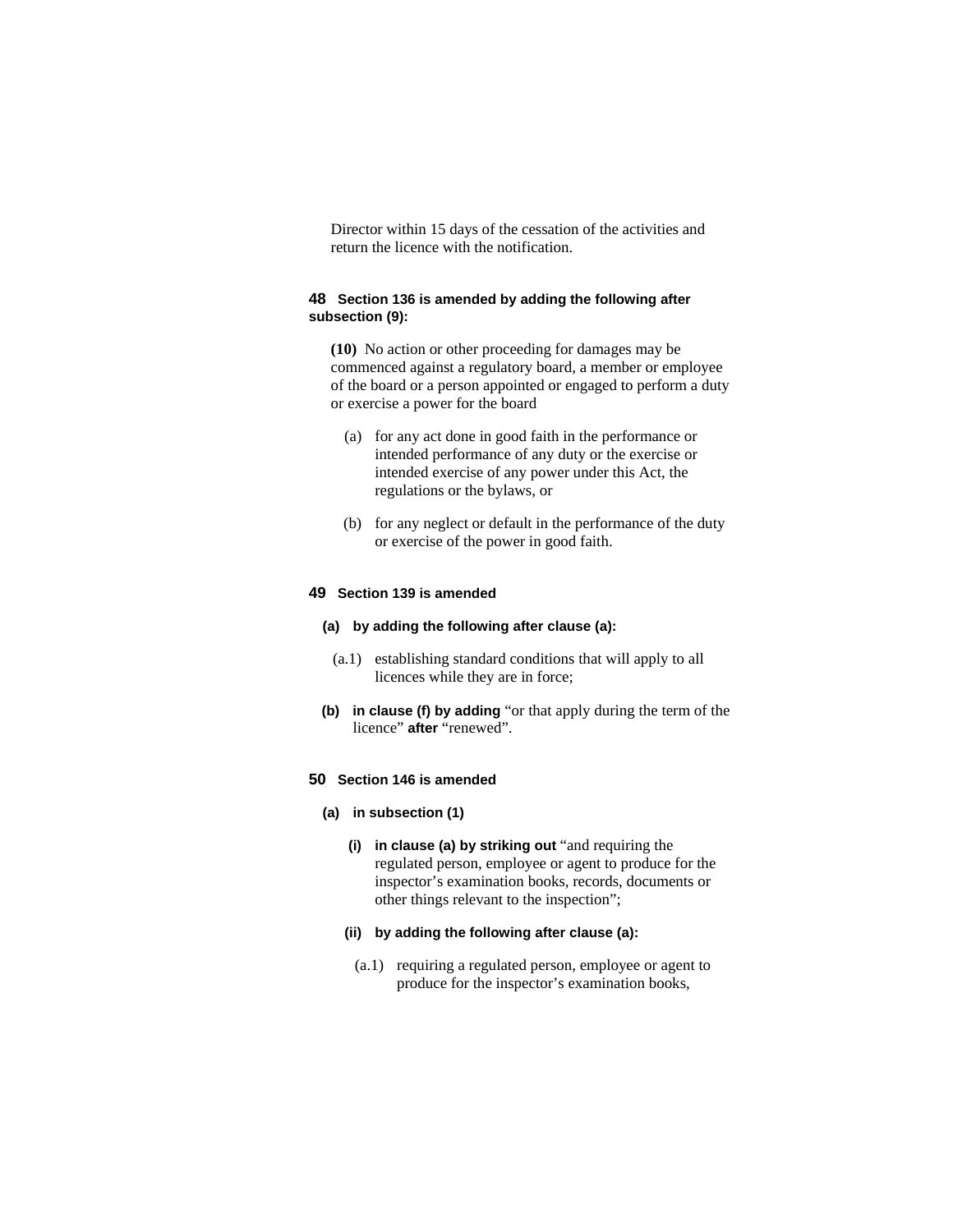records, documents or other things relevant to the inspection;

# **(iii) by adding the following after clause (c):**

- (d) authorizing the inspector, if charges are laid or a formal administrative process is commenced as a result of the inspection, to retain books, records documents or other things until the charges have been formally disposed of or the administrative process has been concluded.
- **(b) in subsection (3) by striking out** "if the Court of Queen's Bench considers it proper to do so" **and substituting**  "unless in the opinion of the Court of Queen's Bench it would be improper to do so";

# **(c) by adding the following after subsection (4):**

**(5)** A copy of a document seized under an order granted under subsection (1) and certified by the person who conducted the inspection to be a true copy of the original document is admissible in evidence without proof of the signature or appointment of the person who signed the certificate and, in the absence of evidence to the contrary, the copy has the same probative force as the original.

**(6)** If in the course of an inspection under this section reasonable grounds are found to indicate that a person has committed an offence under this Act or the regulations, the inspection may be discontinued and an investigation under section 147 may be commenced.

**(7)** In an application under this section, the Court of Queen's Bench shall give greater weight to the protection of persons who are dealing with a regulated person than to the carrying on of the activities of the regulated person.

**(8)** An order under subsection (1) applies to a regulated person or an employee or agent of a regulated person and may also apply to third parties such as accountants or other persons who have possession or control of books, records or documents relating to the activities of the regulated person.

# **51 Section 148 is amended**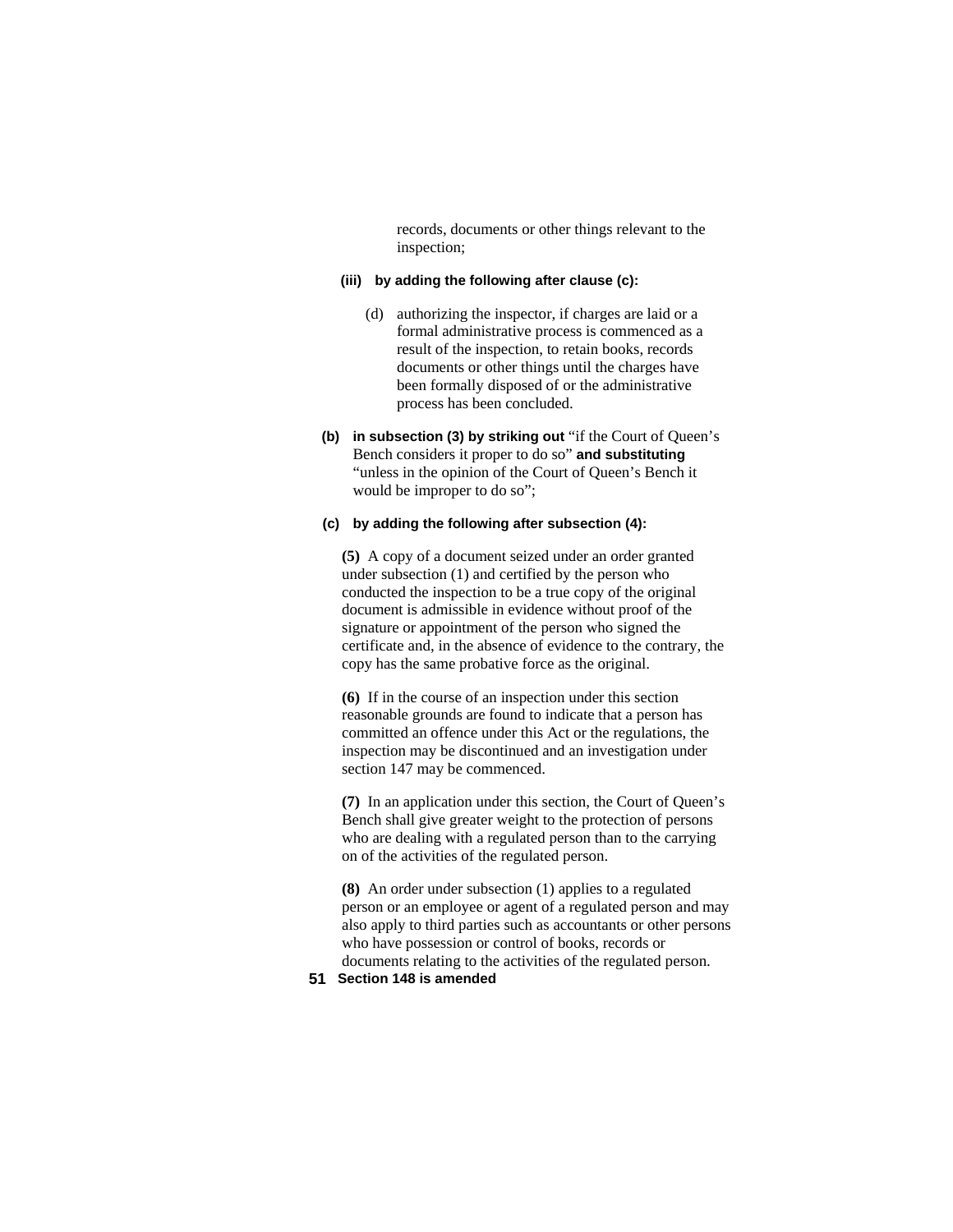#### **(a) in subsection (1)**

- **(i) in clause (a) by striking out** "and requiring the person to produce for the inspector's examination the person's books, records, documents or other things relevant to the investigation";
- **(ii) by adding the following after clause (a):**
- (a.1) requiring a person to produce for the inspector's examination the person's books, records, documents or other things relevant to the investigation;

#### **(iii) by adding the following after clause (c):**

- (d) authorizing the inspector, if charges are laid or a formal administrative process is commenced as a result of the investigation, to retain books, records, documents or other things until the charges have been formally disposed of or the administrative process has been concluded.
- **(b) in subsection (3) by striking out** "if the Court of Queen's Bench considers it proper to do so" **and substituting**  "unless in the opinion of the Court of Queen's Bench it would be improper to do so";

### **(c) by adding the following after subsection (4):**

**(5)** A copy of a document seized under an order granted under subsection (1) and certified by the person who conducted the investigation to be a true copy of the original document is admissible in evidence without proof of the signature or appointment of the person who signed the certificate and, in the absence of evidence to the contrary, the copy has the same probative force as the original.

**(6)** An order under subsection (1) applies to a person under investigation and may also apply to third parties such as accountants or other persons who have possession or control of books, records or documents relating to the activities of the person under investigation.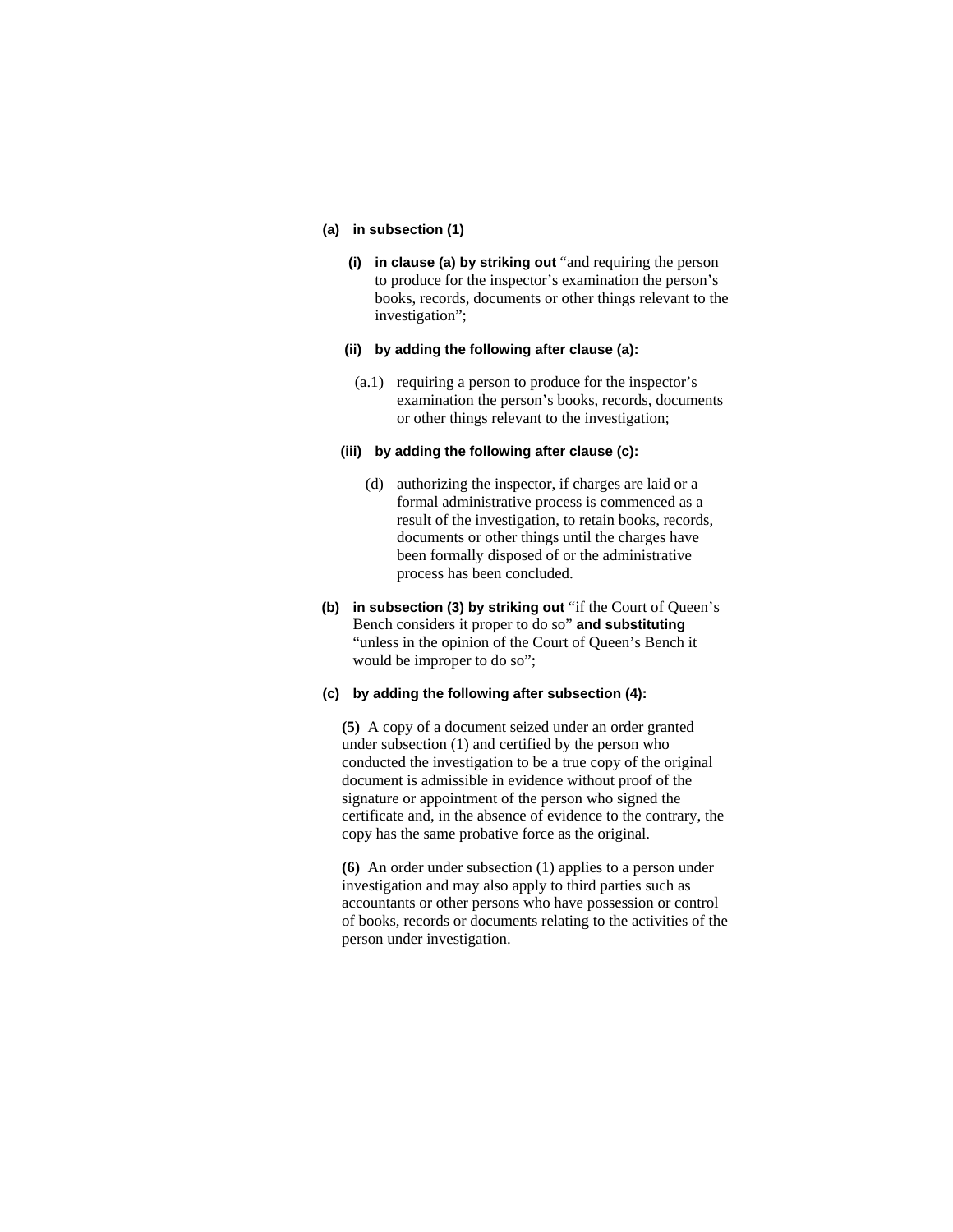**(7)** The following persons may apply to the Court of Queen's Bench for an order varying or cancelling an order under subsection (1):

- (a) a person to whom the order is directed;
- (b) a person under investigation who is named in the order;
- (c) a person other than one referred to in clauses (a) and (b) who is otherwise affected by the order.

**(8)** On an application under subsection (7), the Court of Queen's Bench may vary or cancel an order on any terms or conditions the Court considers just, if the Court finds that

- (a) all or a part of the order is not required for the protection of persons who are dealing with a person under investigation named in the order, or
- (b) one or more affected persons are unduly prejudiced by the order.

**(9)** In an application under this section, the Court of Queen's Bench shall give greater weight to the protection of persons who are dealing with a person under investigation than to the carrying on of the activities of the person under investigation.

#### **52 The following is added after section 150:**

#### **Disclosing default in payment of fines**

**150.1(1)** If a fine or an order for restitution of money that is payable as a result of a conviction for an offence under this Act is in default for 60 days or more, the Director may disclose to a reporting agency the name of the defaulter, the amount of the fine or restitution order and the date the fine or restitution order went into default.

**(2)** Within 15 days after the Director has received notice that a fine or an order for the restitution of money that was reported to a reporting agency as being in default has been paid in full, the Director must inform the reporting agency of the payment.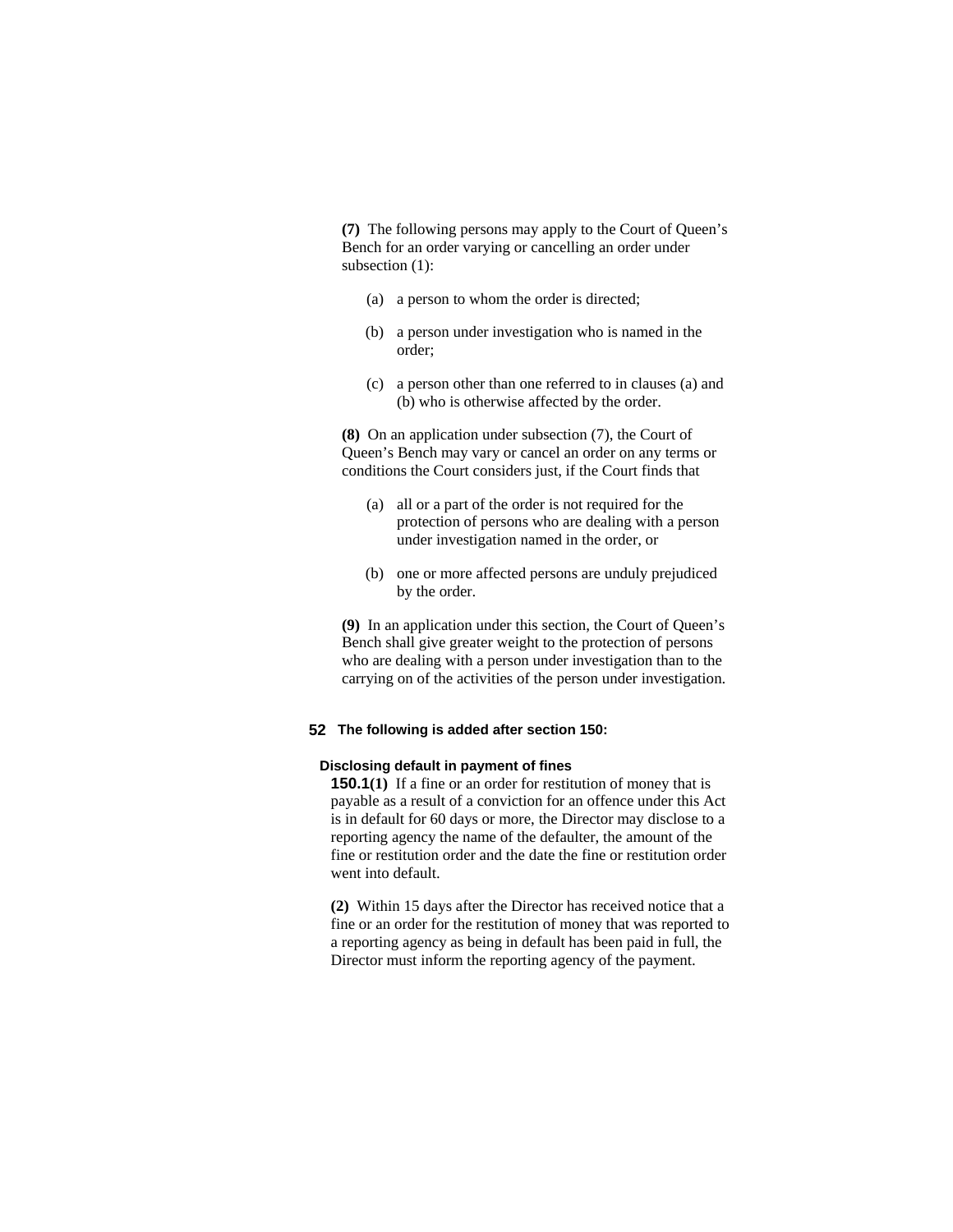# **53 Section 151 is repealed and the following is substituted:**

### **Property freeze orders**

**151(1)** In this section and sections 151.1 to 151.3,

- (a) "investigated person" means
	- (i) a licensee referred to in subsection (2),
	- (ii) a collection agency or collector as defined in section 109,
	- (iii) a supplier, or
	- (iv) any other person to whom this Act applies,

 who is under investigation in respect of an alleged contravention of this Act or the regulations;

- (b) "property" means real property or personal property as defined in the *Personal Property Security Act*, and personal property includes but is not limited to money, money in a trust account, goods, assets, a security or a debt;
- (c) "property freeze order" means an order of the Director under subsection (2).

**(2)** The Director may issue a property freeze order in the following circumstances:

- (a) where the Director is about to cancel or suspend or has cancelled or suspended the licence of a licensee;
- (b) where
	- (i) criminal proceedings that, in the opinion of the Director, are connected with or arise out of matters under this Act, or
	- (ii) proceedings in respect of an alleged contravention of this Act or the regulations

are about to be or have been initiated against any person;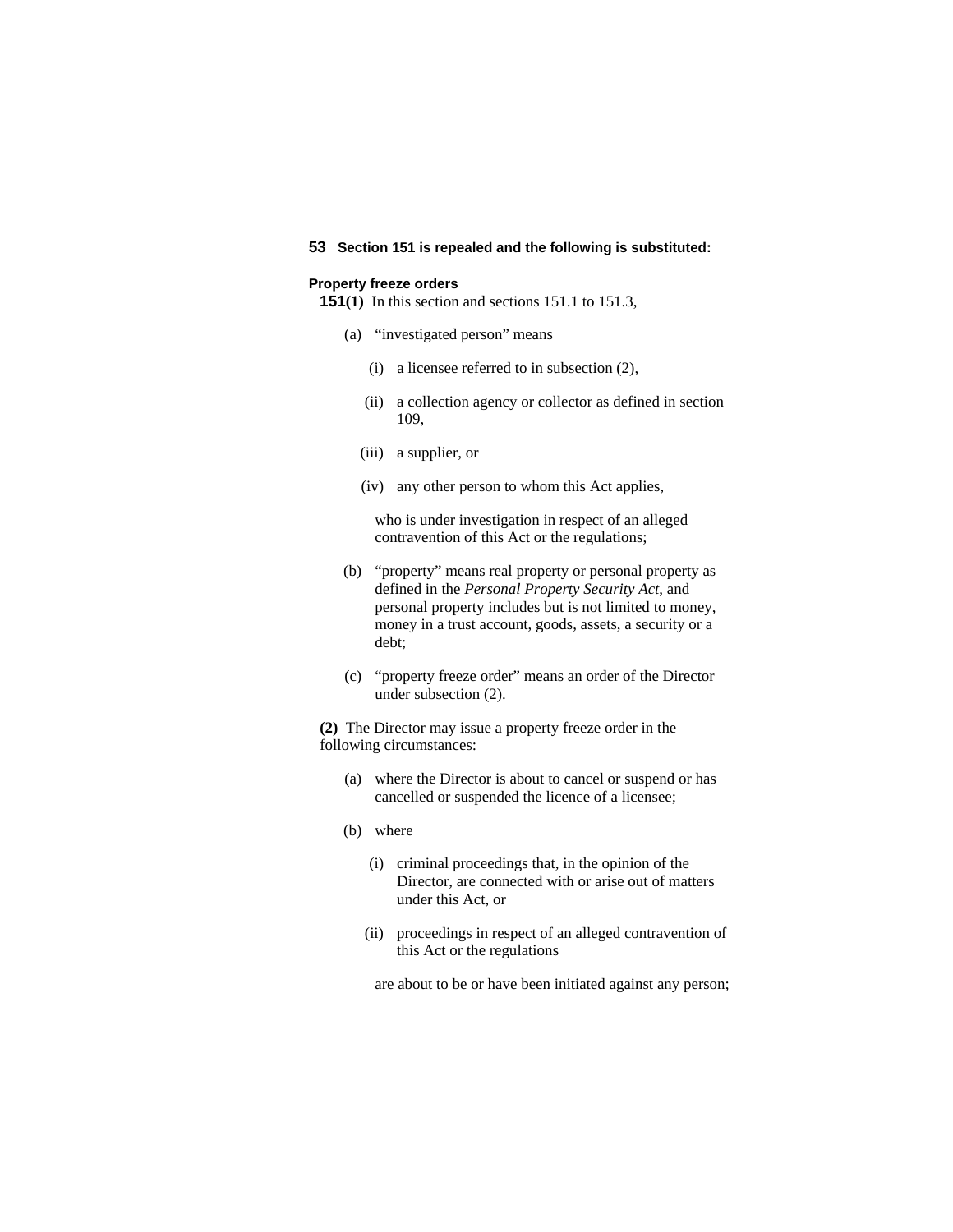- (c) where an investigated person has been paid money or been given security by a person in respect of a consumer transaction, or where an investigated person has been paid money by a debtor in respect of a debt, and
	- (i) the investigated person has absconded from Alberta, or
	- (ii) the Director has reasonable and probable grounds to believe that the investigated person
		- (A) is about to abscond from Alberta,
		- (B) has removed or has attempted to remove personal property from Alberta to avoid legal liabilities,
		- (C) has sold or disposed of or has attempted to sell or dispose of real or personal property to avoid legal liabilities, or
		- (D) is misusing any money paid or any assets delivered to the investigated person;
- (d) where the Director has reason to believe that the trust funds that are required to be held by a licensee or other person under this Act or the regulations are less than the amount for which the licensee or other person is accountable;
- (e) where the Director has reason to believe it advisable for the protection of consumers dealing with an investigated person.

**(3)** In the circumstances referred to in subsection (2), the Director may, in writing, on terms that the Director considers reasonable, issue one or more of the following property freeze orders:

- (a) that the investigated person
	- (i) not take any of the investigated person's real or personal property from the possession of another person named in the order who has the property on deposit, under control or for safekeeping, or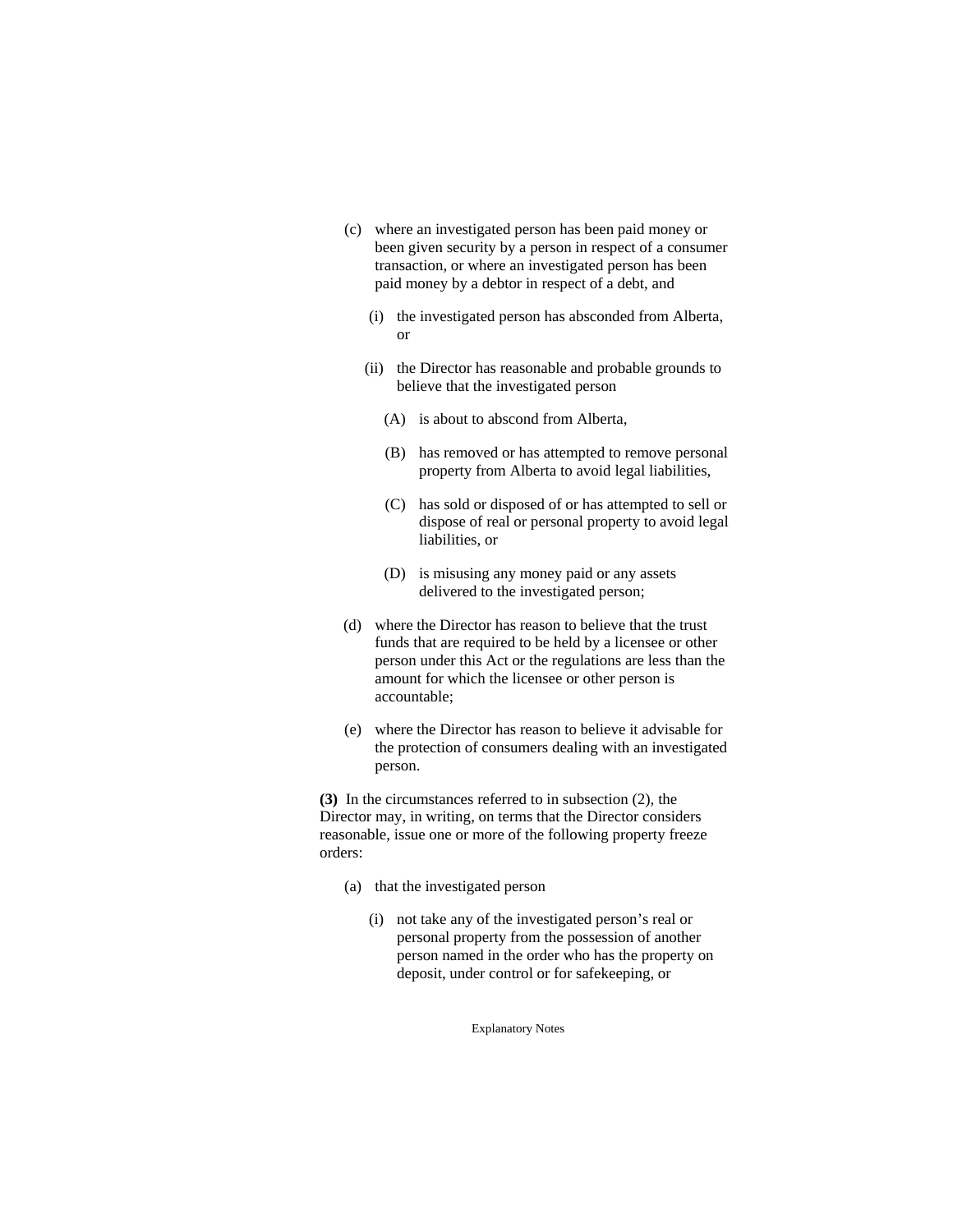- (ii) not dispose of any of the investigated person's real or personal property nor otherwise deal with the investigated person's real or personal property in a way that reduces the value of the property, whether the property is acquired by the investigated person before, on or after the date of the order;
- (b) that a person to whom the order is directed hold in trust any real or personal property of the investigated person that the person has possession or control of or holds for safekeeping;
- (c) that a debtor of the investigated person to whom the order is directed
	- (i) hold in trust any real or personal property that is payable or transferable in satisfaction of the debt, or
	- (ii) transfer to a receiver, receiver-manager or trustee appointed under subsection (4) any real or personal property that is payable or transferable in satisfaction of the debt;
- (d) that a lessor to whom the order is directed who leases safety deposit boxes, safes or compartments in safes not permit an investigated person or the investigated person's representative or agent to open or remove a safety deposit box, safe or compartment in a safe leased to the investigated person;
- (e) that a person to whom the order is directed hold the real or personal property affected by the order in that person's possession, safekeeping or control in trust for an interim receiver, custodian, trustee, receiver-manager, receiver or liquidator who has been appointed or whose appointment has been applied for under the *Bankruptcy and Insolvency Act* (Canada), the *Canada Business Corporations Act* (Canada), the *Judicature Act*, the *Personal Property Security Act*, the *Companies Act*, the *Business Corporations Act*, the *Cooperatives Act* or this Act, as the case may be.

**(4)** In the circumstances referred to in subsection (2), the Director may apply to the Court of Queen's Bench by way of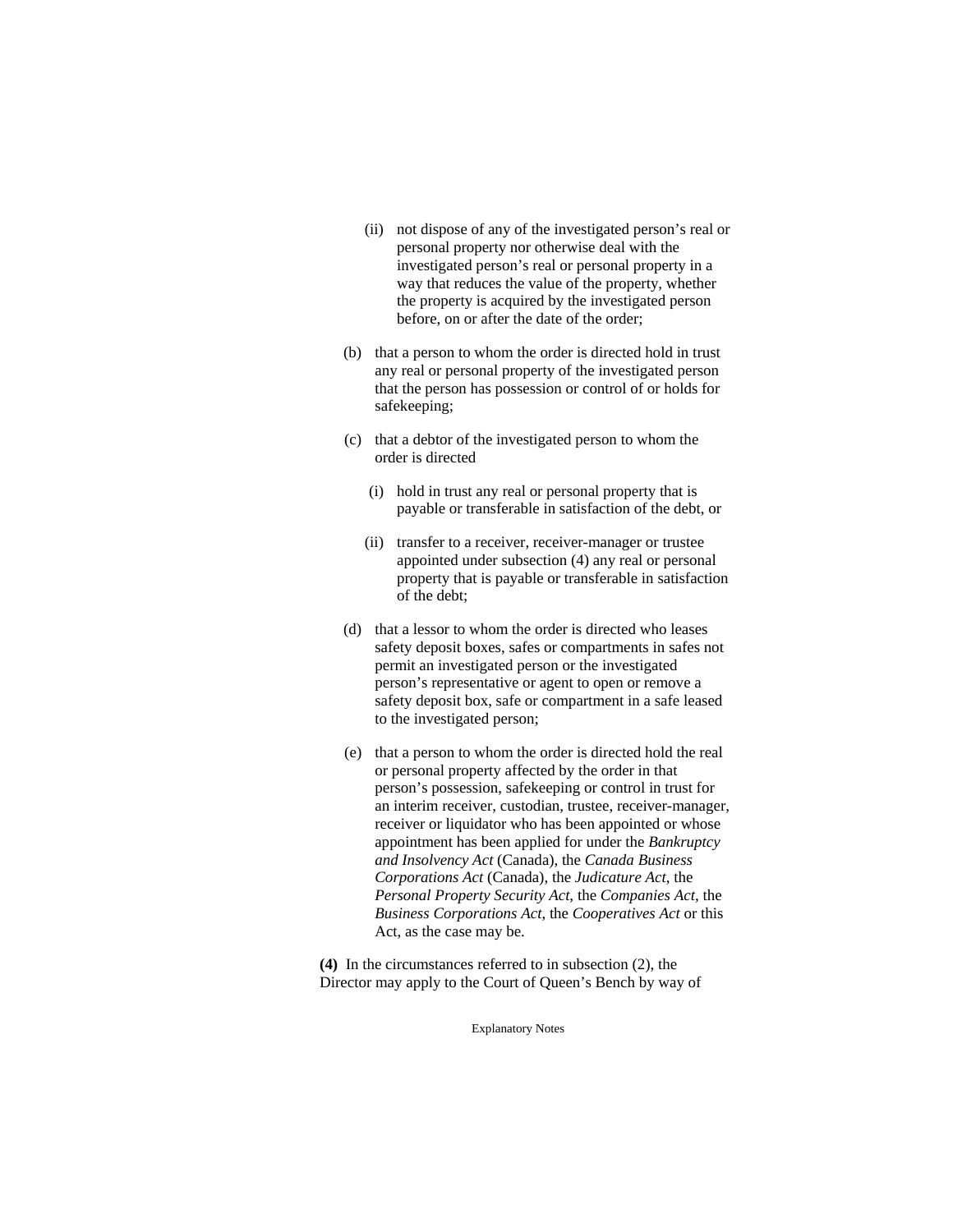originating notice for the appointment of a receiver, receiver-manager or trustee to hold or manage, as the case may be, all or part of the property of an investigated person on any terms or conditions that the Court approves.

**(5)** An application under subsection (4) may be made ex parte unless in the opinion of the Court of Queen's Bench it would be improper to do so.

**(6)** A property freeze order does not apply to assets in a stock exchange clearing house or to securities in process of transfer by a transfer agent unless the order expressly states that it applies to those assets or securities.

**(7)** A property freeze order must be served on each person to whom it is directed and on each investigated person who is named in the order.

**(8)** A property freeze order takes effect in respect of a person or an investigated person at the time the order is served on the person or investigated person or at a later time specified by the Director in the order.

**(9)** Subject to section 151.3, any property affected by a property freeze order continues to be affected by the order until the Director, in writing,

- (a) amends or cancels the order, or
- (b) orders the release of the property.

**(10)** An amendment or a cancellation of a property freeze order under subsection  $(9)(a)$  or a release order under subsection  $(9)(b)$ must be served on the person to whom it is directed.

### **Payment into court**

**151.1(1)** A person who has property of an investigated person in the form of money on deposit with the person or in the person's control and who is served with a property freeze order may pay the money into the Court of Queen's Bench if

 (a) the person is in doubt regarding the application of the order to the money on deposit with or under the control of the person, or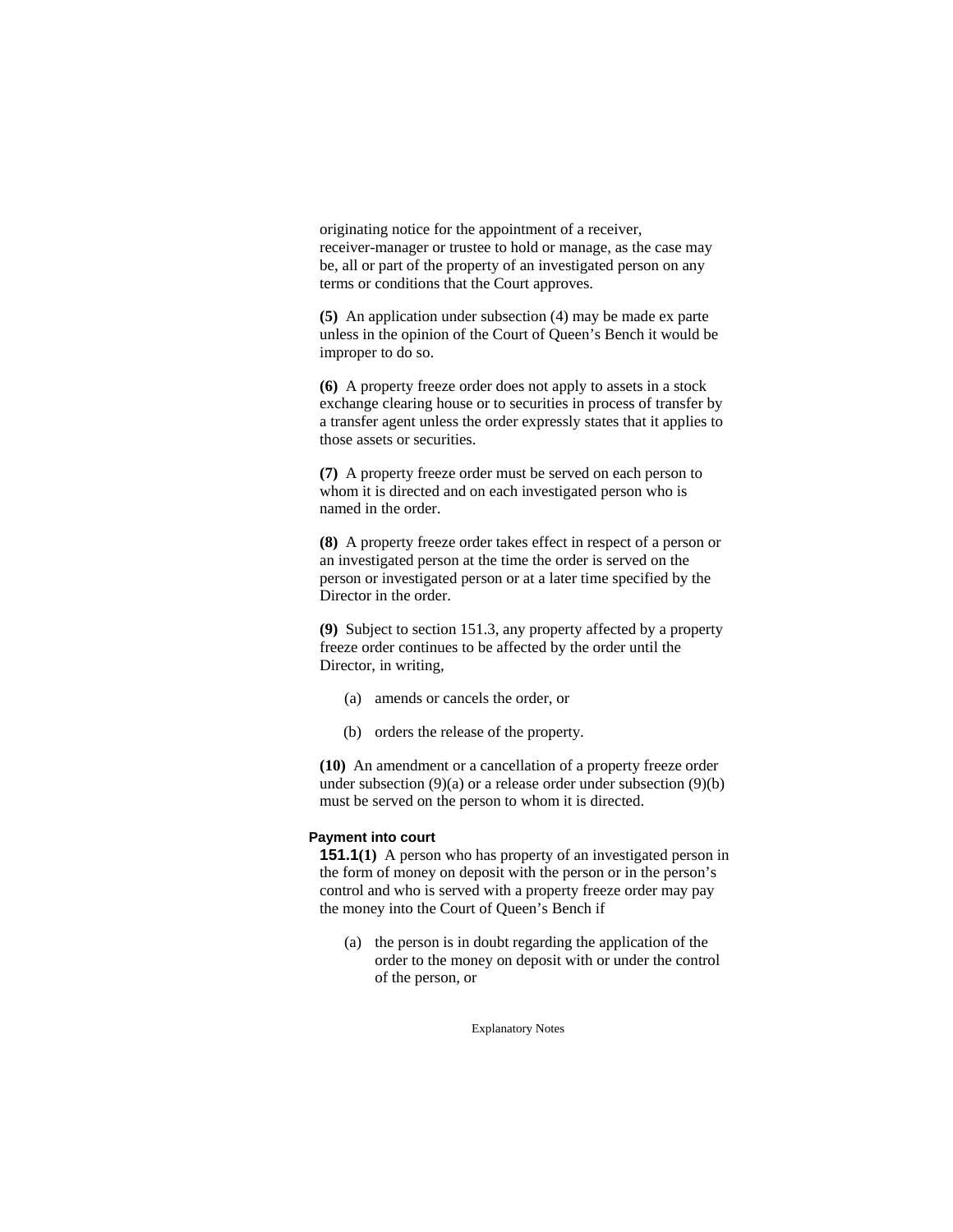(b) a person not named in the order claims a right to or an interest in the money.

**(2)** If a person pays money into court in accordance with subsection (1), the person is discharged from liability to the extent of that payment.

### **Notice filed in land titles office or Personal Property Registry**

**151.2(1)** In the circumstances referred to in section 151(2), the Director may register in the appropriate land titles office or in the Personal Property Registry a notice that an order has been issued that may affect property belonging to the investigated person referred to in the notice.

**(2)** A notice registered in accordance with subsection (1) has the same effect as a certificate of lis pendens registered under the *Land Titles Act* or a statutory charge registered under the *Personal Property Security Act* except that the Director may in writing amend or revoke the notice.

# **Application to Court respecting order or notice**

**151.3(1)** The following persons may apply to the Court of Queen's Bench for an order varying or cancelling a property freeze order under section 151 or a notice registered under section  $151.2:$ 

- (a) a person to whom the order is directed;
- (b) an investigated person who is named in the order;
- (c) a person who has an interest in property in respect of which a notice has been registered under section 151.2(1);
- (d) a person other than one referred to in clauses (a) to (c) who is otherwise affected by the property freeze order.

**(2)** On an application under subsection (1), the Court may vary or cancel a property freeze order or a registered notice on any terms or conditions the Court considers just if the Court finds that

 (a) all or a part of the order or notice is not required for the protection of persons who are dealing with the investigated person named in the order, or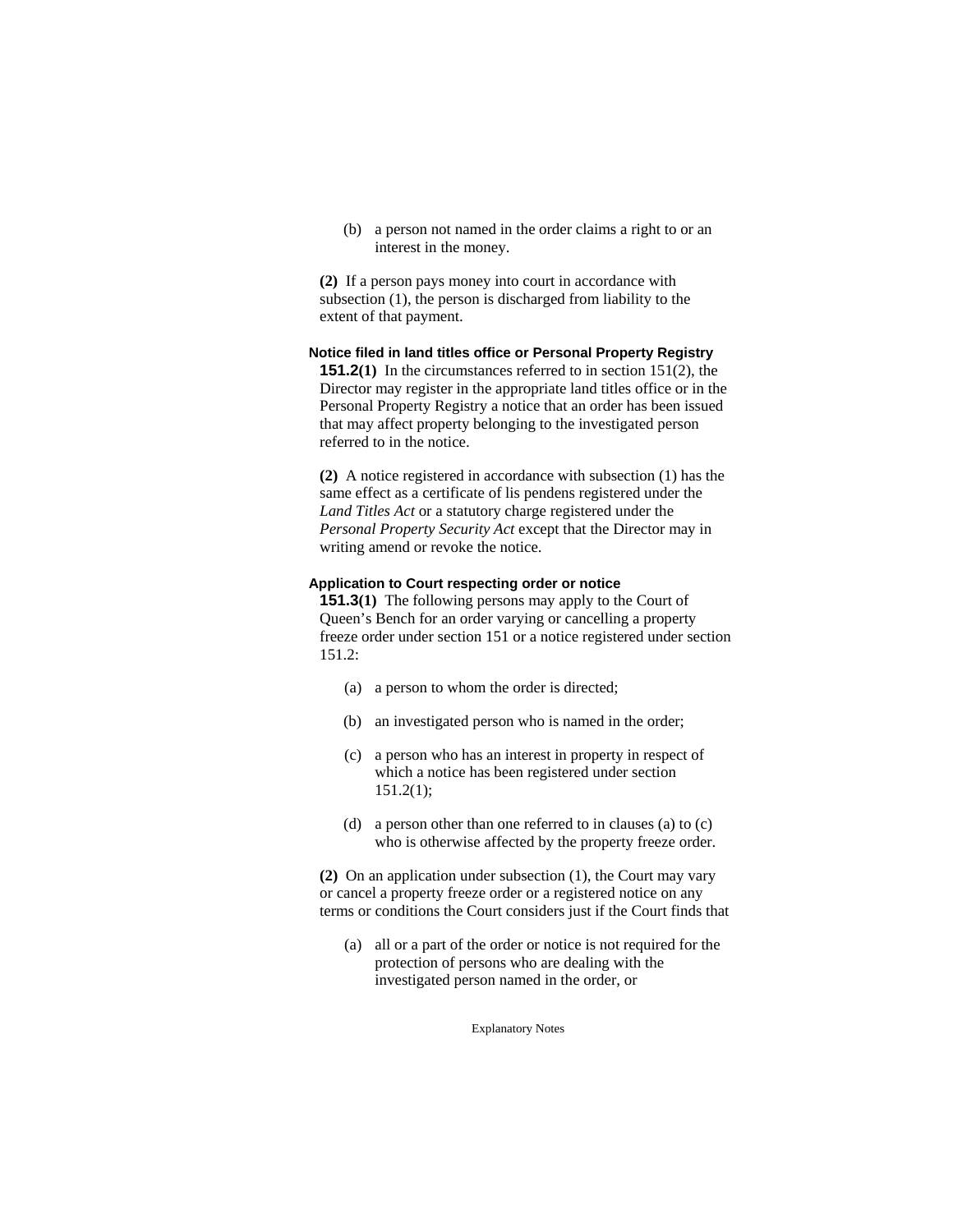(b) affected persons are unduly prejudiced by the order or notice.

**(3)** In an application under this section, the Court must give greater weight to the protection of persons who are dealing with the investigated person than to the carrying on of the activities of the investigated person.

### **54 Section 157 is amended**

# **(a) by repealing subsection (1) and substituting the following:**

#### **Director's order**

**157(1)** If, in the opinion of the Director

- (a) a person is contravening or has contravened this Act or the regulations,
- (b) a regulated person is using any form, agreement, letter or other document that is misleading or contains a term that misrepresents this Act or the regulations, or
- (c) a print, broadcast or electronic publisher, including but not limited to a publisher of telephone directories and Internet listings, is publishing or has published an advertisement that is misleading or contains a term that contravenes this Act or the regulations,

the Director may issue an order directed to the person or publisher.

- **(b) in subsection (2) by striking out** "direct the person" **and substituting** "direct the person or publisher";
- **(c) in subsection (3) by striking out** "A person" **and substituting** "A person or publisher".
- **55 The following is added after section 157:**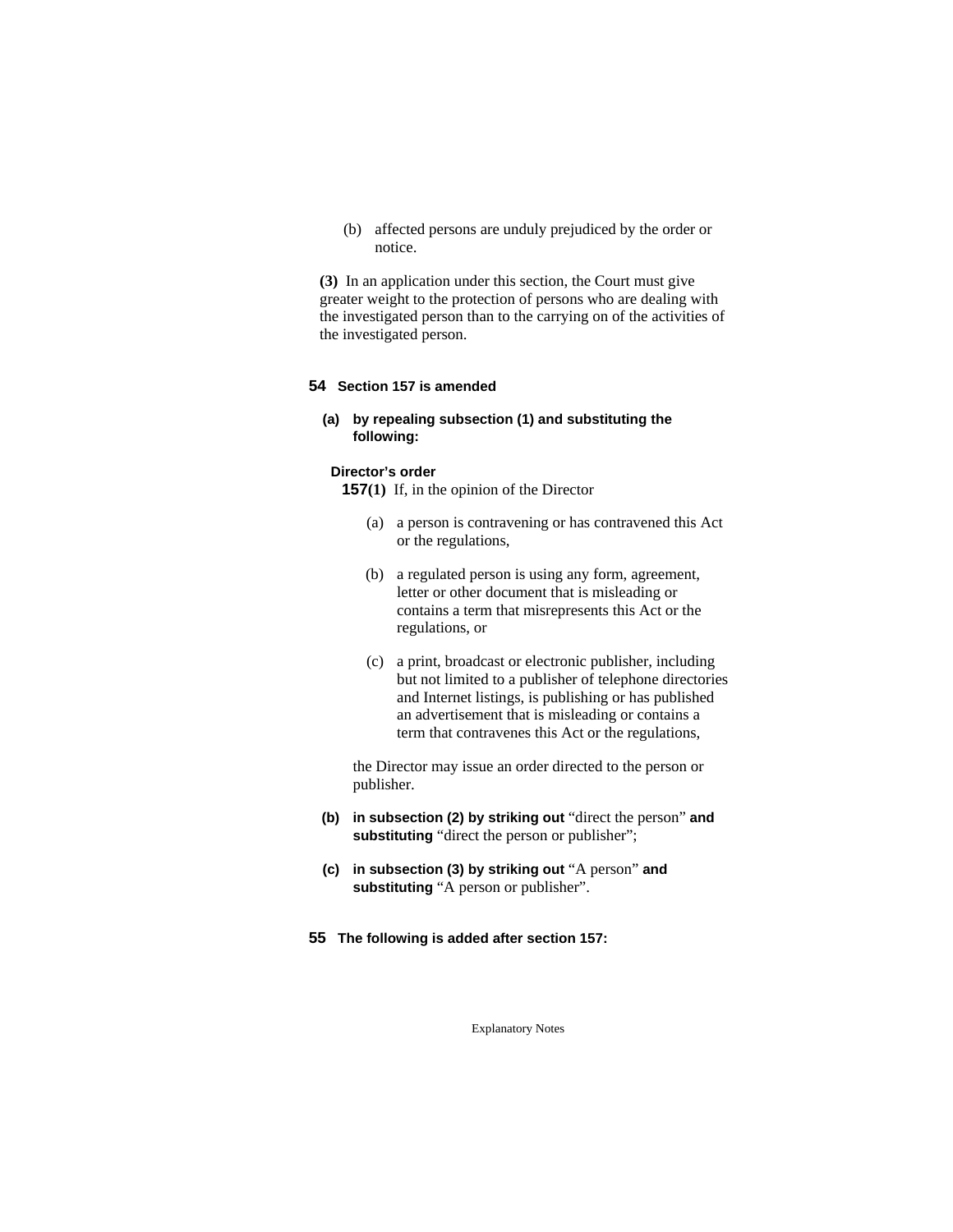#### **Public record**

**157.1(1)** The Director must maintain a public record of undertakings, Director's orders, court orders and injunctions and any other prescribed document or information.

**(2)** The Director may prescribe the form of the public record referred to in subsection (1) and which documents must or may be included.

#### **56 The following is added after section 159:**

#### **Director's claim for restitution**

**159.1** If the Court of Queen's Bench has granted an order under section 159 that provides for restitution of property or money to a person or persons who have suffered loss arising from a contravention of this Act or the regulations, the Director may, on behalf of the person or persons, do anything necessary to enforce the order against the personal or real property of the person who is liable to pay the restitution.

# **57 Section 161 is amended**

- **(a) in clause (a) by striking out** "7" **and substituting** "6";
- **(b) in clause (c) by striking out** ", 45, 46(1), (3), (4), (6) and (7), 48(2) and (3)," **and substituting** "and";
- **(c) by adding the following after clause (c):**
	- $(c.1)$  in Part 6, section 53(2);
- **(d) in clause (h) by striking out** "113, 114(1), 115(1), 116(1)," **and substituting** "114(1)";
- **(e) in clause (i) by striking out** "122,";
- **(f) in clause (j) by adding** "126(3)," **after** "sections".
- **58 Section 163 is amended** 
	- **(a) by repealing clause (a) and substituting the following:**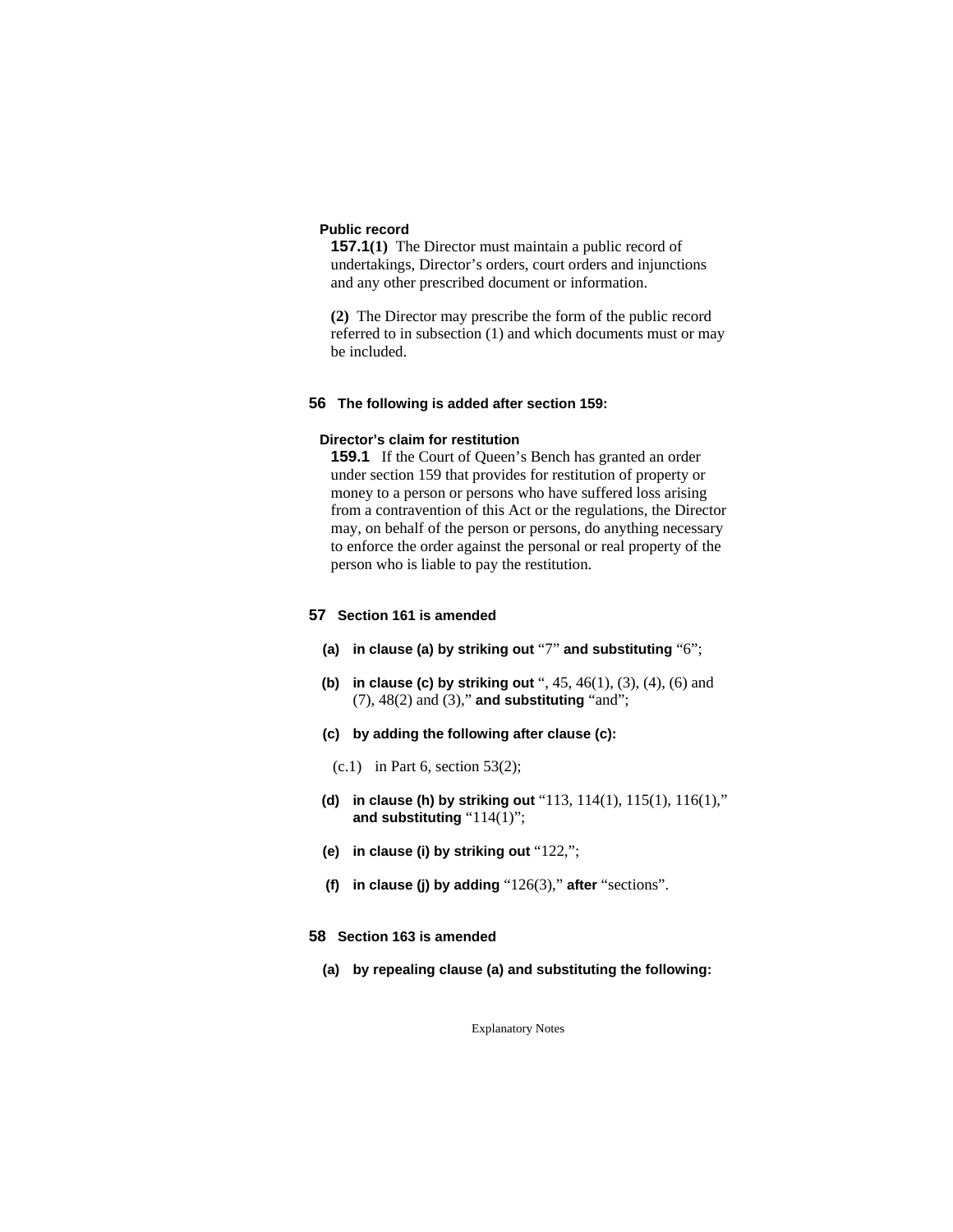- (a) fails to comply with an order of the Director under section 129, 151(3) or 157, unless the order has been stayed,
- **(b) by repealing clause (b).**

# **59 Section 165 is repealed and the following is substituted:**

### **Corporations, partnerships and sole proprietorships**

**165(1)** When a corporation commits an offence under this Act or the regulations, every principal, director, manager, employee or agent of the corporation who authorized the act or omission that constitutes the offence or who assented to, acquiesced in or participated in the act or omission that constitutes the offence is guilty of the offence whether or not the corporation has been prosecuted for the offence.

**(2)** When a partner in a partnership or an owner of a sole proprietorship commits an offence under this Act or the regulations, each partner in the partnership and each manager, employee or agent of the partner or owner who authorized the act or omission that constitutes the offence or who assented to, acquiesced in or participated in the act or omission that constitutes the offence is guilty of the offence whether or not the partner or owner has been prosecuted for the offence.

# **60 Section 168(1) is amended by striking out** "to a maximum of \$100 000".

#### **61 The following is added after section 169:**

#### **Evidence**

**169.1(1)** The Director may administer oaths for the purposes of this Act.

**(2)** The Director may, by order, summon and enforce the attendance of witnesses and compel them to give oral or written evidence on oath and to produce the documents and things the Director considers requisite to the full investigation and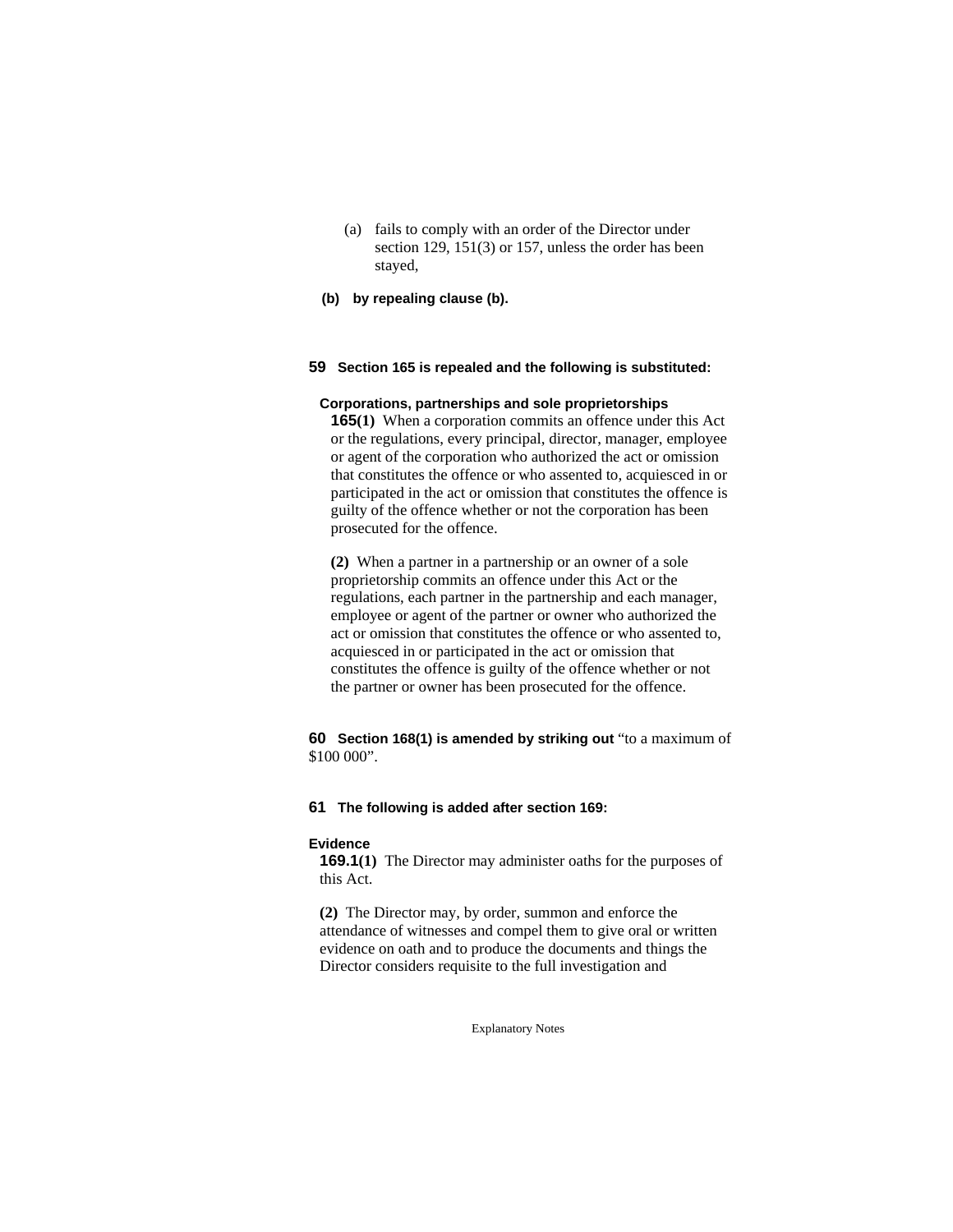consideration of matters within the Director's jurisdiction in the same manner as a court of record may in civil cases.

### **(3)** The Director

- (a) may accept any oral or written evidence that the Director considers proper, whether or not it would be admissible in a court of law, and
- (b) is not bound by the law of evidence applicable to judicial proceedings.

# **62 Section 176(1)(b) is amended by striking out** "115,".

# **63 Section 179 is amended**

- **(a) in subsection (2) by striking out** "subsection (2)" **and substituting** "subsection (1)";
- **(b) in subsection (7) by striking out** "pay" **and substituting**  "set the rates of remuneration for and provide for the payment of";
- **(c) by adding the following after subsection (7):**
	- **(8)** An appeal under this section is a new trial of the issues that resulted in the decision or order being appealed.

### **64 The following is added after section 182:**

### **Protection from liability**

**182.1** No action or other proceeding for damages may be commenced against an appeal board, a member or employee of the appeal board or a person appointed or engaged to perform a duty or exercise a power for the appeal board

 (a) for any act done in good faith in the performance or intended performance of any duty or the exercise or intended exercise of any power under this Act or the regulations, or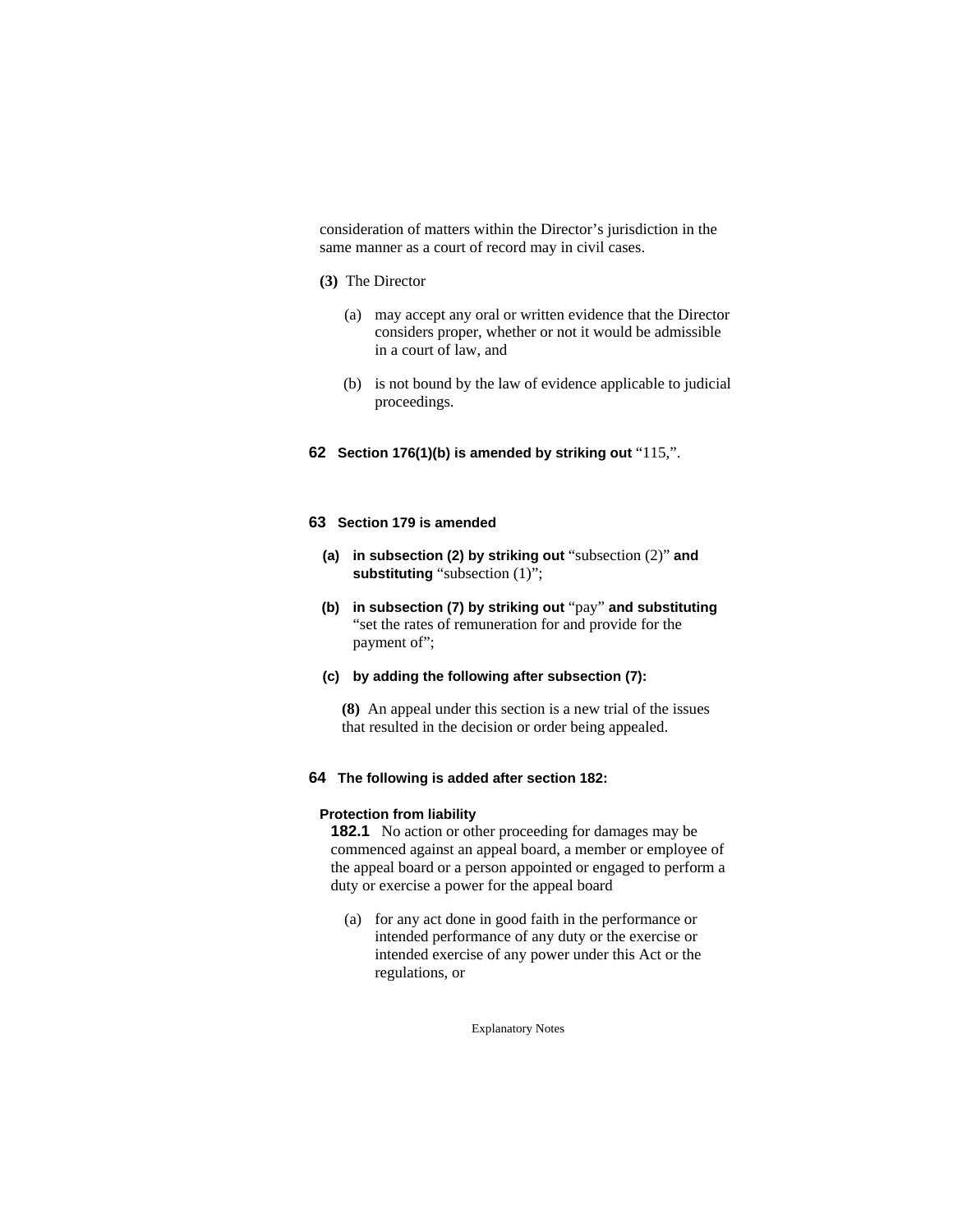(b) for any neglect or default in the performance of the duty or exercise of the power in good faith.

# **65 Section 183 is amended by adding the following after clause (b):**

- (b.1) establishing additional grounds for appeals to the appeal board;
- **66 This Act comes into force on Proclamation.**

# **Explanatory Notes**

**1** Amends chapter F-2 of the Revised Statutes of Alberta 2000.

- **2** Section 1(1) presently reads in part:
	- *1(1) In this Act,*
	- *(e) "goods", except in Parts 9 and 12, means, subject to the regulations under subsection (2),* 
		- *(i) any personal property that is used or ordinarily used primarily for personal, family or household purposes,*
		- *(ii) a voucher, or*
		- *(iii) a new residential dwelling whether or not the dwelling is affixed to land;*
	- *(k) "services", except in Part 9, means, subject to the regulations under subsection (2), any service offered or provided primarily for personal, family or household purposes, including*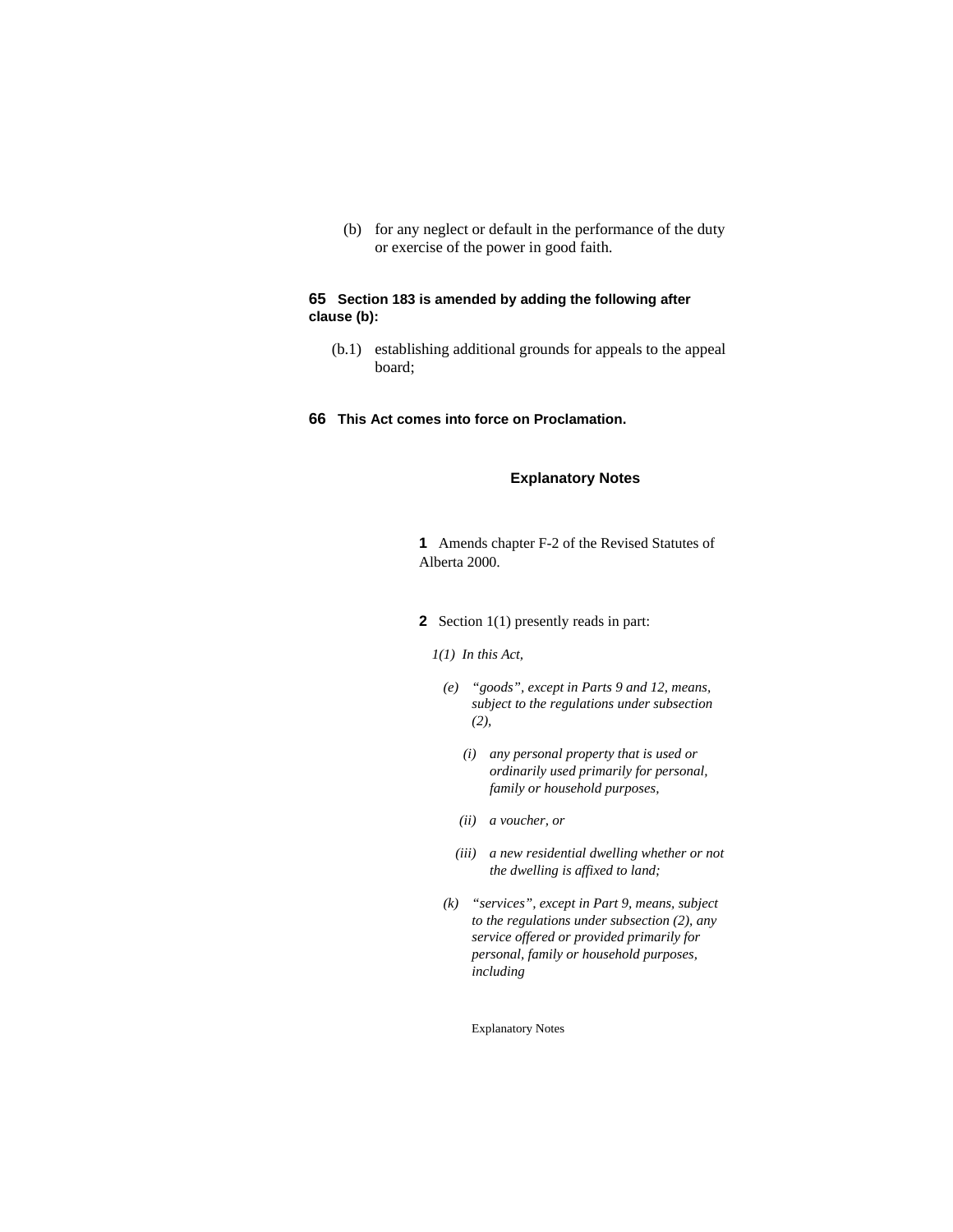*(i) a service offered or provided that involves the addition to or maintenance, repair or alteration of goods or any residential dwelling,*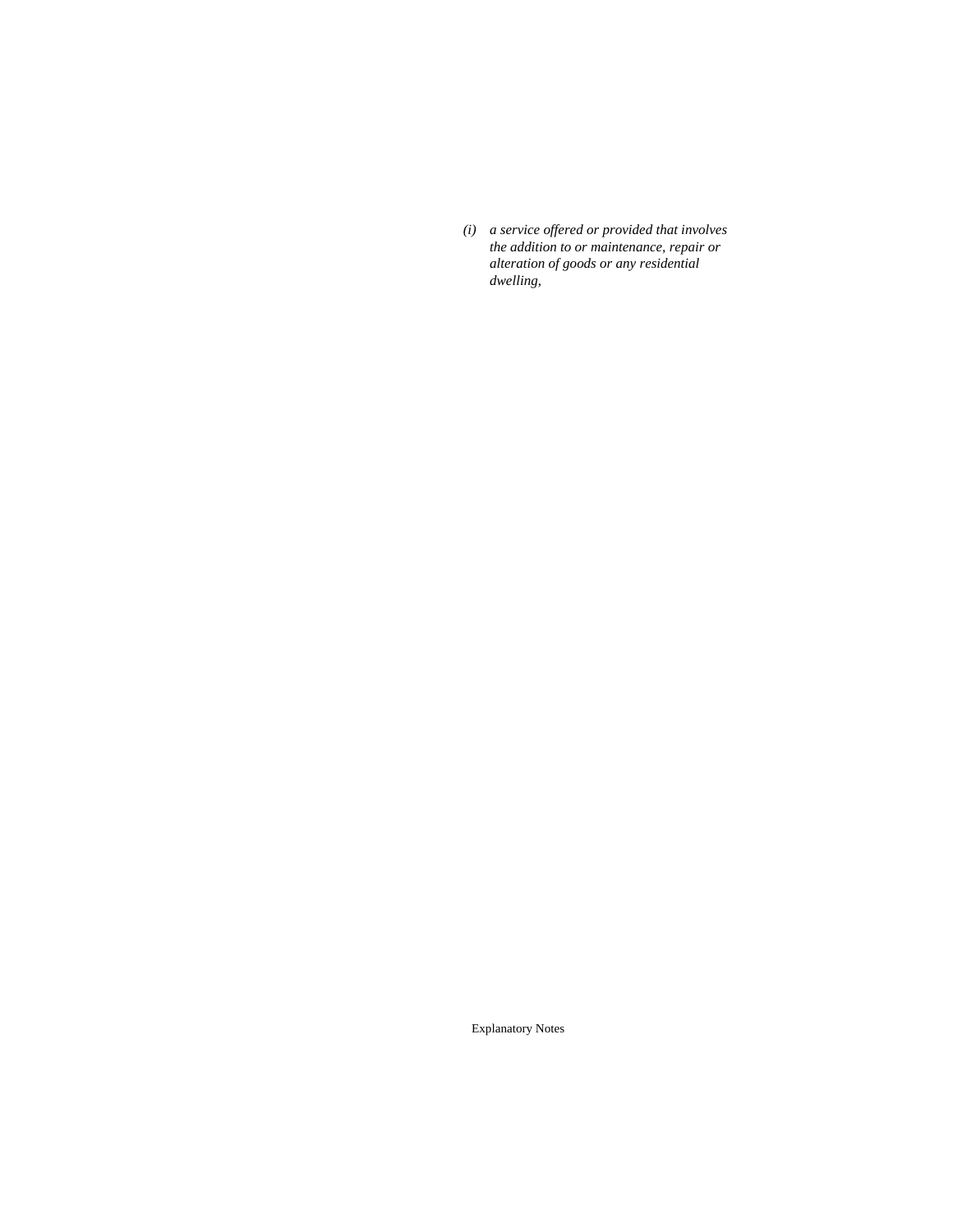- *(ii) a membership in any club or organization if the club or organization is a business formed to make a profit for its owners, and*
- *(iii) the right to use property under a time share contract;*
- *(l) "supplier" means, subject to the regulations under subsection (2), a person who, in the course of the person's business,* 
	- *(i) provides goods or services to consumers,*
	- *(ii) manufactures, assembles or produces goods,*
	- *(iii) promotes the use or purchase of goods or services, or*
	- *(iv) receives or is entitled to receive money or other consideration as a result of the provision of goods or services to consumers,*

 *and includes any salesperson, employee, representative or agent of the person, but does not include an advertiser;* 

- *(m) "time share contract" means a contract in which an individual acquires the right to use any type of real or personal property that can be used as accommodation, whether or not it is located in Alberta,* 
	- *(i) for a period of time of less than one year during an interval specified in the contract, and*
	- *(ii) as part of a plan that provides for the use of the property to circulate among persons participating in the plan;*
- **3** Application of Act.
- **4** Regulations.

**5** Section 6(2) to (4) set out what constitute unfair practices on the part of a supplier.

- **6** Remedies for unfair practices.
- **7** Section 12 presently reads: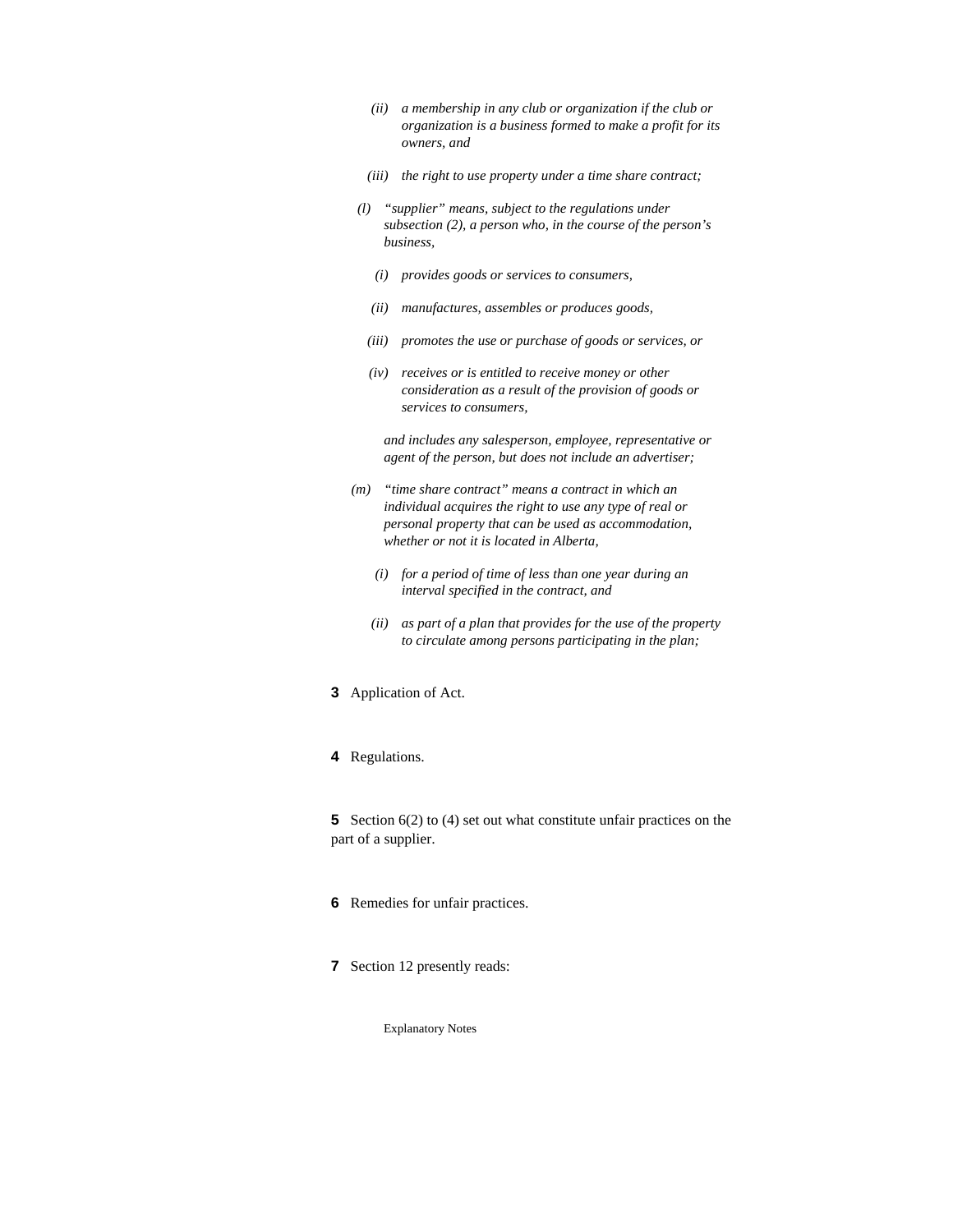#### *12 The Minister may make regulations*

- *(a) specifying unfair practices to which this Part applies;*
- *(b) specifying activities or things to be unfair practices;*
- *(c) respecting the records to be maintained by an advertiser, including where the records are to be maintained and the time period for which they must be maintained;*
- *(d) prescribing information that must be given in a representation made by a supplier or class of supplier in respect of any consumer transaction or class of consumer transaction.*
- **8** Section 13(1) presently reads:
	- *13(1) When a consumer*
	- *(a) has entered into a consumer transaction, and*
	- *(b) in respect of that consumer transaction, has suffered damage or loss due to an unfair practice,*

*that consumer may commence an action in the Court of Queen's Bench for relief from that damage or loss against any supplier who engaged in or acquiesced in the unfair practice that caused that damage or loss.* 

# **9** Section 17 presently reads in part:

*17(1) A consumer organization or a group of consumers may commence and maintain an action in the Court of Queen's Bench against a supplier who is engaging in or has engaged in an unfair practice.* 

*(2) In an action under this section, the Court of Queen's Bench may*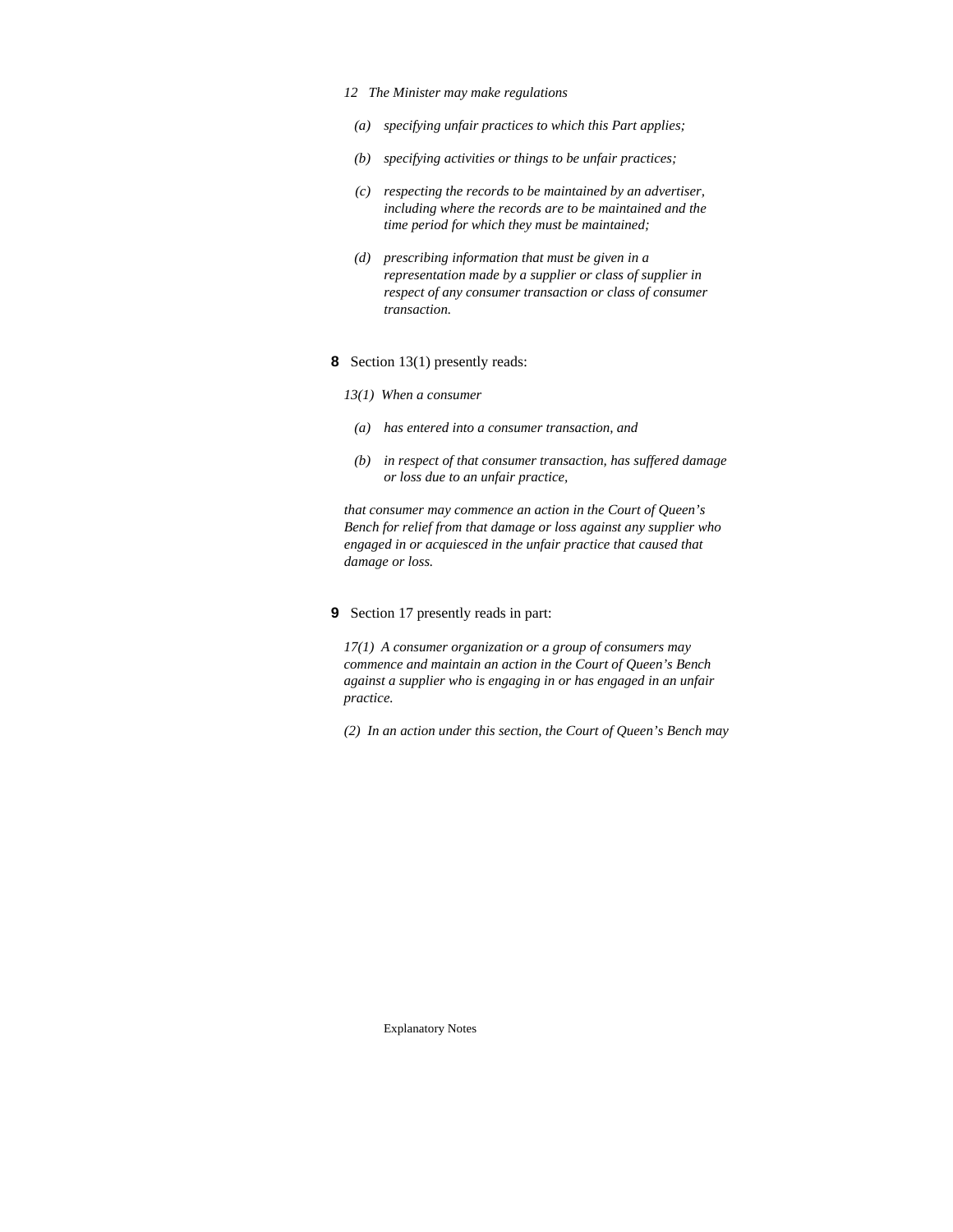- *(a) make an order declaring that the act or practice is an unfair practice, and*
- *(b) grant an order in the nature of an injunction restraining the supplier from engaging in the unfair practice.*

#### **10** Section 22 presently reads:

*22 A consumer is not liable to pay for any goods or services received under a negative option practice unless the consumer agrees in writing to pay for the goods or services.* 

#### **11** Section 24 presently reads in part:

#### *24 In this Part,*

- *(a) "direct sales contract" means a consumer transaction that is a contract, other than a time share contract, in which* 
	- *(i) the consideration for the goods or services exceeds an amount specified in the regulations, and*
	- *(ii) the contract is negotiated or concluded in person at a place other than the supplier's place of business or at a place other than a market place, auction, trade fair, agricultural fair or exhibition,*

 *and includes an offer to buy goods or services or to enter into a contract mentioned in subclause (i) or (ii);* 

#### **12** Section 25(2) presently reads:

*(2) This Part or a Division of this Part does not apply to classes of business specified in the regulations.* 

#### **13** Section 29(6) presently reads:

*(6) If the consumer is unable to find an address referred to in subsection (5), the consumer may send or deliver the notice to any office of the Housing and Consumer Affairs Division of the Department of Municipal Affairs or to any other place designated by the regulations.* 

# **14** Section 35(j) presently reads:

*35 A written direct sales contract must include*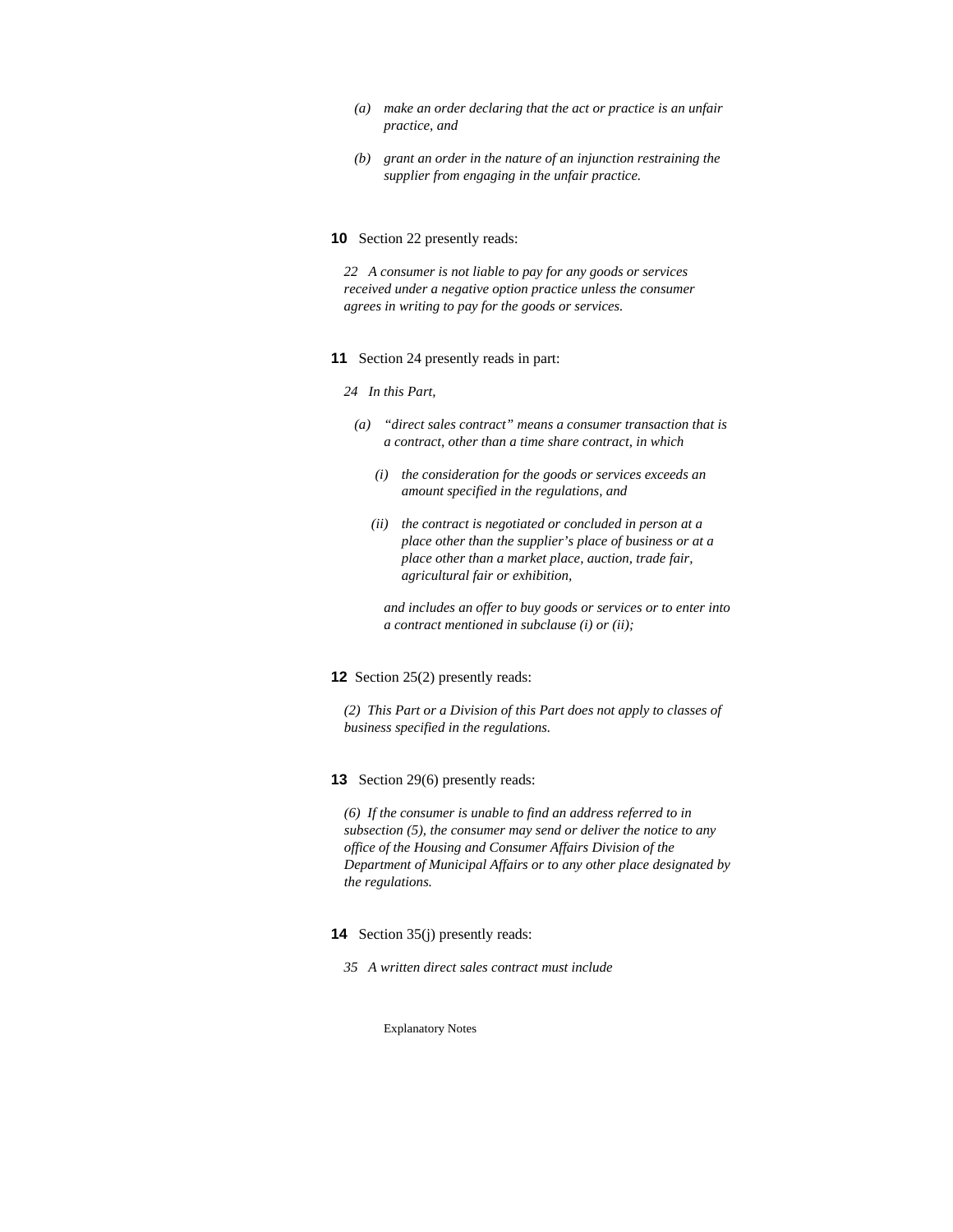- *(j) in the case of a sales contract for the future delivery of goods, future provision of services or future delivery of goods together with services, the delivery date for the goods or start date for the services, or both;*
- **15** Corrects reference consequential to a previous amendment.

#### **16** Section 37(1) presently reads:

*37(1) A consumer may, without any reason, cancel a time share contract at any time from the date the contract is entered into until 7 days after the consumer receives a copy of the contract.* 

#### **17** Section 42(1) presently reads:

*42(1) The Minister may make regulations respecting the marketing of goods and services through forms of electronic media, such as telephone, television or the Internet, that are specified in the regulations.* 

#### **18** Section 43 presently reads in part:

#### *43 In this Part,*

- *(a) "credit information" means information about an individual's name, age, occupation, previous employers, place of residence, previous places of residence, marital status, spouse's or adult interdependent partner's name and age, number of dependants, educational or professional qualifications, places of employment, estimated income, paying habits, outstanding debt obligations, cost of living obligations and assets;*
- *(d) "report" means a written, oral or other communication of credit information or personal information, or both, pertaining to an individual;*
- *(e) "reporting agency" means a person who* 
	- *(i) furnishes reports for gain or profit or on a reciprocal non-profit basis, or*
	- *(ii) is designated by the regulations.*
- **19** Section 44 presently reads: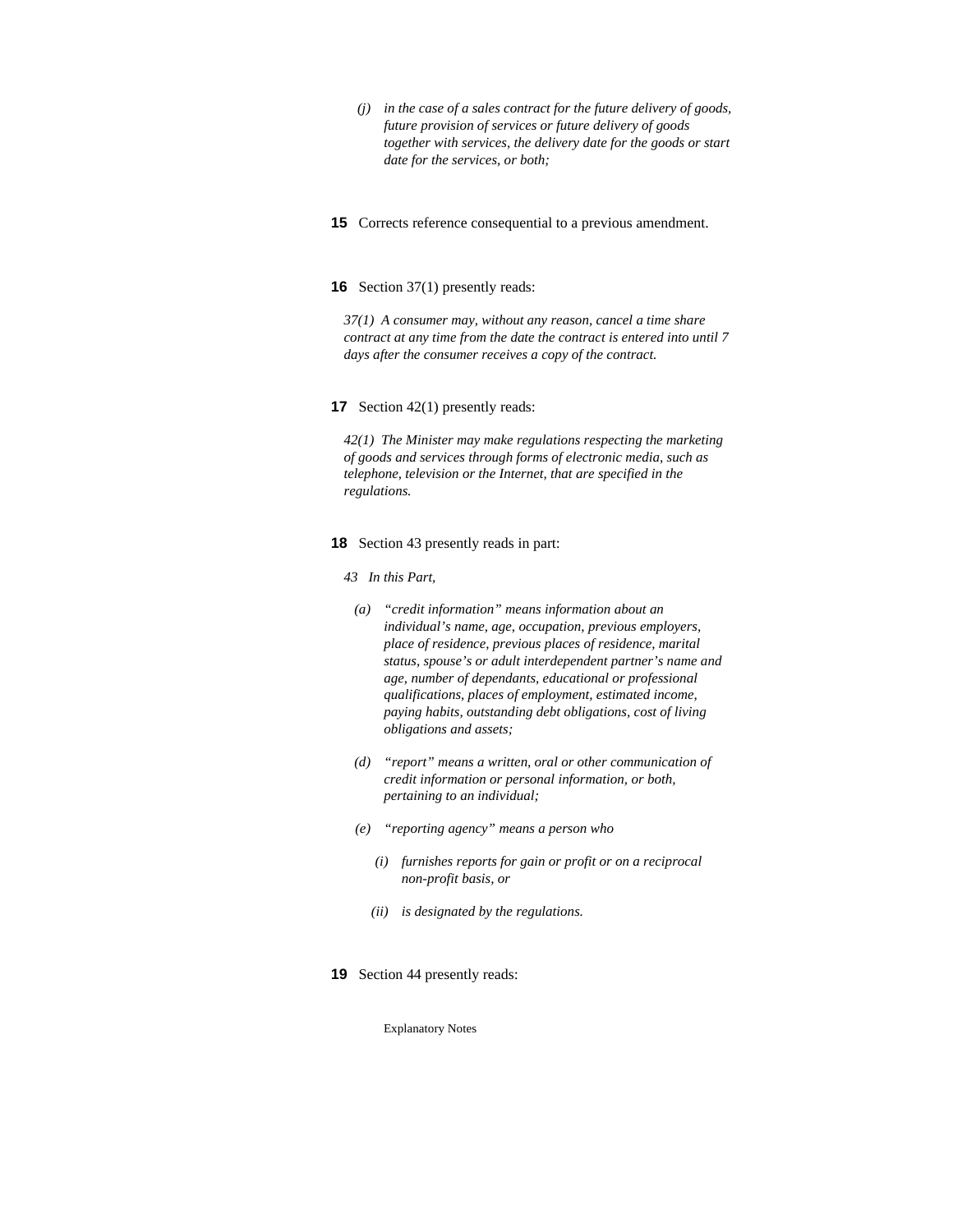*44(1) A reporting agency, and an officer or employee of a reporting agency, may furnish a report to a person only in the following circumstances:* 

- *(a) if there are reasonable grounds to believe that the person intends to use the information in the report* 
	- *(i) in connection with the extension of credit to or the collection of a debt from the individual to whom the report pertains,*
	- *(ii) in connection with the entering into or the renewal of a tenancy agreement by the individual to whom the report pertains,*
	- *(iii) for employment purposes,*
	- *(iv) in connection with the underwriting of insurance involving the individual to whom the report pertains, or*
	- *(v) to determine the eligibility of an individual to whom the report pertains under a law, if the information is relevant to the eligibility requirement;*
- *(b) if there are reasonable grounds to believe that the person has a direct business requirement for information in the report as a result of a business transaction respecting the individual to whom the report pertains;*
- *(c) if the report is furnished to the Director or an inspector, the government of Canada or of a province or territory, a municipality in Canada or any of their agencies;*
- *(d) if the person is the individual to whom the report pertains or if the person has the written consent of the individual to obtain the report;*
- *(e) in response to the order of a court.*

*(2) No person may obtain a report from a reporting agency except in the circumstances referred to in subsection (1).* 

*(3) Despite subsections (1) and (2), a reporting agency may sell, lease or transfer title to all or part of its files to another reporting agency.*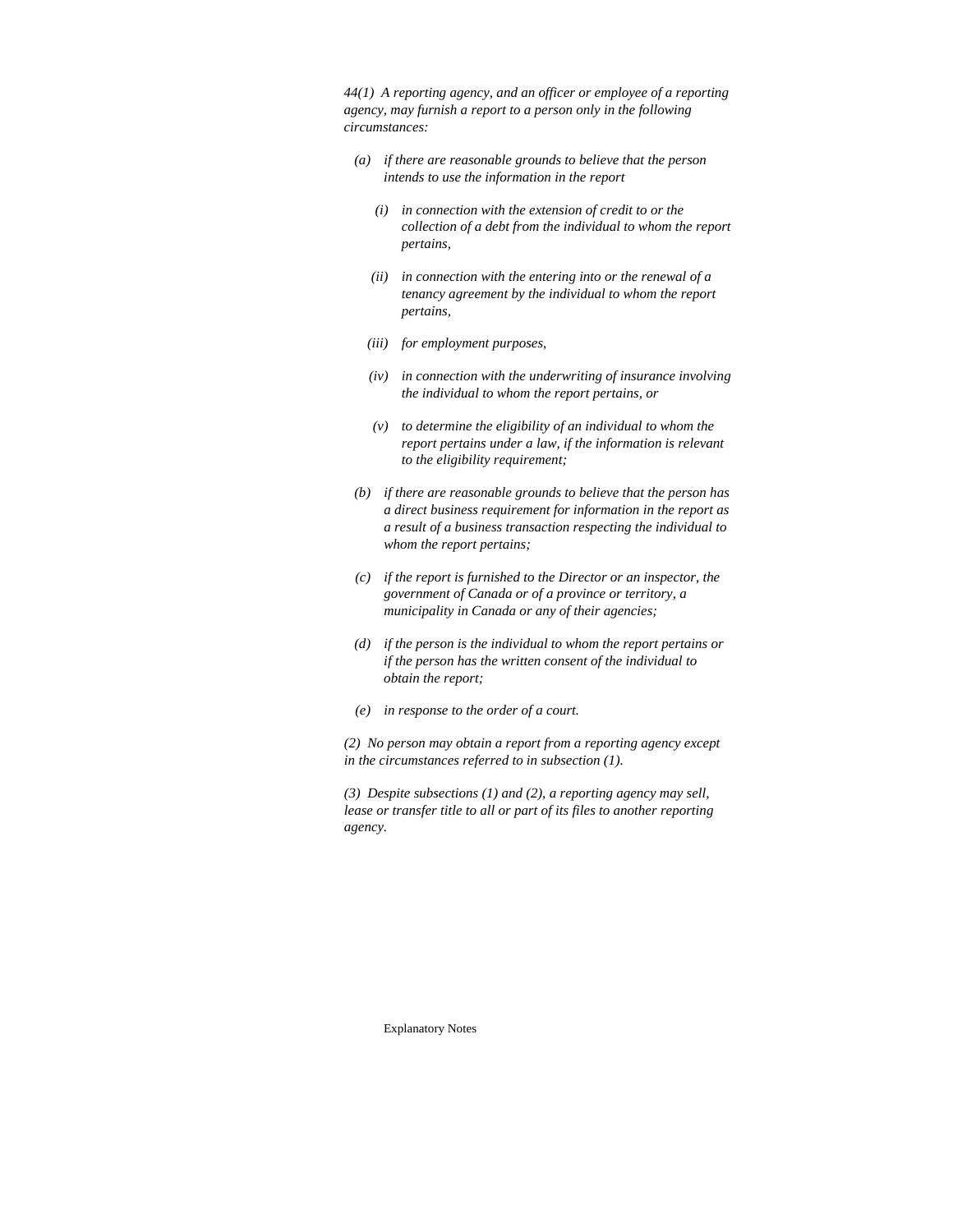- **20** Section 45 presently reads in part:
	- *(2) A reporting agency may include information in its reports only if*
	- *(a) the information is stored in a form capable of being provided under section 46,*
	- *(b) the information is extracted from information appearing in files stored or collected in a repository located in Canada, regardless of whether the information was obtained from a source outside Canada,*
	- *(c) the name and address of the source of the information is recorded or retained in its files, or can be readily ascertained by the individual who is the subject of the information, and*
	- *(d) the information is based on the most reliable evidence reasonably available.*

*(3) A reporting agency must not include the following information about an individual in a report:* 

- *(a) unfavourable personal information, unless the reporting agency has corroborating evidence of the unfavourable personal information, and the corroborating evidence is noted with and accompanies the unfavourable personal information;*
- *(b) unfavourable information about a debt if more than 6 years has elapsed since the date of the last payment on that debt or, where no payment has been made on that debt, if more than 6 years has elapsed since the date the debt was incurred;*
- *(c) information about a judgment 6 years after the judgment was given, unless the creditor or the creditor's agent confirms that the judgment remains unpaid in whole or in part, and the confirmation appears in the file;*
- *(d) information about the bankruptcy of an individual 6 years after the date the individual was last discharged from bankruptcy, unless the individual has been bankrupt more than once;*
- *(e) information about charges against the individual under any federal, provincial or territorial law unless the charges resulted in conviction;*
- *(f) information about a conviction of the individual for offences against a law of any jurisdiction 6 years after the date of conviction or, where the conviction resulted in imprisonment, after the date of release or parole, and in no case may information about a conviction be reported if the individual has been granted a pardon;*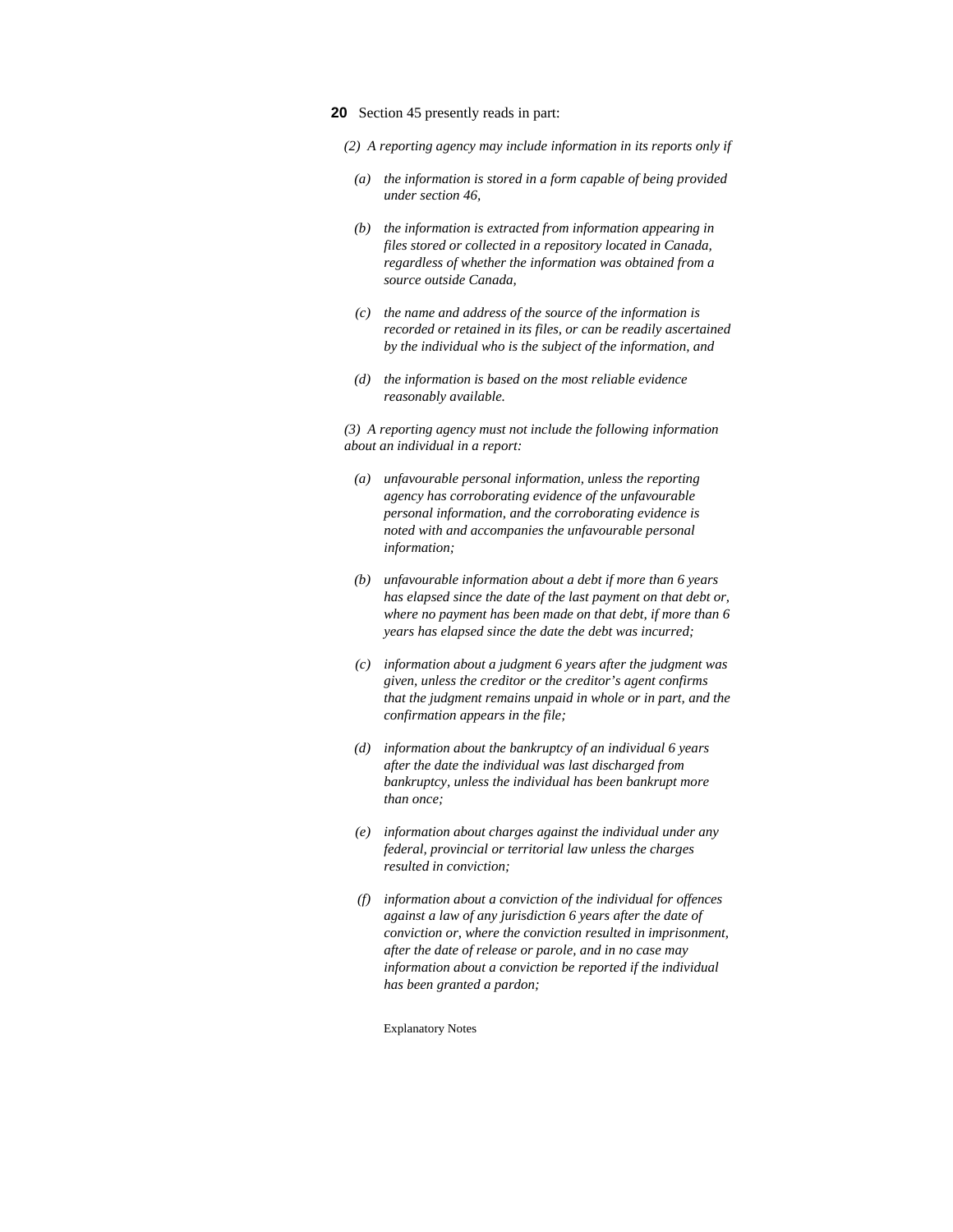- *(g) information given orally, unless the content of the oral report is noted in writing in the file;*
- *(h) any other information adverse to the individual's interest that is more than 6 years old, unless the information is voluntarily supplied by the individual to the reporting agency;*
- *(i) information about the race, creed, colour, ancestry, ethnic origin, religion or political affiliation of an individual;*
- *(j) information about the payment or non-payment of a lawfully imposed fine 6 years after the fine was imposed;*
- *(k) information about a court action or court proceeding 12 months after the commencement of the court action or court proceeding unless the current status of the action or proceeding has been ascertained and is included in the report;*
- *(l) any other information prescribed by regulation.*

#### **21** Section 46 presently reads:

*46(1) Subject to subsections (2), (6) and (7), a reporting agency must,* 

- *(a) at the request of an individual or the individual's representative and during normal business hours, clearly and accurately disclose to the individual or representative* 
	- *(i) the nature and substance of all information in the file respecting that individual at the date of the request,*
	- *(ii) the sources of its information, unless the sources are readily ascertainable, and*
	- *(iii) the names of the recipients of any report respecting the individual that it has furnished within the preceding 6 months;*
- *(b) at the request of an individual or the individual's representative, provide copies of any written report furnished within the preceding 6 months respecting that individual or, where the report was oral, written particulars of the contents of the oral report.*

*(2) A reporting agency may refuse to disclose or supply information referred to in subsection (1) to an individual or the individual's representative if* 

 *(a) the agency does not receive the fee established under the regulations, or*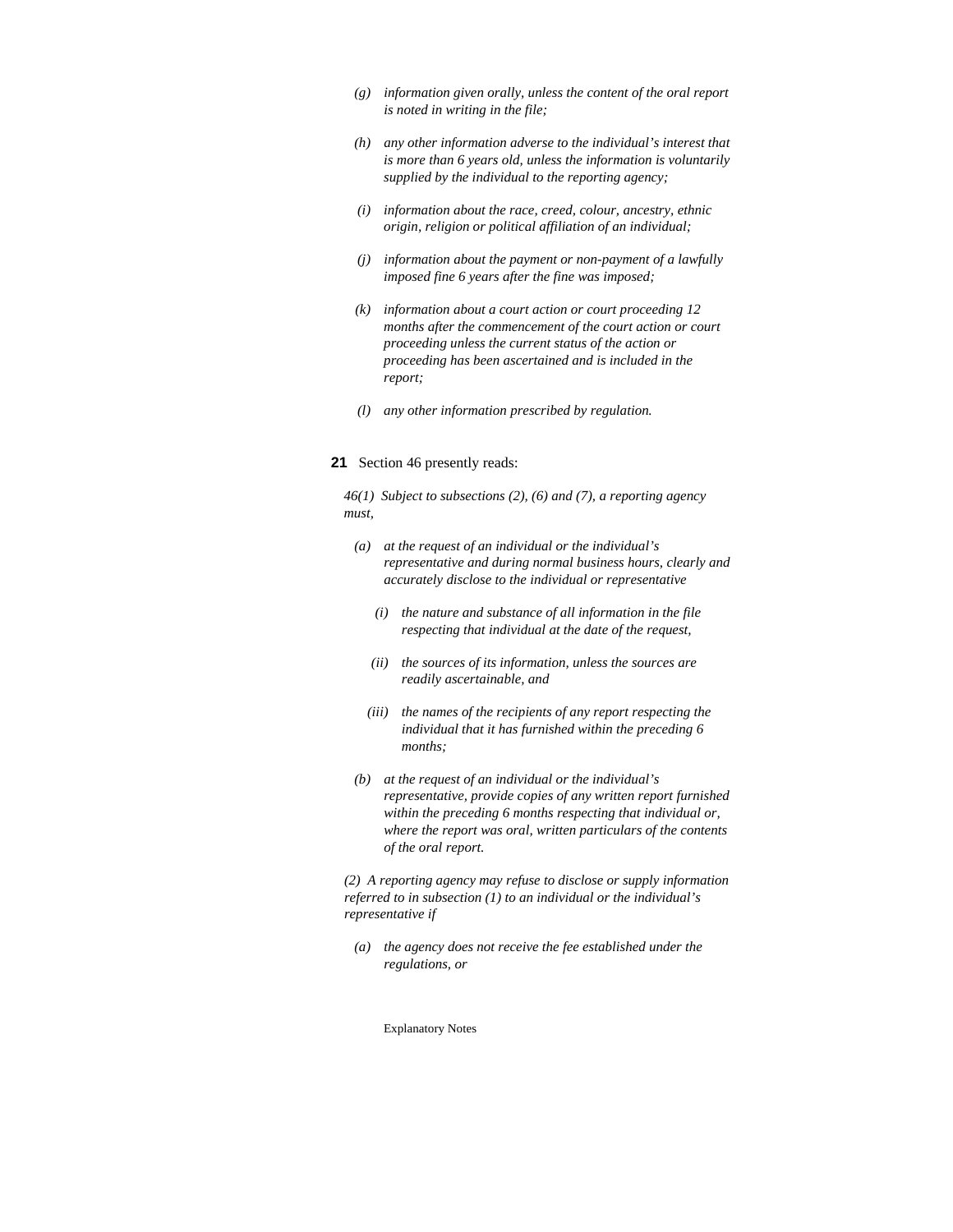*(b) in the case that no fee is established under the regulations, the agency does not receive a reasonable fee established by the agency.* 

*(3) When a reporting agency makes a disclosure or provides copies or particulars under subsection (1), the reporting agency must inform the individual or the individual's representative of the individual's right to explain or protest any information contained in the reporting agency's file and the manner in which an explanation or protest may be made.* 

*(4) Every reporting agency must provide properly trained staff to explain to the individual any information furnished to the individual or the individual's representative under this section.* 

*(5) The reporting agency must permit the individual or the individual's representative to make an abstract of any information disclosed under this section.* 

*(6) Before disclosing an individual's file to the individual, the reporting agency must require the individual to submit identification, and the reporting agency must* 

- *(a) disclose the file if reasonable identification is submitted, and*
- *(b) refuse to disclose the file if reasonable identification is not provided.*

*(7) Before disclosing an individual's file to the individual's representative, the reporting agency must require the representative to submit identification and proof that the person is the individual's representative, and the reporting agency must* 

- *(a) disclose the file if reasonable identification and proof are submitted, and*
- *(b) refuse to disclose the file if reasonable identification or proof is not provided.*

*(8) No reporting agency may require an individual or the individual's representative to give any undertaking or waive or release any right as a condition of obtaining access to the individual's file and the disclosure of information under this section.* 

### **22** Section 47 presently reads:

*47 An individual may deliver to a reporting agency, in writing of not more than 500 words, an explanation, or additional information, about the circumstances surrounding any item of information referring to the individual in the individual's file, and the reporting agency must maintain the explanation or additional information in*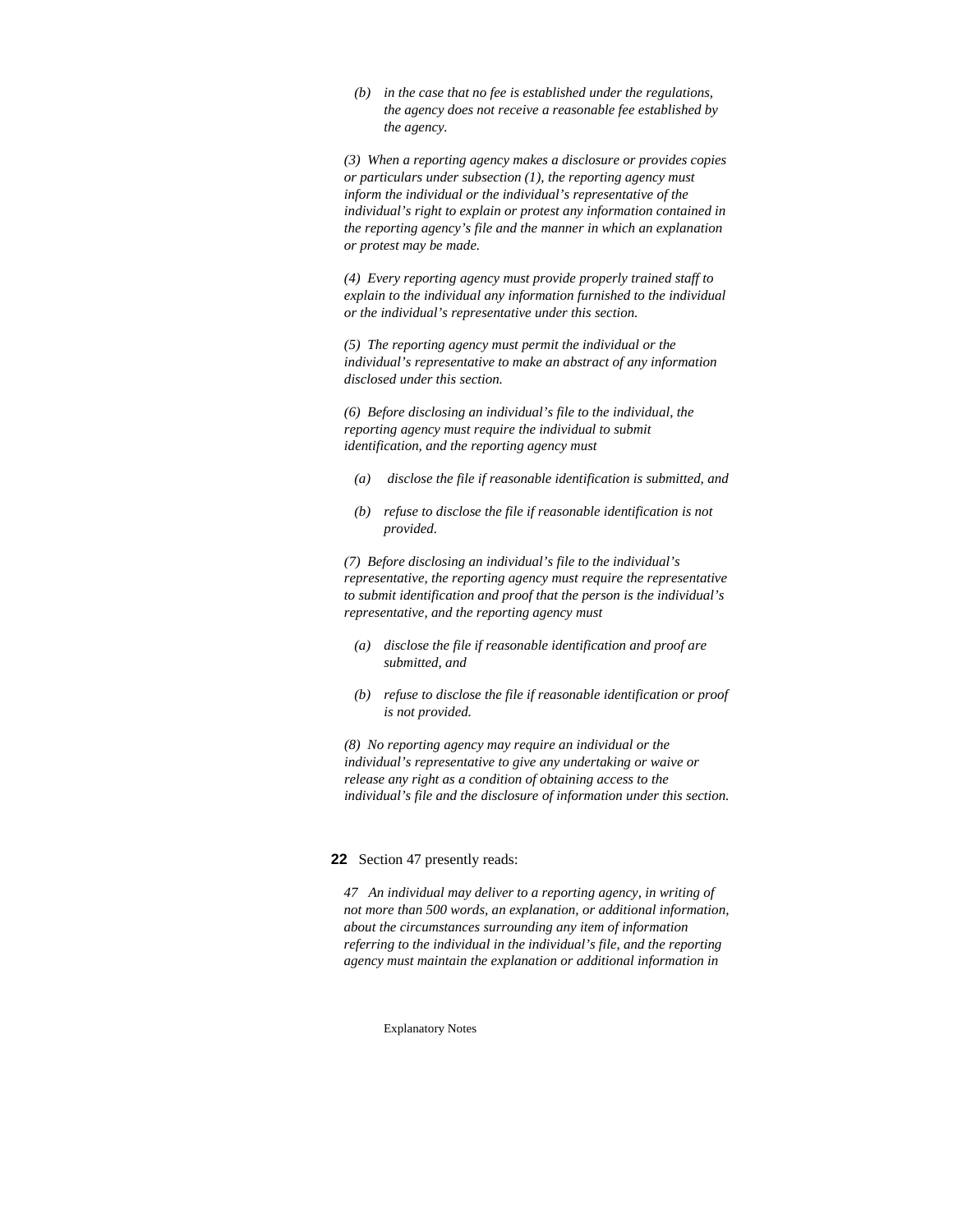*the file accompanying the item and include it in any report given containing the item.* 

### **23** Section 48 presently reads:

*48(1) When an individual disputes the accuracy or completeness of any information referring to the individual in the individual's file maintained by a reporting agency, the individual may file with the reporting agency a written statement of protest of not more than 500 words.* 

*(2) When a statement of protest is filed, the reporting agency must use its best efforts to check the accuracy or complete the information and must, within 90 days after the filing of the statement, confirm, correct, supplement or delete the information in the individual's file in accordance with good practice.* 

*(3) When a reporting agency corrects, supplements or deletes information under subsection (2), the reporting agency must give notification of the correction, supplement or deletion to* 

- *(a) the individual, and*
- *(b) unless otherwise requested by the individual, every person to whom a report based on the unamended file was given within 6 months before the correction, supplement or deletion is made.*
- **24** Additional regulation-making powers.

#### **25** Section 52 presently reads in part:

#### *52 In this Part,*

 *(a) "lending institution" means a person who lends money in the ordinary course of the person's business or operations;* 

# **26** Section 53 presently reads:

*53 Any assignment by any person of all or any part of the person's wages to secure the payment of an existing or future indebtedness* 

- *(a) is against public policy and void if it is made in favour of a lending institution;*
- *(b) is unenforceable by a lending institution if it is originally made in favour of a person other than a lending institution and is later acquired by a lending institution.*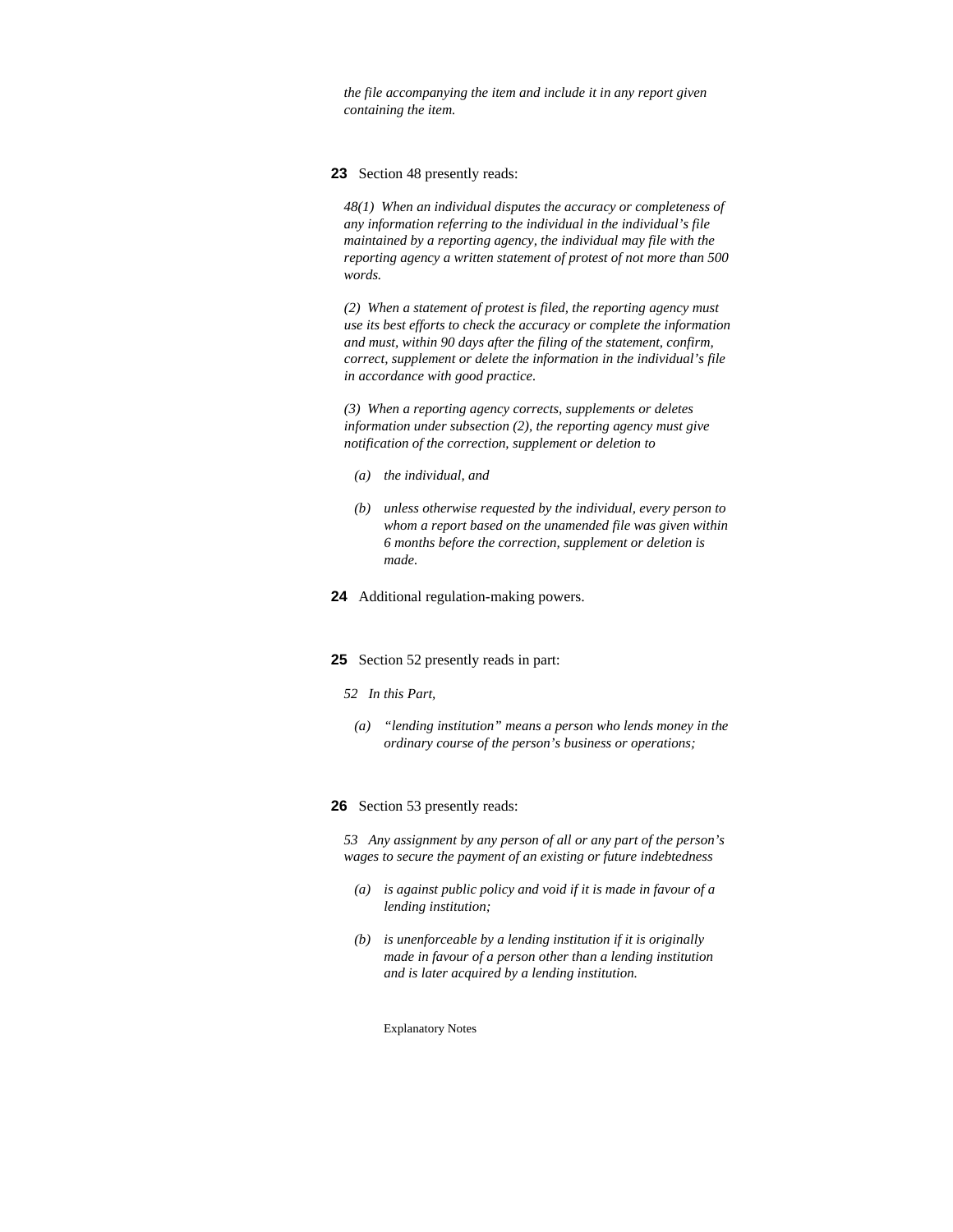#### **27** Section 54 presently reads:

*54(1) No loan broker may charge or collect a fee for assisting a person in obtaining a loan until the person has received the proceeds of the loan.* 

*(2) This section does not apply to a loan broker who assists a person in obtaining a loan if the loan broker is authorized to deal as a mortgage broker under the Real Estate Act and the loan is part of a mortgage as defined in the Real Estate Act.* 

#### **28** Section 58 presently reads in part:

- *58 In this Part,* 
	- *(k) "credit agreement" means an agreement under which credit is extended and, without limitation, includes* 
		- *(i) a loan of money,*
		- *(ii) a credit sale, and*
		- *(iii) an agreement under which a loan of money or a credit sale may occur in the future;*

### **29** Section 63(1) presently reads in part:

*63(1) Where this Part or the regulations require a disclosure to be made in a disclosure statement, the disclosure statement* 

 *(a) must be in writing or, with the borrower's consent, in any form that will allow the borrower to retain the disclosure statement for future reference, and* 

#### **30** Section 70 presently reads:

*70(1) Where a credit grantor invites a borrower to defer making a payment that would otherwise be due under a credit agreement, the invitation must clearly disclose whether interest will accrue on the unpaid amount during the period during which payment is deferred.* 

*(2) Where an invitation referred to in subsection (1) does not disclose whether interest will accrue on the unpaid amount during the period during which payment is deferred, the credit grantor is deemed to waive the interest that would otherwise accrue during that period.* 

**31** Notification of interest rate changes.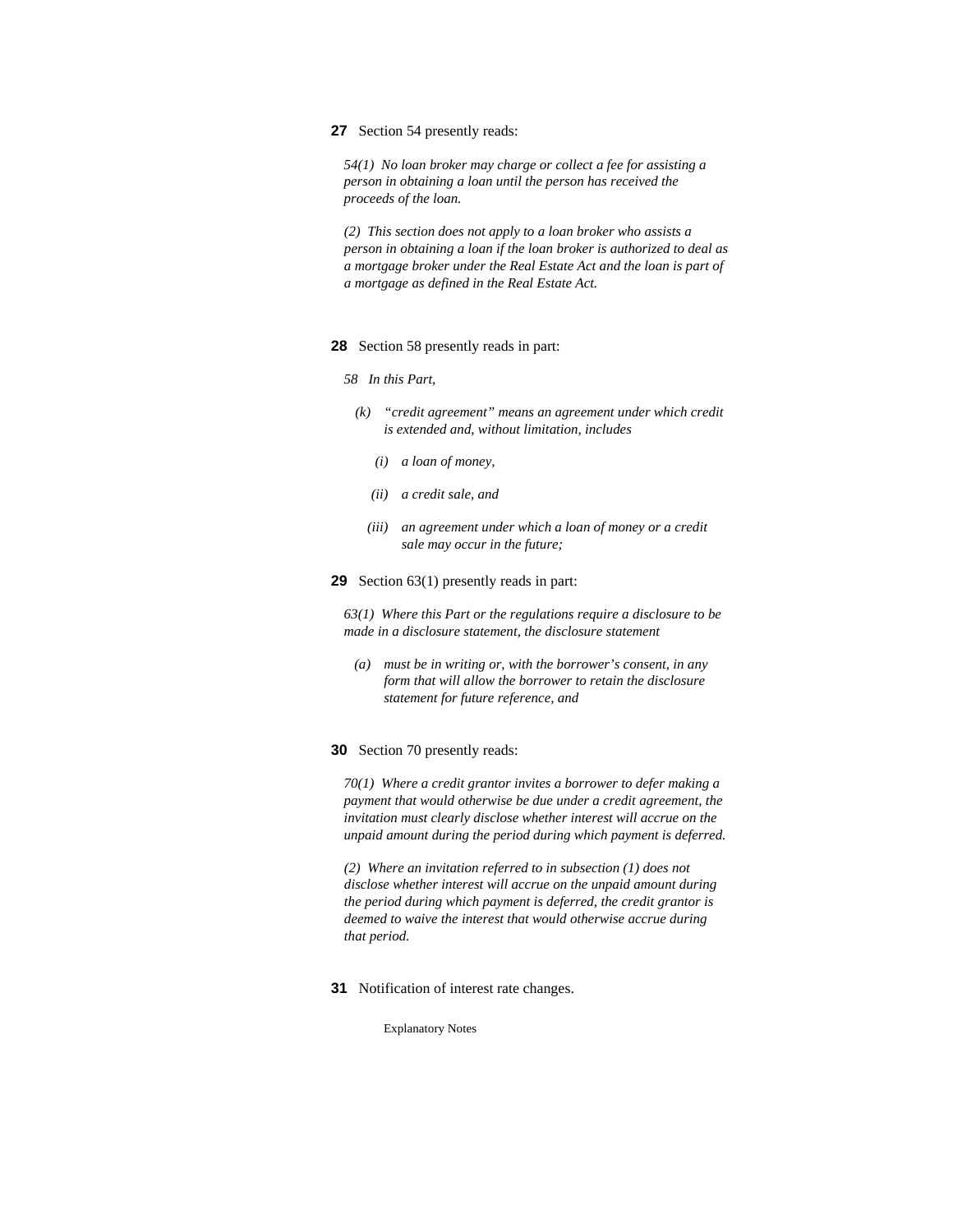#### **32** Section 101(1)(a) presently reads:

#### *101(1) The Minister may make regulations*

 *(a) respecting the criteria in determining what constitutes an index rate;* 

#### **33** Section 104(2) presently reads:

*(2) If a person engages in a designated business at more than one location, the person must hold a separate licence issued under this Act that authorizes the person to engage in that business for each location.* 

#### **34** Section 109 presently reads:

#### *109 In this Part,*

- *(a) "collection agency" means a person, other than a collector, who carries on the business* 
	- *(i) of collecting or attempting to collect debts for other persons,*
	- *(ii) of collecting or attempting to collect debts under any name that differs from that of the creditor to whom the debt is owed,*
	- *(iii) of offering or undertaking to act for a debtor in arrangements or negotiations with the debtor's creditors or receiving money from a debtor for distribution to the debtor's creditors in consideration of a fee, commission or other remuneration that is payable by the debtor,*
	- *(iv) of offering or undertaking to act for a creditor in realizing on any security given to the creditor for a debt, or*
	- *(v) of selling or offering to sell any collection system, device or scheme intended or calculated to be used to collect debts;*
- *(b) "collector" means an individual employed or authorized by a collection agency to do the following for the collection agency:* 
	- *(i) collect or attempt to collect money;*
	- *(ii) solicit business;*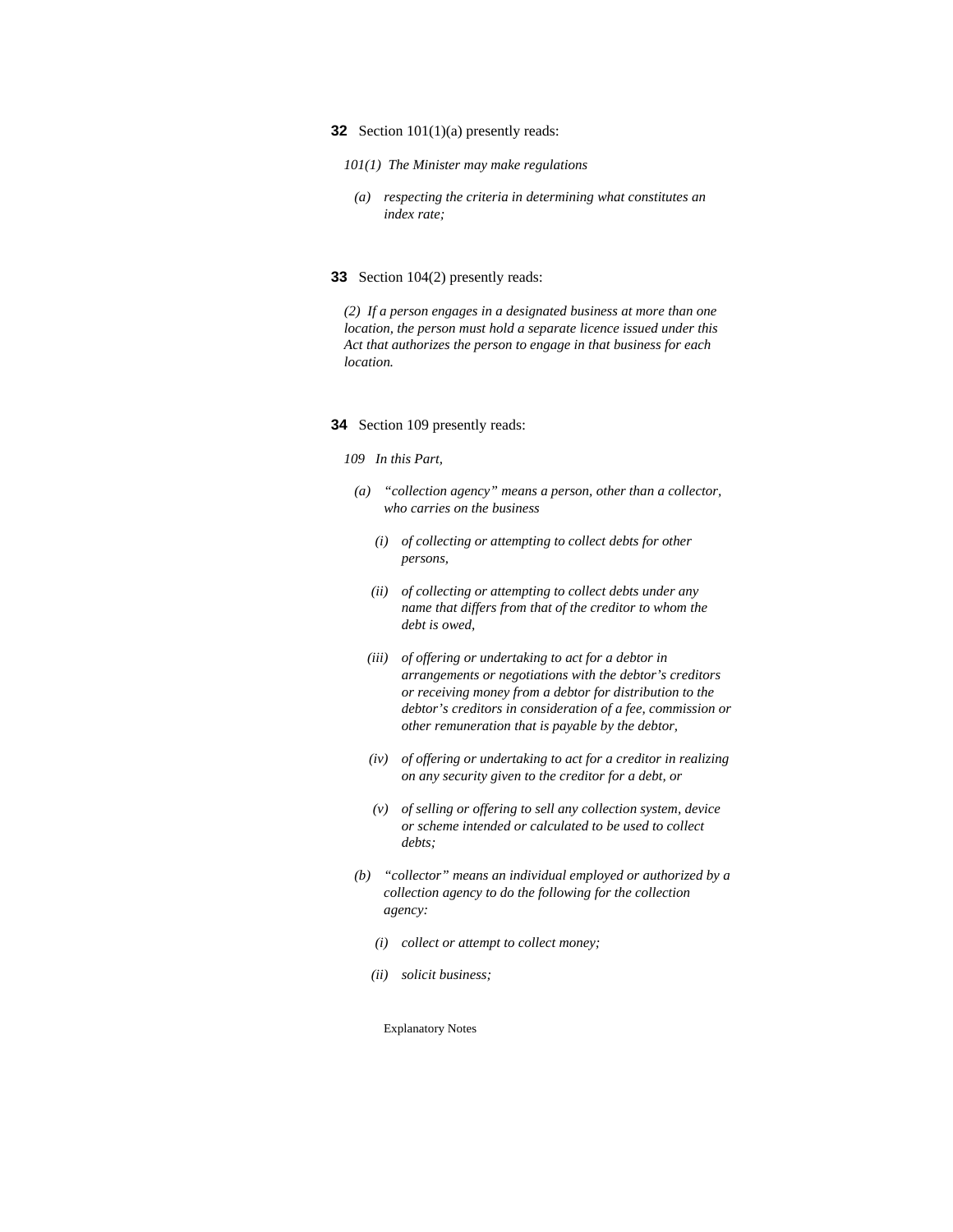- *(iii) realize on a security;*
- *(iv) deal with or locate debtors.*

**35** Section 111 presently reads in part:

*111(1) No person may engage in the business of a collection agency unless the person is the holder of a collection agency licence issued under this Act.* 

*(4) No person may claim or advertise that the person is a collector or carries on the business of a collection agency unless the person holds a collector's licence or a collection agency licence, as the case may be.* 

#### **36** Section 113 presently reads:

*113 Every collection agency must acknowledge the receipt of any money that the collection agency or the agency's collector or the employee of either of them collects or receives from a debtor for distribution to the debtor's creditors by means of receipts that meet the requirements of the regulations.* 

#### **37** Sections 115 and 116 presently read:

- *115(1) A collection agency must*
- *(a) within 120 days after the end of its fiscal year, provide the Director with a report of its financial affairs in the form established by the Director and signed by an auditor acceptable to the Director, and*
- *(b) provide the auditor with access to every book and record of the collection agency that, in the opinion of the auditor, is necessary to carry out the examination.*

*(2) The Director may order a collection agency to correct, within a specified time, any defect or deficiency in the form or maintenance of any book or record.* 

*116(1) No collection agency or collector may* 

- *(a) collect or attempt to collect money for a creditor except on the belief in good faith that the money is due and owing by the debtor to the creditor;*
- *(b) charge any fee to a person for whom the collection agency or collector acts in addition to those fees provided for in the agreement with that person;*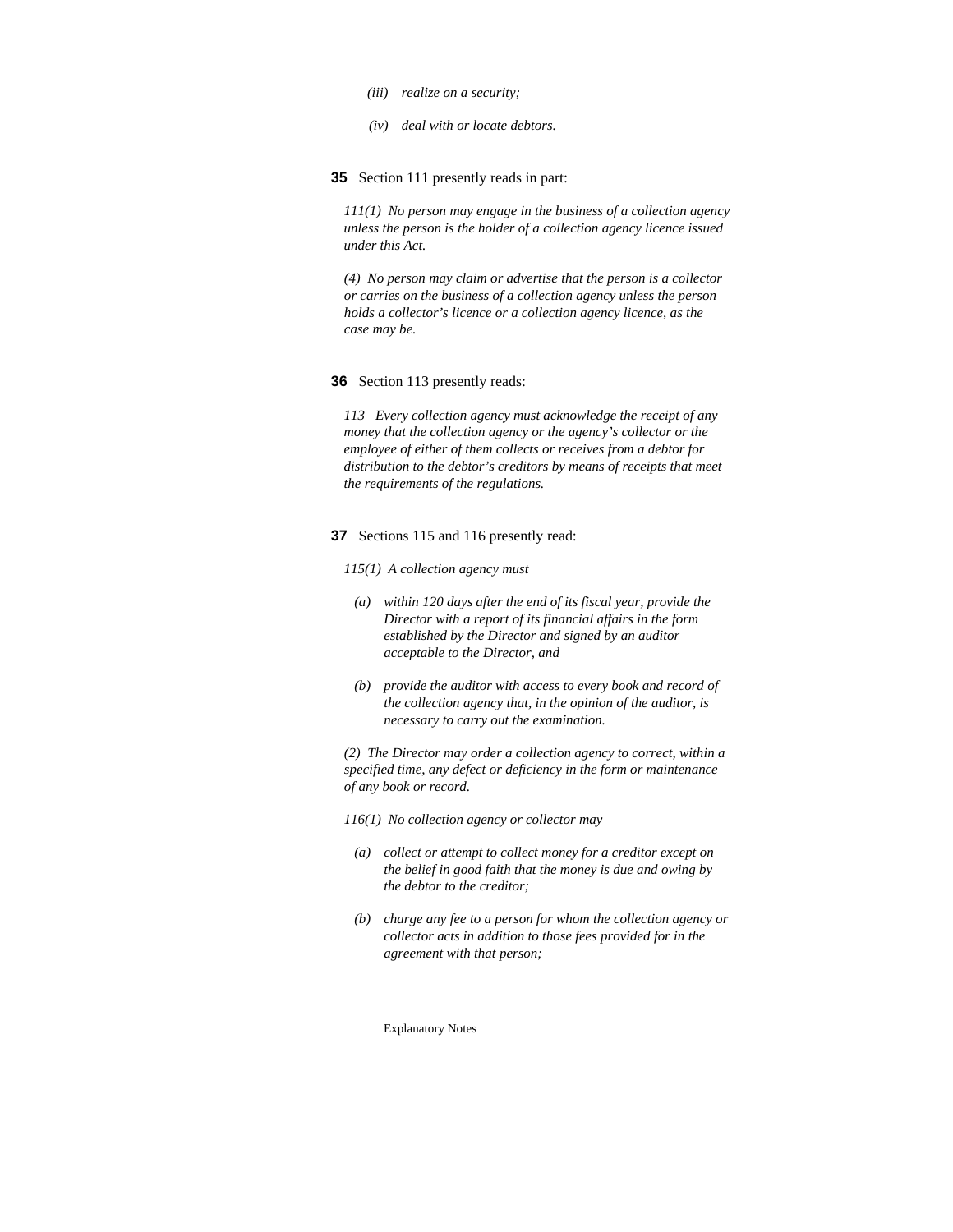- *(c) if a collection agency, carry on the business of a collection agency in a name other than the name in which it is licensed, or invite the public to deal anywhere other than at a place authorized by the licence;*
- *(d) if a collector, collect or attempt to collect a debt without using the name as shown on the collector's licence and the name of the collection agency that employs or authorizes the person to act as a collector, as that collection agency's name is shown on the collection agency licence;*
- *(e) collect from a debtor any amount greater than that prescribed by the regulations for acting for the debtor in making arrangements or negotiating with the debtor's creditors on behalf of the debtor or receiving money from the debtor for distribution to the debtor's creditors;*
- *(f) make any arrangement with a debtor to accept a sum of money that is less than the amount of the balance due and owing to a creditor as full and final settlement without the prior written approval of the creditor;*
- *(g) fail to provide any person for whom the collection agency or collector acts with a written report on the status of that person's account in accordance with the regulations;*
- *(h) make any personal call or telephone call for the purpose of demanding payment of a debt on any day except between 7 a.m. and 10 p.m;*
- *(i) directly or indirectly threaten or state an intention to proceed with any action for which the collection agency or the collector does not have lawful authority;*
- *(j) make telephone calls or personal calls of such nature or with such frequency as to constitute harassment of the debtor, the debtor's spouse or adult interdependent partner or any member of the debtor's family or household;*
- *(k) give any person, directly or indirectly, by implication or otherwise, any false or misleading information;*
- *(l) where a person has informed the collection agency or the collector that the person is not in fact the debtor, continue to communicate with that person in respect of the collection of the debt unless the collection agency or the collector first takes all reasonable precautions to ensure that the person is in fact the debtor;*
- *(m) contact a debtor's employer, spouse or adult interdependent partner, relatives, neighbours or friends unless* 
	- *(i) the person contacted is the employer of the debtor and the collection agency or collector is contacting the employer*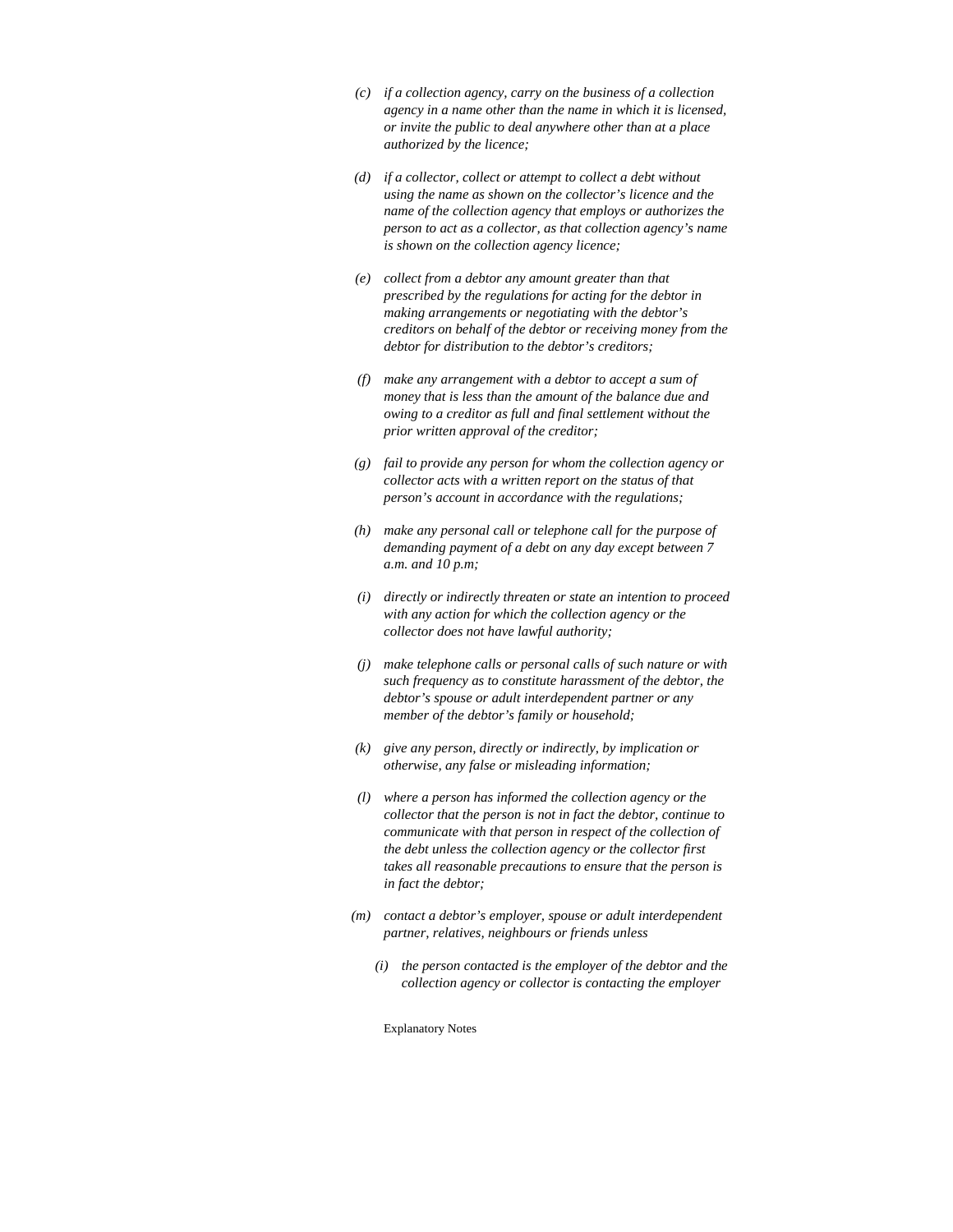*for the purpose of verifying the employment of the debtor, or* 

- *(ii) the contact is made for the purpose of obtaining the debtor's address or telephone number;*
- *(n) contact a debtor at the debtor's place of employment if the debtor* 
	- *(i) requests the collection agency or the collector not to contact the debtor there,*
	- *(ii) makes reasonable arrangements to discuss the debt with the collection agency or collector, and*
	- *(iii) discusses the debt with the collection agency or collector in accordance with the arrangements;*
- *(o) discuss the debt of a debtor with any person except* 
	- *(i) the debtor or creditor of that debt, or*
	- *(ii) for the purposes of obtaining information respecting the debtor;*
- *(p) indicate to a debtor or any person contacted for the purpose of collecting the debtor's debt that the collection agency or collector is part of a law firm or the legal department of a business;*
- *(q) do anything that is prohibited by the regulations.*

*(2) Subsection (1) applies to a collection agency or collector even though the collection agency or collector is collecting or attempting to collect a debt that has been assigned to the collection agency or collector by a creditor.* 

*(3) A term of an agreement entered into by a collection agency or collector is void if that term* 

- *(a) misrepresents the rights and powers of a person collecting or attempting to collect a debt,*
- *(b) misrepresents the obligations or legal liabilities of a debtor,*
- *(c) is misleading as to its true nature and purpose, or*
- *(d) otherwise contravenes this Act or the regulations.*

#### **38** Section 118 presently reads in part:

*118 The Minister may make regulations*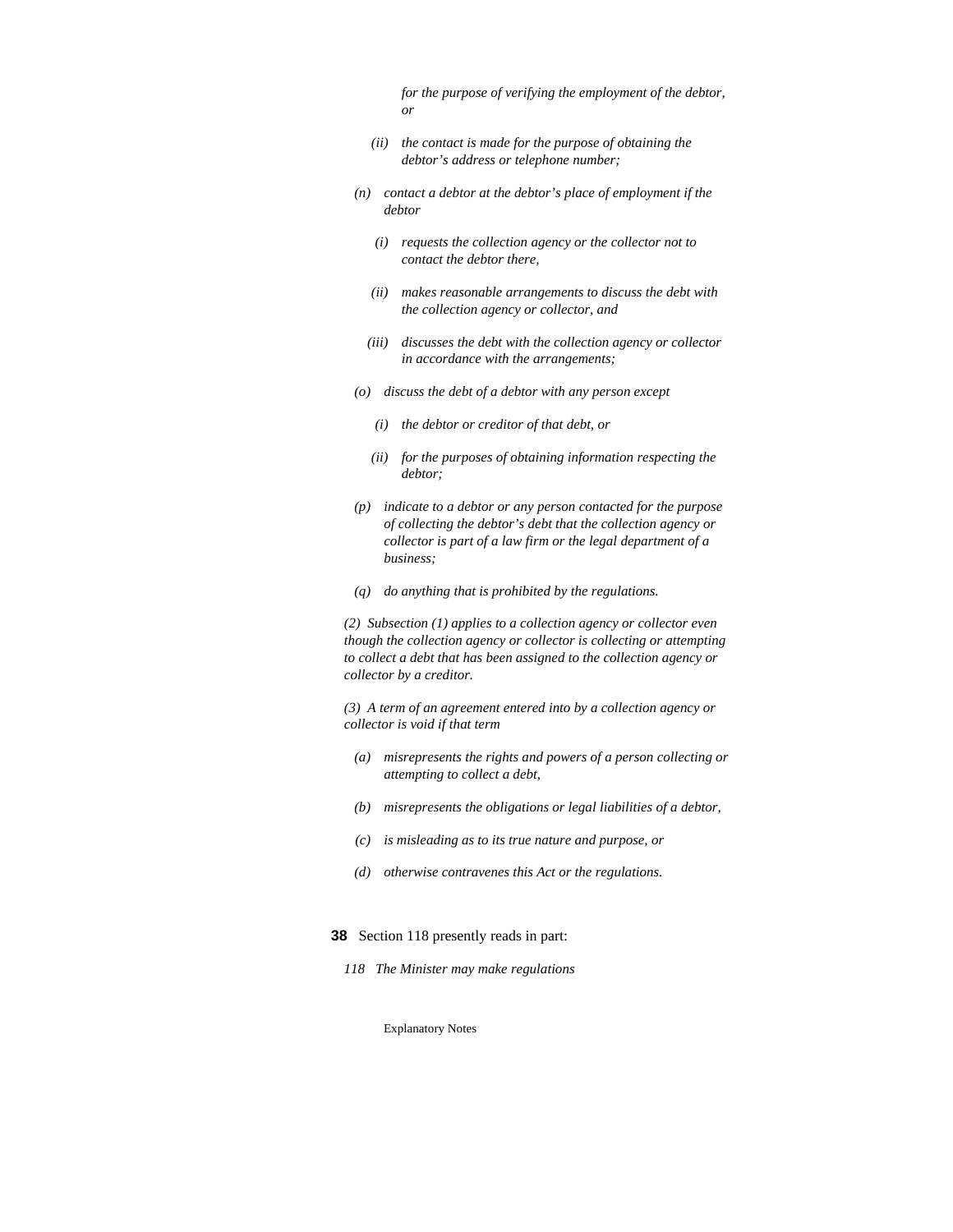- *(b) specifying activities that constitute engaging in the business of a collection agency for the purposes of this Act;*
- *(c) respecting receipts under section 113;*
- *(d) governing reports under section 116(1)(g);*
- **39** Section 119 presently reads in part:
	- *119 In this Part,*
	- *(a) "auction sales business" means an individual, partnership or corporation that engages in any activity referred to in section 121(1)(a) to (c) or the regulations under section 124(b);*
- **40** Section 121 presently reads in part:

#### *121(1) No person may*

 *(a) engage in the business of holding sales by public auction,* 

#### **41** Section 122 presently reads:

*122(1) An auctioneer conducting the bidding at a sale by public auction must* 

- *(a) at the commencement of the sale, or*
- *(b) at the recommencement of the sale if it is adjourned,*

*and before any goods are offered for sale, read the conditions of sale or cause them to be read to those present at the sale and announce the name of the auction sales business holding the sale and its licence number.* 

*(2) The auctioneer's duty to read the conditions of sale or to cause them to be read at a sale by public auction under subsection (1) does not arise if all of the bidders at the sale are regular bidders at public auctions of the auction sales business that is holding the sale.* 

*(3) An auction sales business must* 

- *(a) provide the conditions of sale to bidders who will not be attending the auction in person when those bidders register to take part in the auction,*
- *(b) post the conditions of sale in a prominent place at the auction, and*
- *(c) have the conditions of sale prominently displayed on the bid cards.*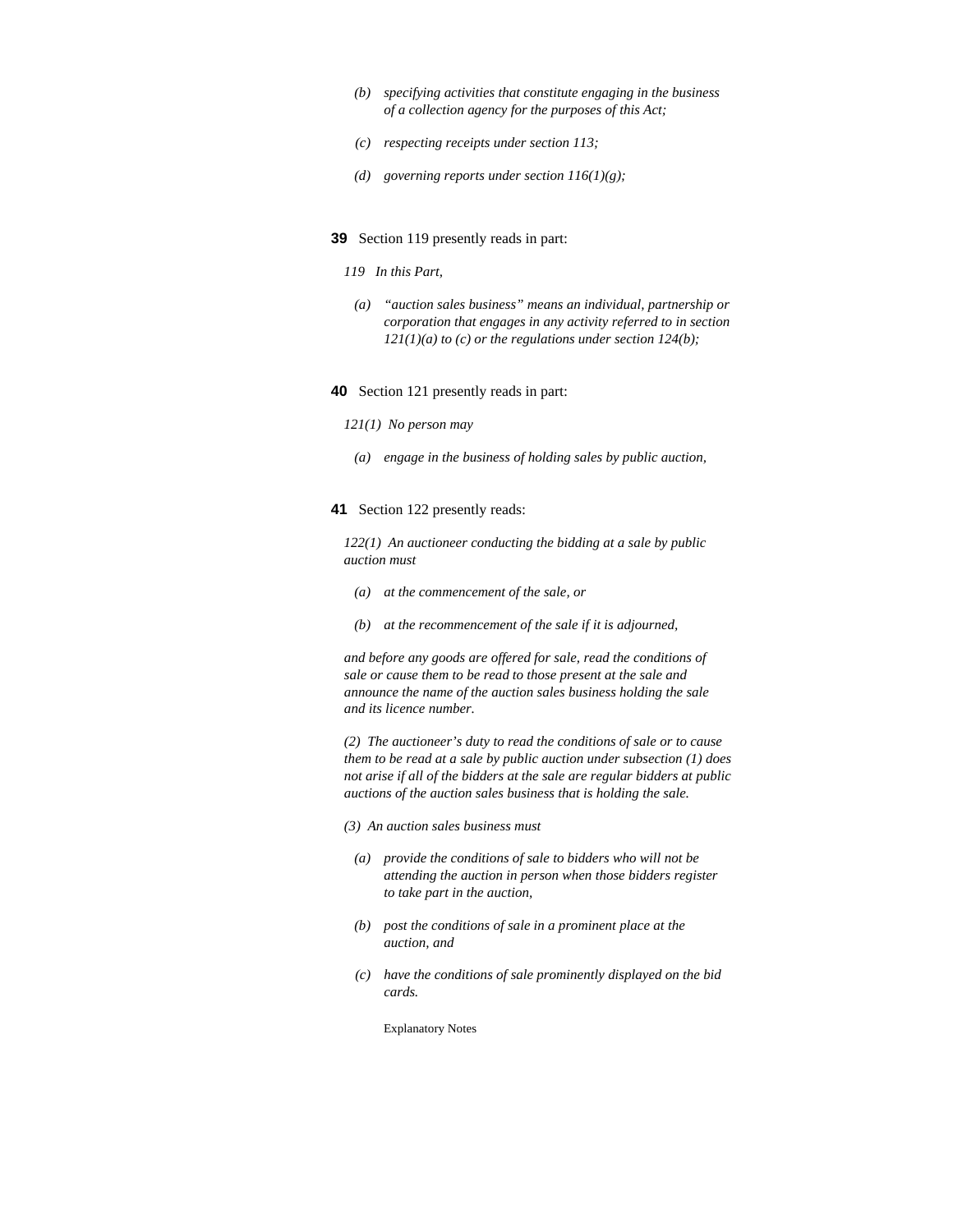- *(4) No auctioneer or auction sales business may*
- *(a) in any form of advertising or when holding or conducting a sale by public auction make statements or announcements that* 
	- *(i) are inaccurate or misleading or that misrepresent in any way the quality, quantity, use, size, origin or content of any goods intended for sale by public auction,*
	- *(ii) misrepresent the terms of any sale by public auction,*
	- *(iii) misrepresent the value of any goods being offered for sale by public auction, or*
	- *(iv) misrepresent the policies or services of the auctioneer or auction sales business,*
- *or* 
	- *(b) use or permit any employee or agent to use any form or manner of salesmanship that might deceive or mislead the public.*

*(5) Subsection (4) does not apply to statements, announcements or any form or manner of salesmanship in respect of personal property that is used or ordinarily used primarily for personal, family or household purposes.* 

*(6) Part 2 applies to statements, announcements or any form or manner of salesmanship referred to in subsection (4) in respect of*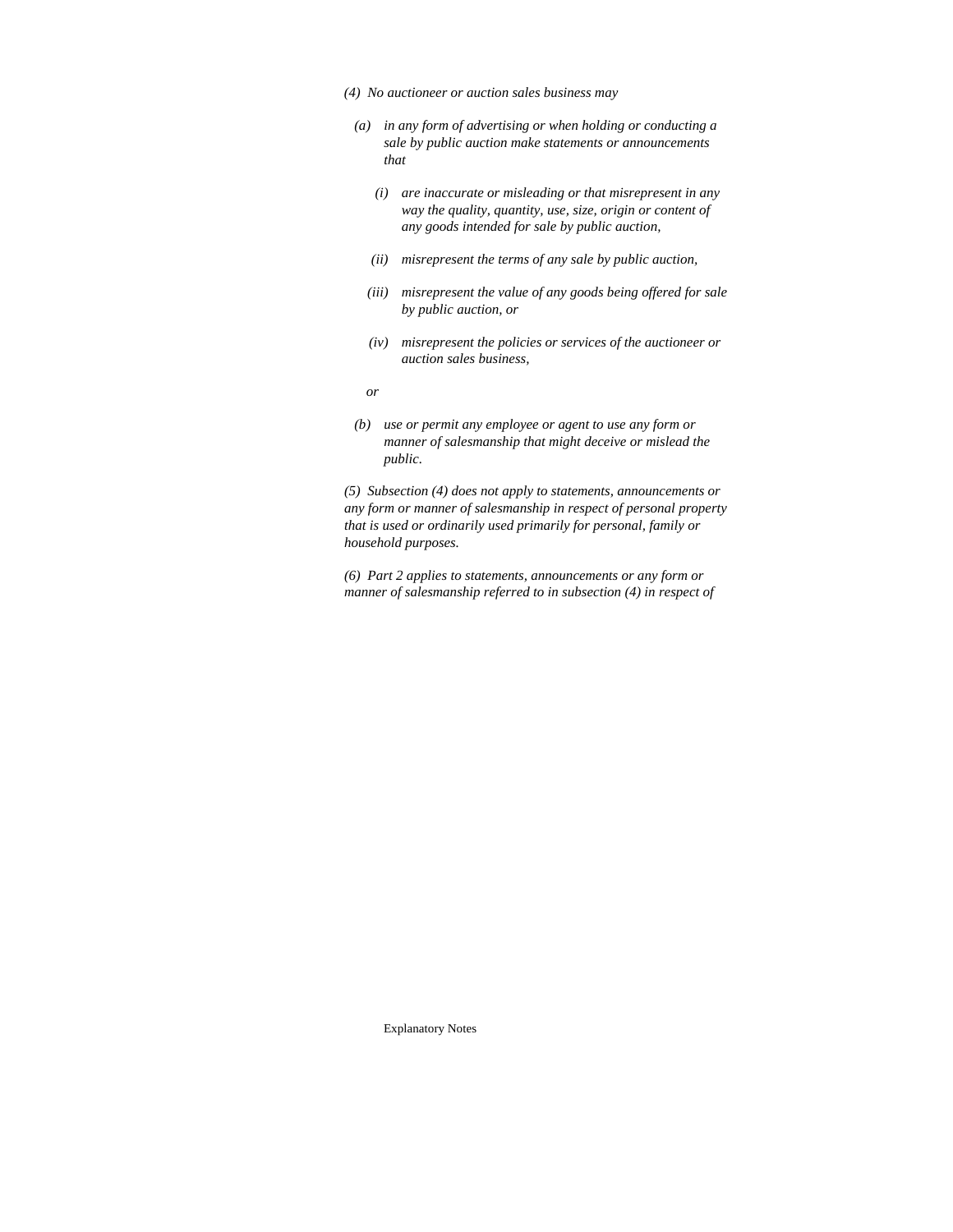*personal property that is used or ordinarily used primarily for personal, family or household purposes.* 

**42** Additional regulation-making powers.

**43** Section 126(1) presently reads in part:

*126(1) A person who wishes to be licensed or to have a licence renewed under this Act must submit to the Director* 

- *(a) an application on a form established by the Director,*
- *(d) if the regulations require a security to be submitted in respect of the class of licence applied for, a security that meets the requirements of the regulations.*

**44** Additional ground on which the Director may refuse to issue or renew or may cancel or suspend a licence.

**45** Suspension of licence.

**46** Section 132(1) presently reads:

*132(1) Every licensee and former licensee must maintain* 

 *(a) complete and accurate financial records of its operations in Alberta for at least 3 years after the records are made, and*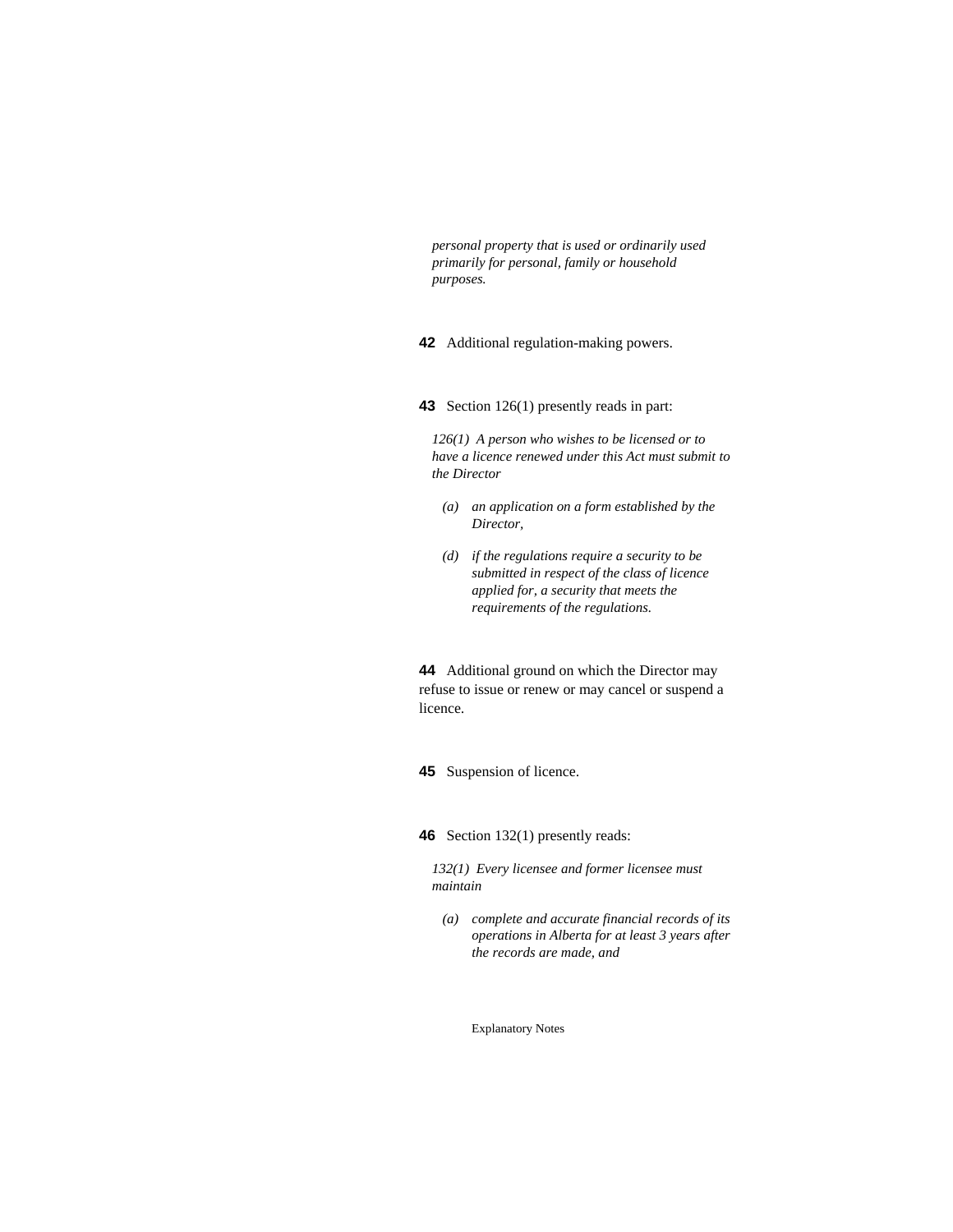*(b) other records and documents described in the regulations for the period specified in the regulations.* 

### **47** Section 134 presently reads:

*134(1) Every licensee must immediately notify the Director in writing of* 

- *(a) a change in the address of the licensee's business office,*
- *(b) a change in the partners of the business if the licence is issued to a partnership, or*
- *(c) a change in the officers or directors of the corporation if the licence is issued to a corporation.*

*(2) A person issued a licence who ceases to carry on the business for which the licence was issued must immediately notify the Director and return the licence with the notification.* 

**48** Prohibiting any action or proceeding for damages for acts or performance of duties done in good faith.

**49** Section 139 presently reads in part:

- *139 The Minister may make regulations* 
	- *(a) establishing different classes of licences;*
	- *(f) respecting conditions and requirements that must be met before a licence is issued or renewed;*

**50** Section 146 presently reads in part: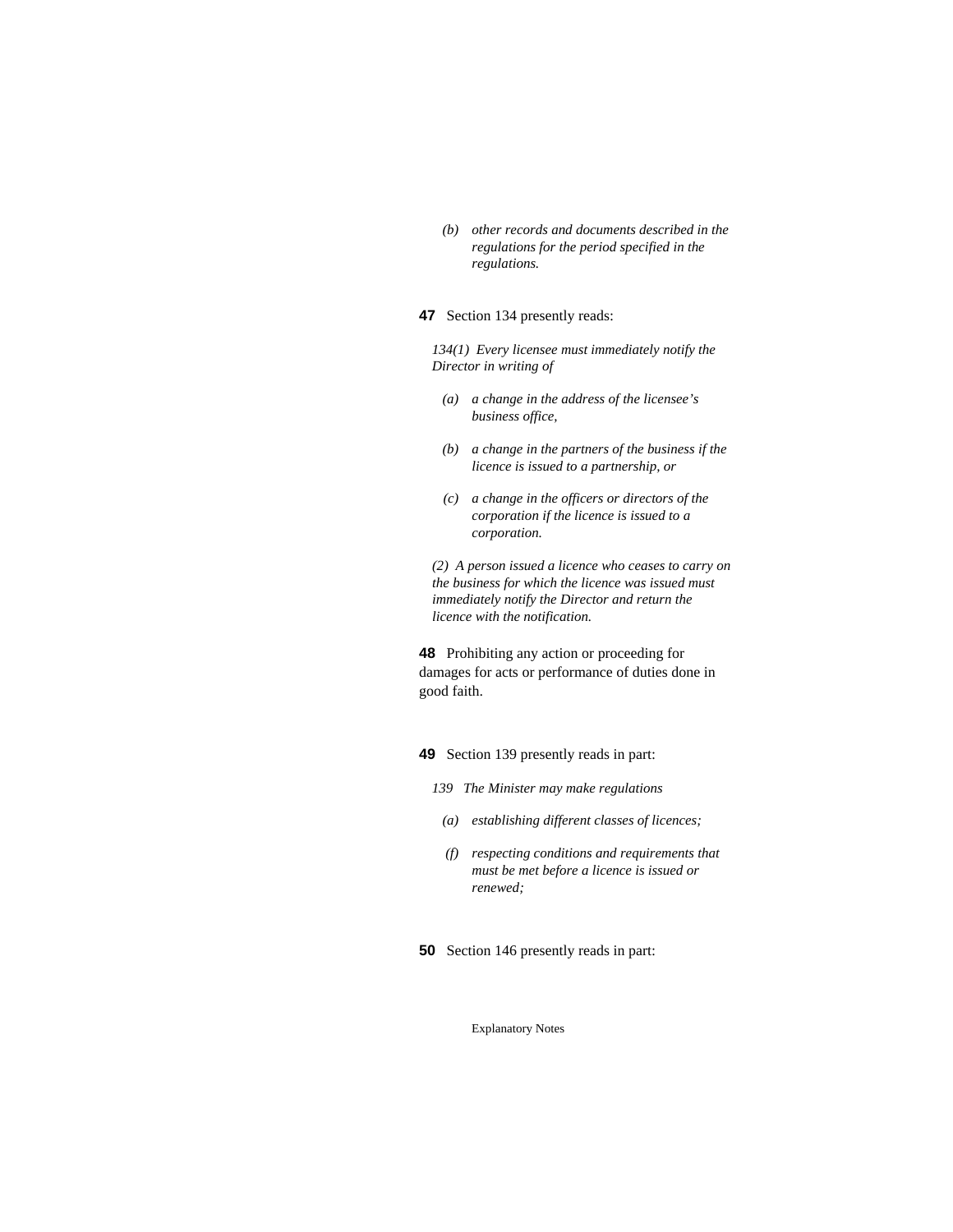*146(1) For the purpose of enabling an inspector to conduct an inspection to determine if there is compliance with this Act and the regulations, the Director may apply to the Court of Queen's Bench by originating notice for an order* 

 *(c) requiring a regulated person or an employee or agent of a regulated person to co-operate with the inspection on any terms that the Court considers appropriate.* 

*(3) An application under this section may be made ex parte if the Court of Queen's Bench considers it proper to do so.* 

**51** Section 148 presently reads in part:

*148(1) For the purpose of determining if an offence has been committed under this Act or the regulations, the Director may apply to the Court of Queen's Bench by originating notice for an order* 

 *(c) requiring a person to co-operate with the investigation on any terms that the Court considers appropriate.* 

*(3) An application under this section may be made ex parte if the Court of Queen's Bench considers it proper to do so.* 

**52** Disclosing default in payment of fines.

**53** Section 151 presently reads:

*151(1) In this section,* 

- *(a) "collection agency" means a collection agency as defined in Part 11;*
- *(b) "collector" means a collector as defined in Part 11;*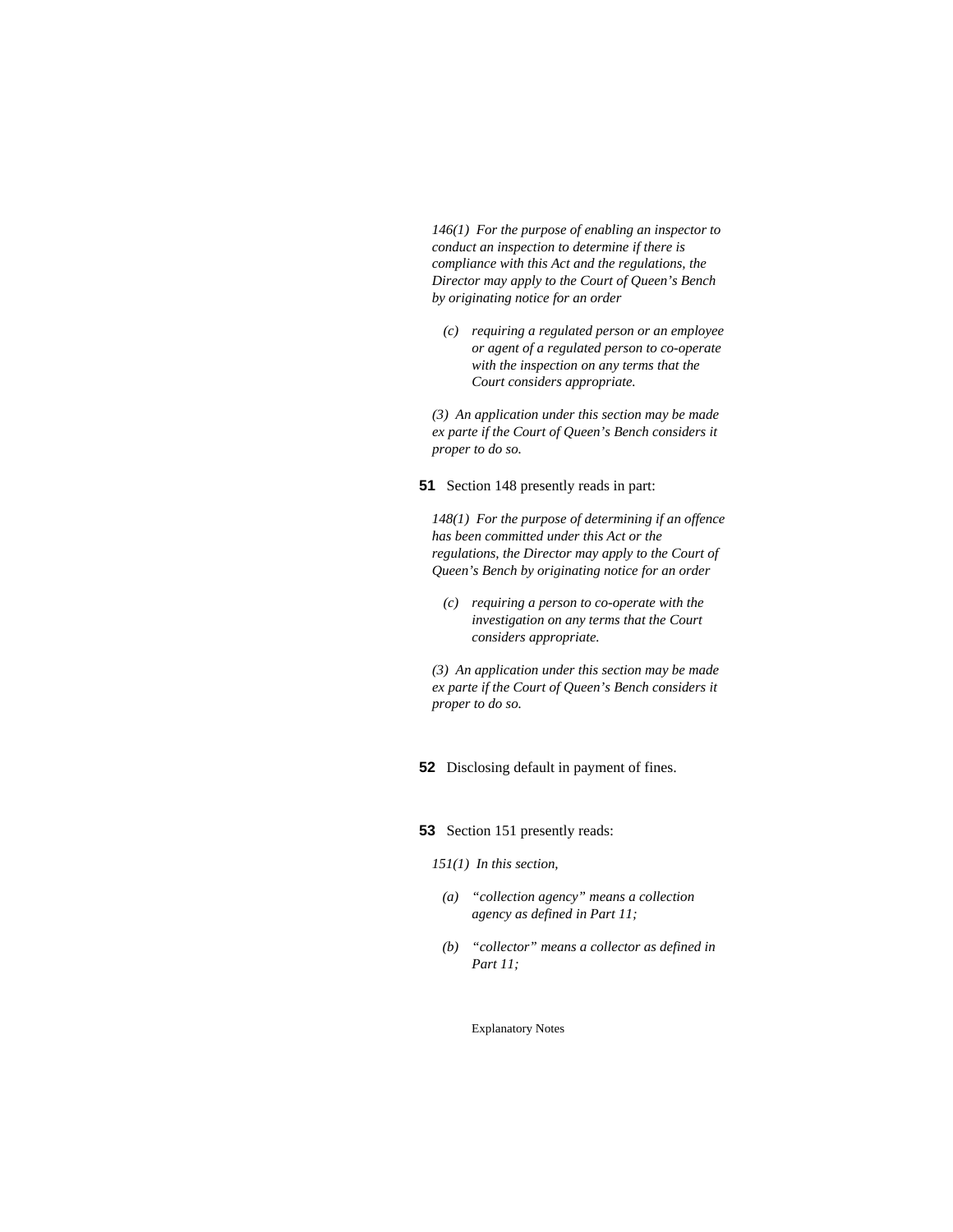- *(c) "investigated person" means* 
	- *(i) the licensee referred to in subsection (2)(a),*
	- *(ii) the person who is or is about to be subject to proceedings referred to in subsection (2)(b),*
	- *(iii) the supplier, collection agency or collector referred to in subsection (2)(c), and*
	- *(iv) the licensee or other person referred to in subsection (2)(d);*
- *(d) "personal property" includes money, money in a trust account, securities and debts.*

*(2) The Director may apply for an order under subsection (3) or issue a direction under subsection (5) or do both in the following circumstances:* 

- *(a) where the Director is about to cancel or suspend or has cancelled or suspended a licence of a licensee;*
- *(b) where* 
	- *(i) criminal proceedings that, in the opinion of the Director, are connected with or arise out of matters under this Act, or*
	- *(ii) proceedings in respect of a contravention of this Act or the regulations,*

 *are about to be or have been initiated against any person;* 

- *(c) where a supplier has been paid money or been given security by a person in respect of a consumer transaction or where a collection agency or collector has been paid money by a debtor in respect of a debt and* 
	- *(i) the supplier, collection agency or collector has absconded from Alberta, or*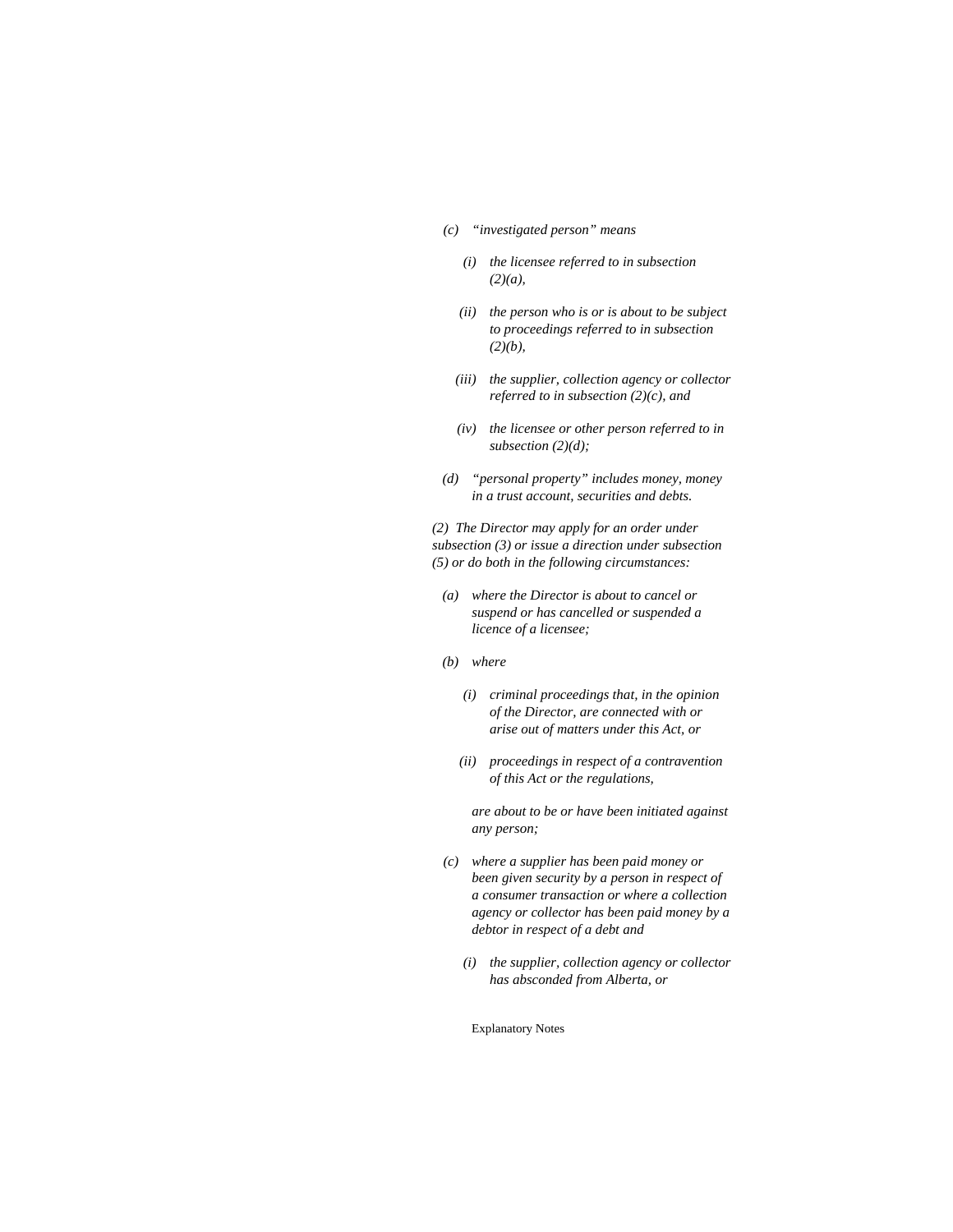- *(ii) the Director has reasonable and probable grounds to believe that the supplier, collection agency or collector* 
	- *(A) is about to abscond from Alberta,*
	- *(B) has removed or has attempted to remove personal property from Alberta to avoid legal liabilities,*
	- *(C) has sold or disposed of or has attempted to sell or dispose of real or personal property to avoid legal liabilities, or*
	- *(D) is misusing money paid or any assets delivered to the supplier, collection agency or collector;*
- *(d) where the Director has reason to believe that the trust funds that are required to be held by a licensee or other person under this Act or the regulations are less than the amount for which the licensee or other person is accountable.*

*(3) In the circumstances referred to in subsection (2), the Director may apply to the Court of Queen's Bench by way of originating notice for the appointment of a receiver, receiver-manager or trustee to hold or manage, as the case may be, all or part of the real and personal property of the investigated person on any terms or conditions that the Court approves.* 

*(4) An application to the Court of Queen's Bench may be made ex parte if the Court considers it proper to do so.* 

*(5) In the circumstances referred to in subsection (2), the Director may, in writing, issue one or more of the following directions:* 

 *(a) direct any person having on deposit or under that person's control or for safekeeping any real or personal property of the investigated*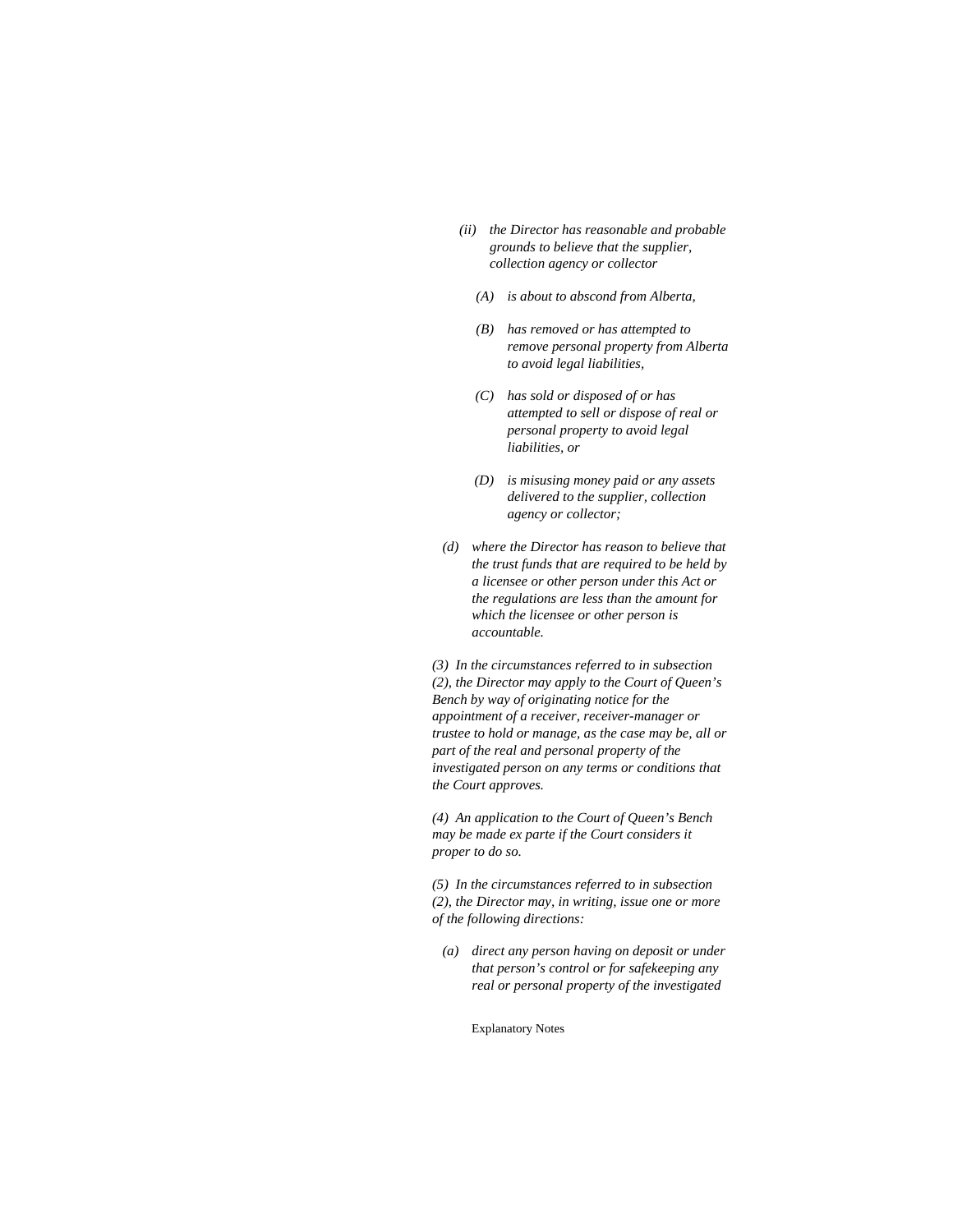*party to hold the real or personal property and not disperse or otherwise deal with it;* 

- *(b) direct the investigated person to refrain from dealing with property referred to in clause (a);*
- *(c) direct the investigated person to hold any personal property of clients or others that is in the person's possession or under the person's control in trust for a receiver appointed under subsection (3) or for an interim receiver, custodian, trustee, receiver, receiver and manager or liquidator appointed under the Bankruptcy and Insolvency Act (Canada), the Canada Business Corporations Act (Canada), the Judicature Act, the Personal Property Security Act, the Companies Act, the Business Corporations Act, the Cooperatives Act or the Winding-up and Restructuring Act (Canada), as the case may be.*

*(6) The Director may, in writing, amend or cancel a direction under subsection (5).* 

*(7) A direction of the Director under subsection (5) and any amendments or cancellation must be served on the person to whom they are directed.* 

# **54** Section 157 presently reads:

*157(1) If, in the opinion of the Director,* 

- *(a) any person is contravening or has contravened this Act or the regulations, or*
- *(b) a regulated person is using any form, agreement, letter or other document that is misleading or contains a term that misrepresents this Act or the regulations,*

*the Director may issue an order directed to the person.*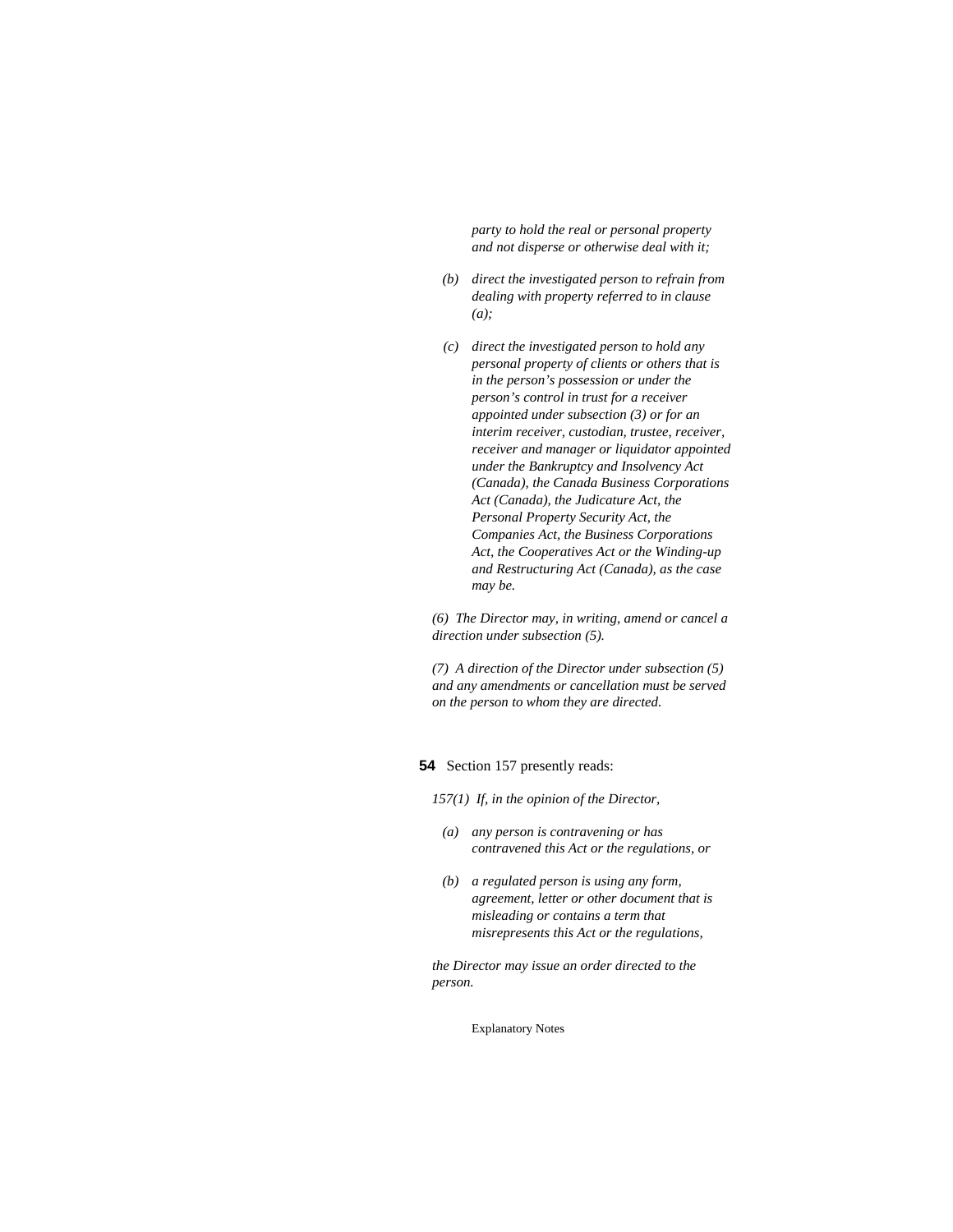#### *(2) An order may direct the person*

- *(a) to stop engaging in anything that is described in the order, subject to any terms or conditions set out in the order, and*
- *(b) to take any measures specified in the order, within the time specified in the order, to ensure that this Act and the regulations are complied with.*

*(3) A person who is subject to an order under this section may appeal under section 179.* 

**55** Provides for public access to details of undertakings and orders under the Act.

**56** Director's claim for restitution.

**57** Section 161 presently reads in part:

*161 Any person who contravenes any of the following provisions is guilty of an offence:* 

- *(a) in Part 2, sections 7, 9, 10, 11, 23;*
- *(c) in Part 5, sections 44(1) and (2), 45, 46(1), (3), (4), (6) and (7), 48(2) and (3), 49;*
- *(h) in Part 11, sections 111, 113, 114(1), 115(1), 116(1), 117;*
- *(i) in Part 12, sections 120(2) and (3), 121, 122, 123;*
- *(j) in Part 13, sections 132, 133, 134;*
- **58** Section 163 presently reads in part: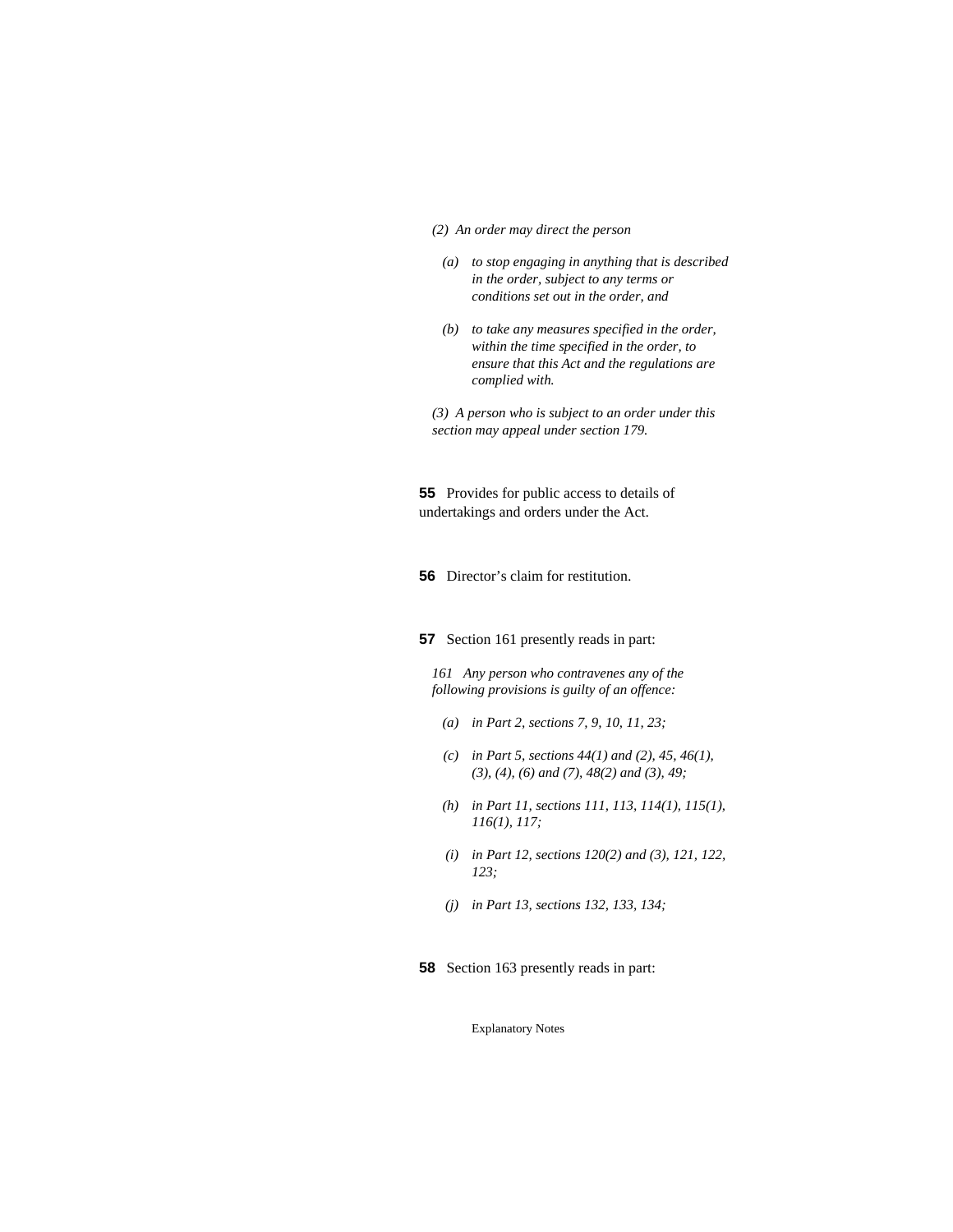#### *163 Any person who*

- *(a) fails to comply with an order of the Director under section 115, 129 or 157, unless, in the case of an order under section 129 or 157, the order has been stayed,*
- *(b) fails to comply with a direction of the Director under section 151(5),*

#### **59** Section 165 presently reads:

*165(1) When a corporation commits an offence under this Act or the regulations, every principal, director, manager, employee or agent of the corporation who authorized the act or omission that constitutes the offence or assented to or acquiesced or participated in the act or omission that constitutes the offence is guilty of the offence whether or not the corporation has been prosecuted for the offence.* 

*(2) If a partner in a partnership is convicted of an offence under this Act or the regulations, each partner in that partnership who authorized the act or omission that constitutes the offence or assented to or acquiesced or participated in the act or omission that constitutes the offence is guilty of the offence.* 

**60** Section 168(1) presently reads:

*168(1) A justice who convicts a defendant of an offence under this Act or the regulations may, on the application of the Minister of Justice and Attorney General or of a person aggrieved or that person's representative, at the time sentence is imposed, order the defendant to pay to an aggrieved person an amount as restitution to a maximum of \$100 000 for loss of or damage to property suffered by the aggrieved person as a result of the commission of the offence where the amount is readily ascertainable.* 

**61** Evidence.